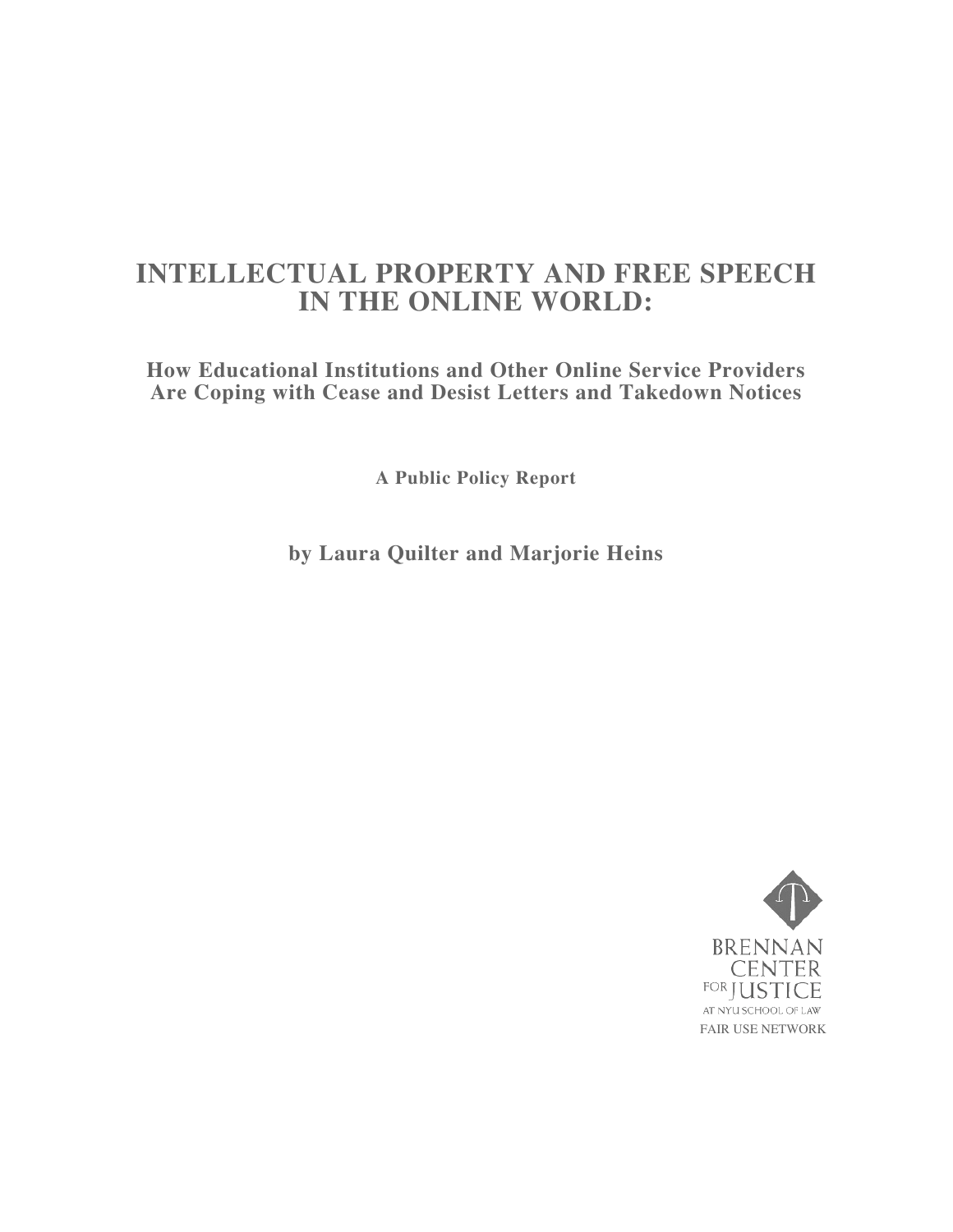

The Brennan Center for Justice, founded in 1995, unites thinkers and advocates in pursuit of a vision of inclusive and effective democracy. The Free Expression Policy Project, founded in 2000, provides research and advocacy on free speech, copyright, and media democracy issues. FEPP joined the Brennan Center in 2004, and developed the Fair Use Network in 2006.

Michael Waldman Executive Director

Deborah Goldberg Director Democracy Program

Marjorie Heins Coordinator Free Expression Policy Project

This report (version 1.0.2, Feb. 14, 2007) is available online at http://fairusenetwork.org/resources/OSPreport-2007.pdf .

*Thanks to Evan Hill-Ries, Kate Kaufmann, Shilpa Malik, Nicholas Smallwood, and Rob Stillwell for research assistance.*

*Thanks to Howard Besser, Strata Chalup, Julie Cohen, Karl Fattig, Eric Goldhagen, Bill Humphries, Jason Schultz, Chris Shaffer, and Heather Whipple, for referrals and suggestions. Additional thanks to Eric Goldman, Liz Henry, Jack Lerner, Wendy Seltzer, and Jennifer Urban for reviewing the manuscript and for offering valuable suggestions throughout the project and about the manuscript.*

*Finally, deep appreciation to all the people we interviewed who spent so much time discussing their perspectives and the challenges they face. Needless to say, without them, this report would not have been possible.*

*We acknowledge the generous support of the Rockefeller Foundation, the Educational Foundation of America, and the Andy Warhol Foundation for the Visual Arts.*



© 2007 Laura Quilter and Marjorie Heins

This work is licensed with the Creative Commons "Attribution – Noncommercial – Share Alike" 2.5 license. It may be reproduced in its entirety as long as the Fair Use Network is credited, a link to the website (http://fairusenetwork.org/ ) is provided, and no charge is imposed. If derivative works are

created from this report, they must also be licensed under the Creative Commons "Attribution – Noncommercial – Share Alike" license.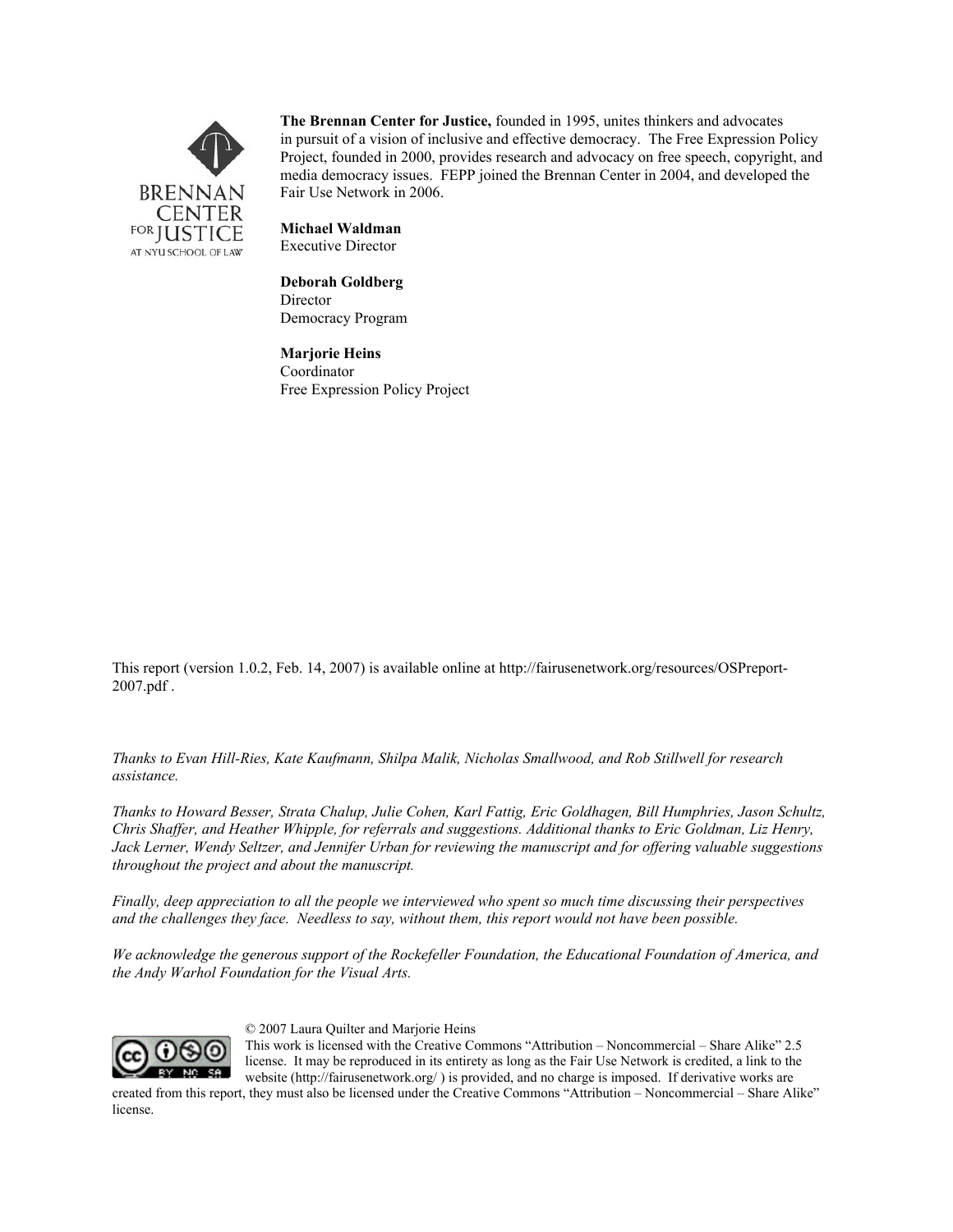## **CONTENTS**

|             |                                                                                                                           | 1  |
|-------------|---------------------------------------------------------------------------------------------------------------------------|----|
|             |                                                                                                                           | 3  |
|             |                                                                                                                           | 3  |
|             |                                                                                                                           | 4  |
| $C_{\cdot}$ | The Legal Environment for Service Providers: Section 230 Immunity                                                         | 6  |
|             |                                                                                                                           | 14 |
|             | A. Rights Enforcement Companies: Hired Guns in the Copyright Wars                                                         | 14 |
| B.          | The Institutional Contexts of Online Service Providers<br>Pressures, Costs, and Multiple Approaches in Colleges and<br>1. | 17 |
|             | Universities                                                                                                              | 17 |
|             | The Vulnerabilities and Value of Nonprofit Service Providers<br>2.                                                        | 31 |
|             | Competitive Disadvantages for Commercial Service Providers<br>3.                                                          | 36 |
|             | IV. CONCLUSION: HOW WELL IS THE TAKEDOWN PROCESS                                                                          |    |
|             |                                                                                                                           | 42 |
|             | APPENDIX - List and Affiliations of People Interviewed                                                                    | 46 |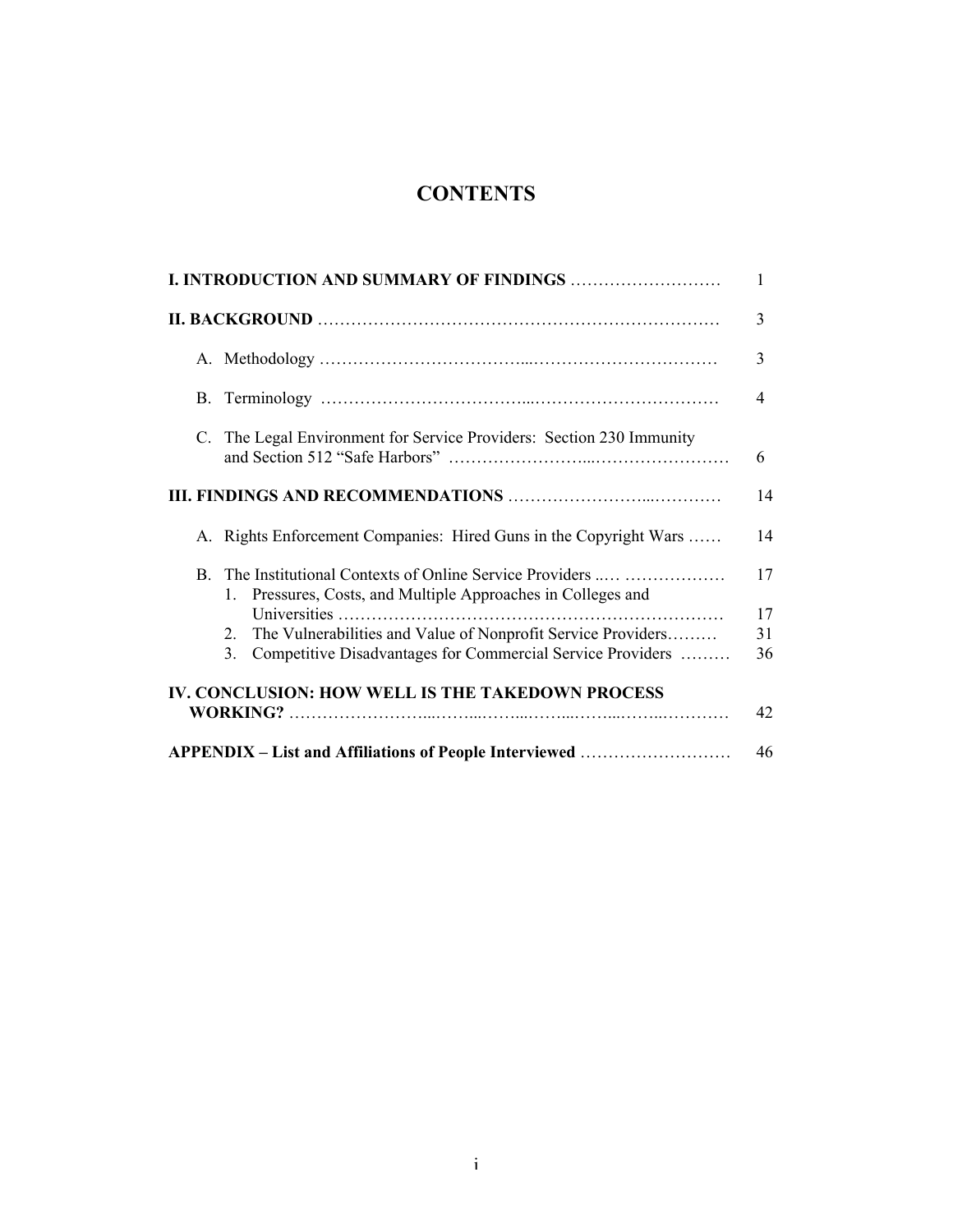## I. INTRODUCTION AND SUMMARY OF FINDINGS

Following up on our 2005 report, *Will Fair Use Survive*?,<sup>1</sup> the Free Expression Policy Project undertook a survey of 25 online service providers to learn how they handle notices asking them to remove material that the sender alleges violates her copyright or trademark rights. These notices typically take the form of either "cease and desist" letters or takedown notices sent in accordance with § 512 of the Copyright Act.<sup>2</sup> We wanted to learn whether service providers, including educational institutions, consider their users' free speech interests in the course of responding to copyright and trademark owners' complaints; and if so, how they act on those considerations. We also wanted to know how well the takedown process is working for service providers, for users, and for copyright owners.

Service providers are crucial gatekeepers, providing access to a vast quantity of opinion, news, information, and creative expression of all kinds. Service providers are also significant platforms for speech, hosting websites, mailing lists, Usenet newsgroups, bulletin boards, wikis, blogs, and discussion forums of all conceivable types. Because service providers play such a critical role in free expression, we wanted to understand the forces that determine their responses to fundamental policy questions such as when and how to terminate users or take down user-generated material from the Internet. We also wanted to understand the effects of such decisions. Our goal was to identify factors that shape service providers' policy development. By identifying such factors, we hoped to be able to recommend changes that would better shape the environment in which service providers operate, fostering free expression while at the same time respecting the needs and interests of service providers, rightsholders, and users.

Our findings, as described in this report, can be summarized as follows:

*First,* we learned that large educational institutions and other service providers are swamped by notices about peer-to-peer filesharing ("P2P") and "abuse" complaints relating to spam, viruses, phishing, and network security. This environment shapes service providers' policies for handling takedown notices of all sorts. Thus, notices that raise significant free speech concerns are handled under procedures developed to mass-process a flood of P2P and "abuse" complaints. Institutions that offer multiple types of Internet services operate on a "most restrictive" basis, failing to take full advantage of the immunities

 $\frac{1}{1}$ <sup>1</sup> Marjorie Heins and Tricia Beckles, *Will Fair Use Survive? Free Expression in the Age of Copyright Control* (Free Expression Policy Project, 2005) (hereafter "Fair Use Report").

 $2$  17 U.S.C. § 512, passed as part of Title II of the Digital Millennium Copyright Act ("DMCA").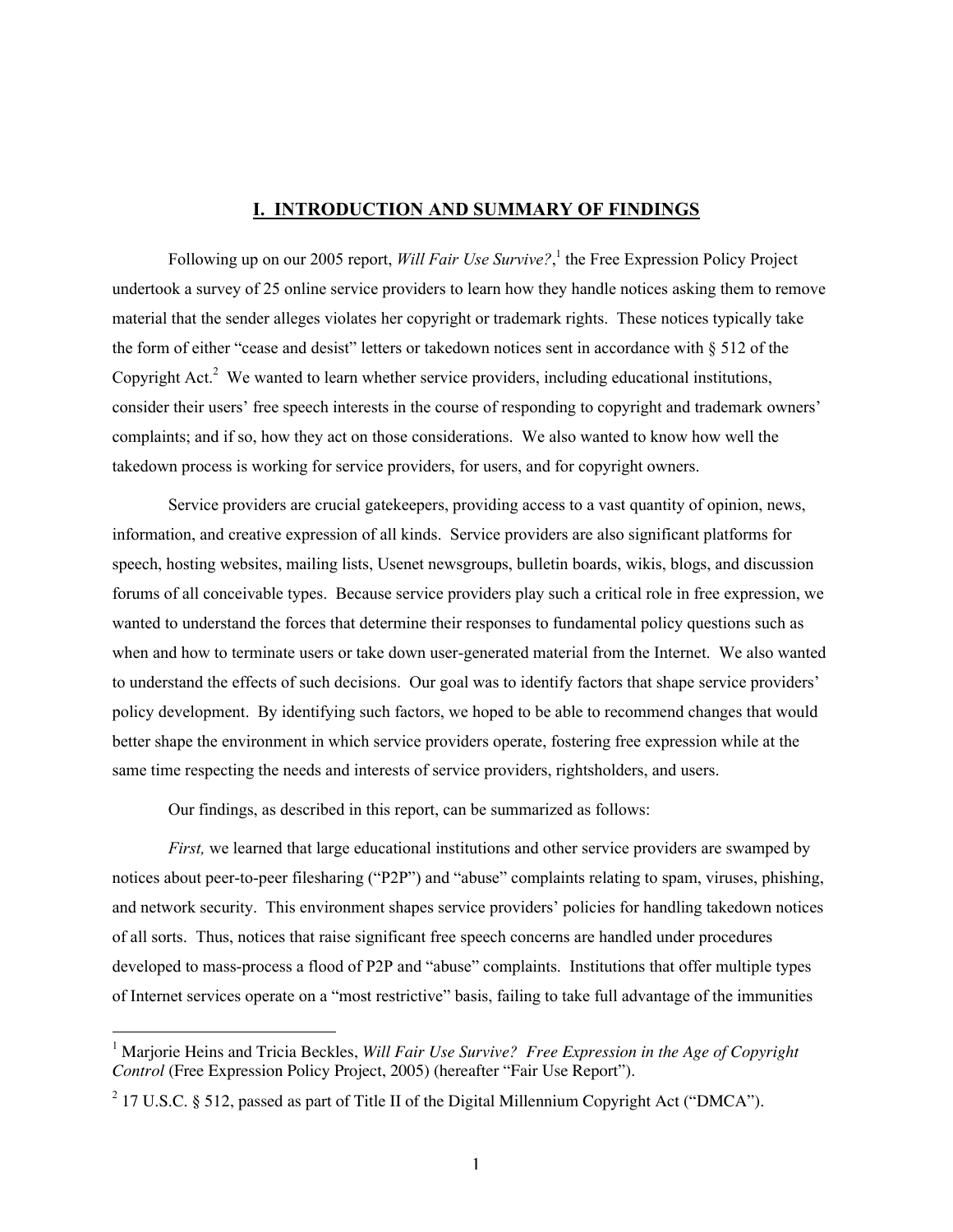from liability, as well as the "safe harbors," made available by the law. In particular, we found that service providers extend the takedown procedure outlined in  $\S 512(c)$  of the copyright law to notices targeting P2P, which is covered by a different section,  $\S 512(a)$ . Section 512(a) does not require takedown. Additionally, floods of complaints about filesharing, spam, and so forth, lead to strong institutional responses that pose new threats and challenges for free speech. Among these responses are network monitoring, policing, unbalanced education about copyright, and automatic cutoff of access to the Internet or to the campus network.

*Second,* the flood of P2P notices places significant burdens on service providers. The situation is particularly acute for large educational institutions, which, while protected from liability for the majority of the complaints, are not protected from political pressure to respond to the complaints. The costs of responding to § 512 notices also affect free expression, by redirecting resources away from institutions' educational and nonprofit missions, and by forcing them to trade substantive reviews and free expression defenses for automated, standardized, and risk-averse behaviors.

*Third*, although takedown procedures differ among educational institutions and other service providers, when in doubt, and when forced to deal with floods of notices and/or political pressure, institutions tend to take a much more restrictive stance than is warranted by the law. Ignoring possible fair use and other defenses reduces the access of both online speakers and the general reading and communicating public to the free-expression resources of the online world.

*Fourth*, this restrictive stance is driven in part by the confusing nature of the law and the lack of solid information and model policies for service providers. While large institutions can afford to pay for policy and copyright counsel, even they can be confused by the structure of § 512. Small institutions, whether educational, other nonprofit, or commercial service providers, depend on external sources of information, and unfortunately, there are few outside experts and models. Some professional associations have produced useful materials in this area, but much remains to be done.

*Lastly*, while the institutions that operate as gatekeepers to online speech are wrestling with these questions, the situation for users is grim. Users have little access to information about how commercial service providers handle speech-related complaints, and little recourse should an educational institution or other service provider take an overly strict or inflexible approach to responding to copyright or trademark complaints.

Throughout the report, we offer a series of recommendations and proposed "best practices" for service providers. The most important of these are founded on principles of *transparency*, *process*, and *education*—principles that benefit service providers, users, and senders alike.

 $\mathcal{D}_{\mathcal{L}}$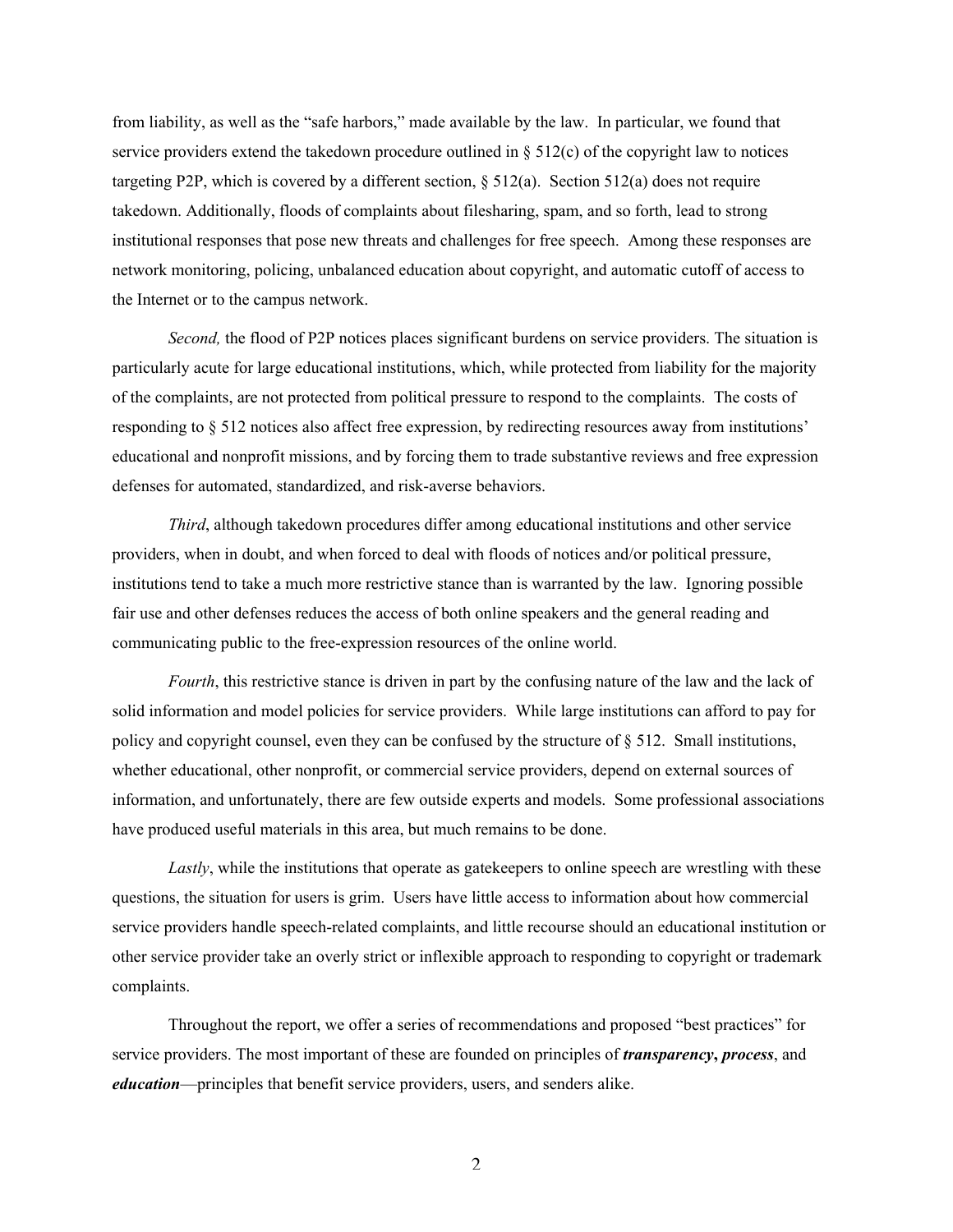- *Transparency* means disclosing publicly institutional procedures for handling speechrelated complaints; sharing information about how and by whom the process is used; and disclosing the costs of enforcing the claims of copyright owners.
- *Process* means establishing fair procedures—following the law closely, and not extending it to cut off Internet access, take down materials, or divulge user information without an opportunity for the user to respond to the complaint and participate in the decision-making process.
- *Education* means providing people with accurate and complete information about their legal duties and rights.

These best practices, along with model policies and notices, will be released in separate "toolkits" aimed at helping online service providers establish practices that are both legally prudent, responsive to the "bottom line," and protective of free expression.

We hope this report will be of use to service providers, both as an introductory reference for § 512 and the larger legal environment of intellectual property, and as a means to assess risk and balance their own goals with their duties to their users and to copyright holders. We also hope the report will be helpful to users who have found themselves entangled in intellectual property disputes or who are concerned about their rights and responsibilities. Finally, we hope the report will advance the dialogue on free expression balances to intellectual property rights.

## II. BACKGROUND

## A. Methodology

We conducted in-depth interviews with representatives of 25 service providers—eight educational institutions, nine nonprofits, and eight commercial service providers.<sup>3</sup> We supplemented this research with reviews of publicly available information from 52 service providers about their policies, and discussions with experts, to develop a broader picture of policies that different service providers adopt, and the factors that affect their decisions.

We chose our 25 service providers based on market shares and known experiences with or leadership roles on copyright or free speech issues. Because we were interested in identifying best practices, we particularly sought to include service providers with experiences to share, as well as service providers with little experience. Although the service providers we talked to did not represent a random sample, we were careful to include a variety of them in our survey, ranging from small nonprofits to large

<sup>&</sup>lt;sup>2</sup><br>3 <sup>3</sup> The Appendix lists all of those interviewed and their institutional affiliations.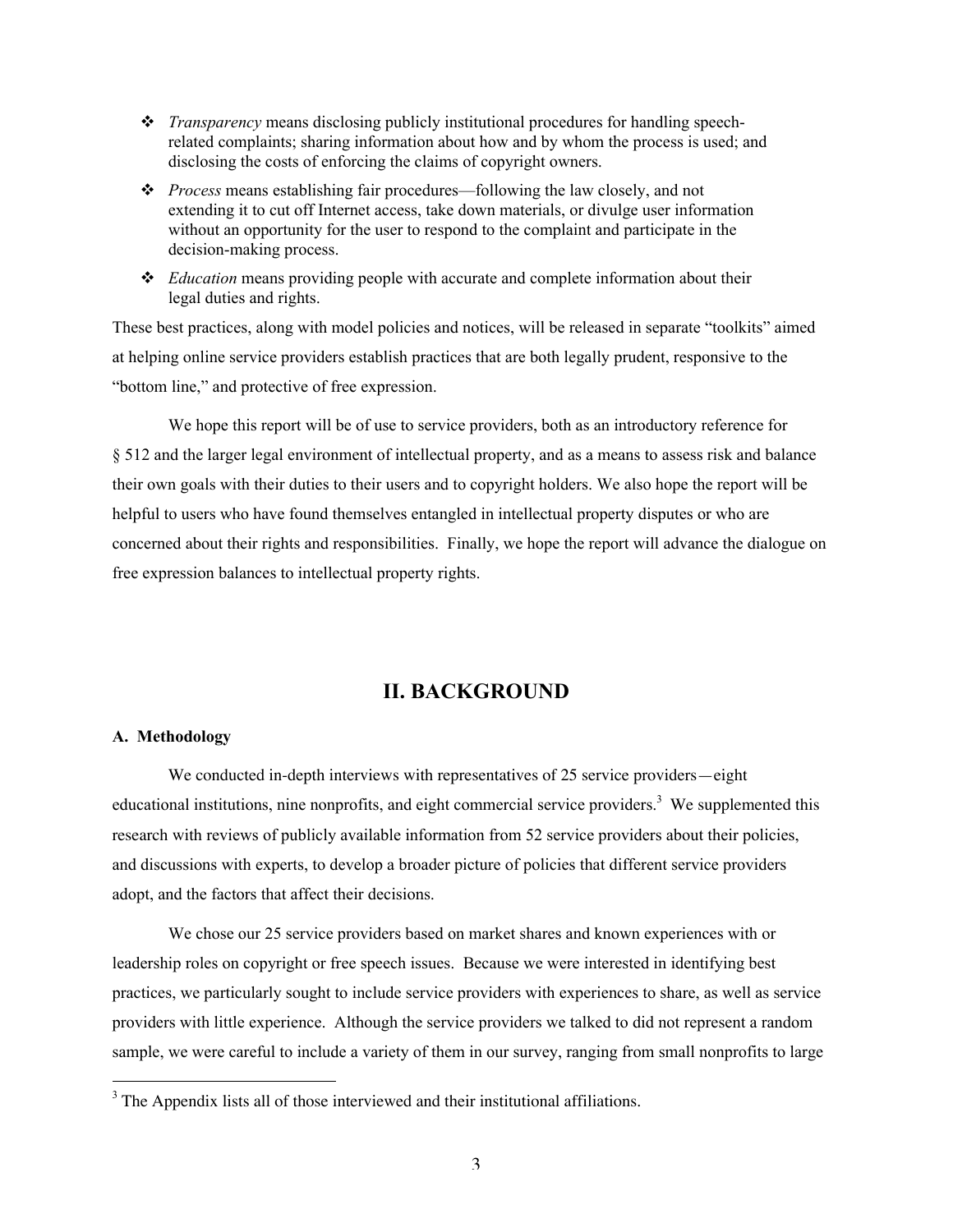for-profit corporations, and educational institutions of different sizes. In some instances, we talked with more than one institutional representative.

We gave each interviewee the opportunity to review our notes for accuracy. Most of them spoke with us only on condition of anonymity regarding specifics of their situation.

#### B. Terminology

Because this report crosses technological, business, and legal worlds, it necessarily contains legal and industry-specific terminology, which we have defined below.

Two major statutes protect service providers from liability for material posted by their users:  $\S 230<sup>4</sup>$  which establishes a broad immunity from liability as a "publisher" for user-created material, and § 512 of the Copyright Act, which provides a contingent "safe harbor" from liability for copyright infringement. We describe these statutes in greater detail in Section C.

Although our report is focused primarily on the § 512 takedown process and therefore copyright issues, service providers do not always distinguish in practice between copyright and other types of intellectual property such as trademark or right of publicity, or even between intellectual property and other types of rightsholder complaints, such as invasion of privacy or defamation. Consequently, we specify "copyright" or "copyright holder" where appropriate, but otherwise use more general terms such as "intellectual property" (or "IP").

We use "copyright industry" for the large industries that take mass action to enforce their copyrights, including publicity, litigation, and enforcement campaigns. "Enforcement company" refers to businesses set up primarily or substantially to locate potential infringing online files and send notices or complaints about them.

We use "complaint" to refer to any notice or letter sent to a service provider regarding a user's content. It includes both takedown notices sent under  $\S$  512(c) and (d), and filesharing complaints sent to Internet access providers (§ 512(a) services). "Complaint" also includes cease and desist letters that assert copyright, trademark, or other legal claims. We use "takedown notices" to describe copyright complaints sent under §§ 512(c)-(d) to request removal of hosted materials or of links to allegedly infringing content.

 $\frac{1}{4}$ <sup>4</sup> Section 230 is the common name for 47 U.S.C. § 230, passed, with the Communications Decency Act, as part of the 1996 Telecommunications Act.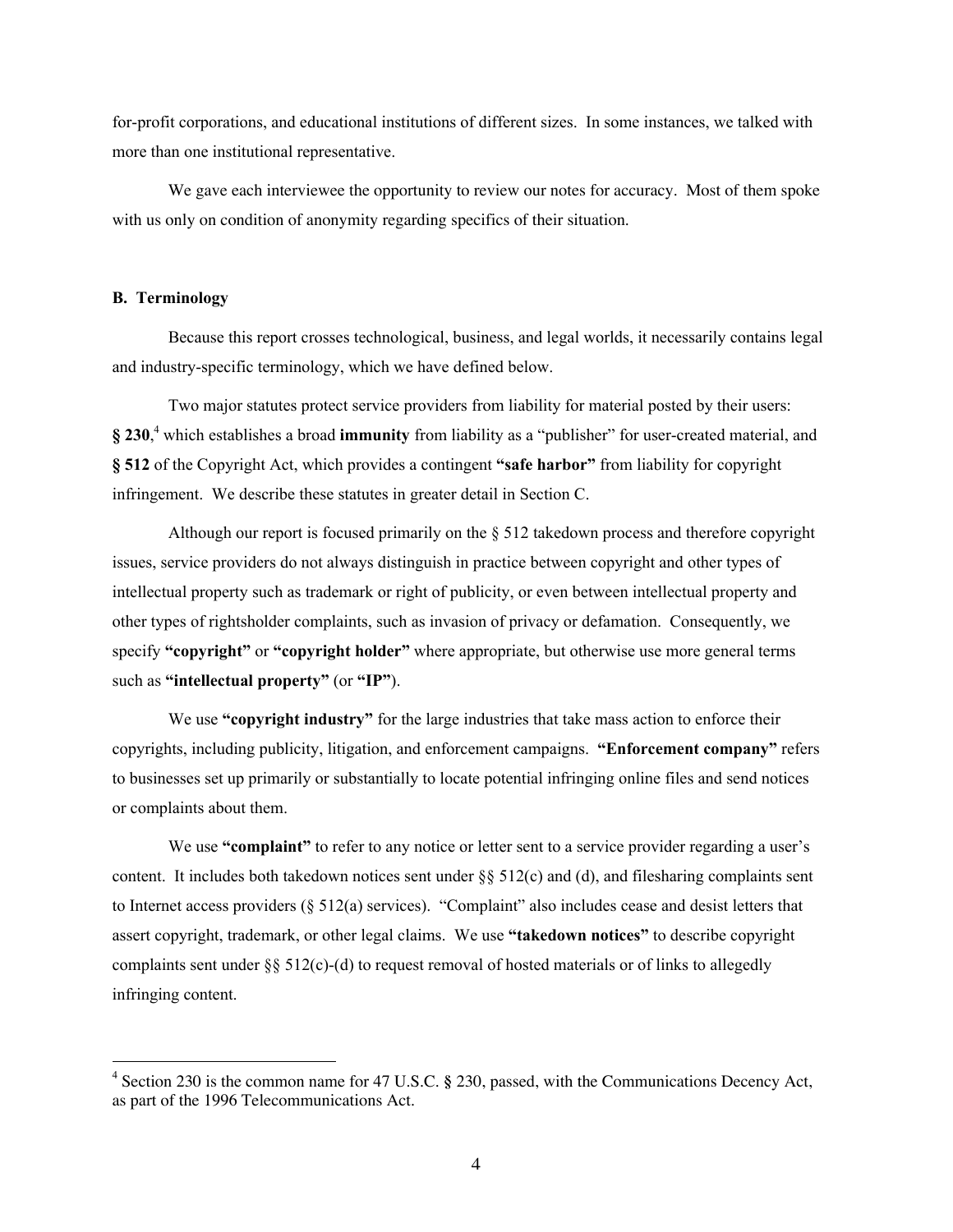We also use the term "user," which, while not ideal, encompasses all users of OSP services, including students, staff, and faculty at educational institutions, subscribers of commercial service providers, individual subscribers of hosting services, and subjects of indexing services. We use "targeted user" to refer to users who are the subject of cease and desist or  $\S 512$  takedown notices. "Subscriber" we reserve for those users who pay for hosting or Internet access services.

We use "service provider" or "online service provider" to refer to the broadest set of online service providers, encompassing Internet access providers, content hosts and publishing platforms, and search engines and information location tools. No other term uniquely encompasses the wide variety of services covered by the term service provider, and the term "ISP" ("Internet service provider") carries multiple meanings. Moreover, many services providers offer multiple services.

To refer only to specific sectors within the service provider industry, we use the following terms: "Internet access provider" describes entities offering dial-up, cable, DSL, or leased-line Internet access. These services are covered by  $\S 512(a)$ . "Host" or "hosting provider" describes entities that own or operate servers or networks, on which their "users" or "subscribers" place their own content, ranging from comments, email messages, websites, databases, or files such as software programs, music recordings, or video files. This category includes web hosting services such as blog hosts, video hosts (like YouTube), wikis (like Wikipedia), and mailing list archives. These services are covered by  $\S 512(c)$ .

Colocation services (or "colo's") provide a facility (a "data center") for machines. Typically, colocation services include Internet access, power management, and climate control; the subscriber owns the server, and is responsible for its maintenance and management.

Hosting services have proliferated in the past few years. Web and blog hosts permit users to develop and load websites that can include a variety of content. A minimal web host might permit only limited ability for users to manipulate their websites and publish different kinds of files. A full-scale web host permits users to run their own programs, databases, and a variety of web services, such as streaming files. Host resellers are webhosts that permit and facilitate their subscribers to "resell" their hosting subscriptions, thus permitting subscribers to easily become webhosts themselves.

Media and file hosts permit their users to upload files and make them available via the Internet. Media hosts—most commonly found in the commercial service provider sector—permit users to upload media files, such as videos (Bolt, Vidiac, YouTube) or photos (Flickr, Ofoto, Shutterfly). Often, these sites offer the subscriber the opportunity to restrict public access; permit public interactivity, such as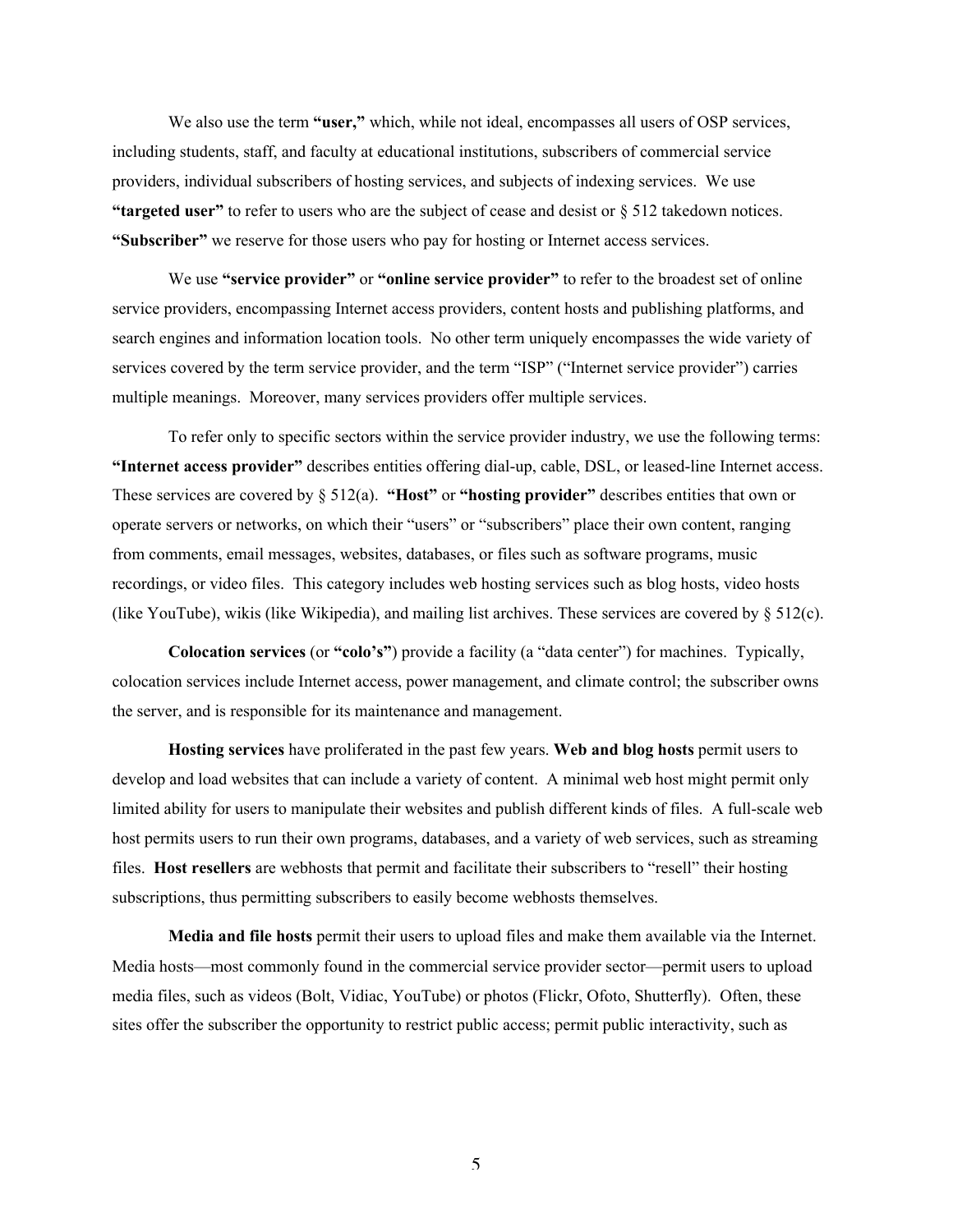commenting or keyword tagging ("tagging"); or permit the public to buy copies of the work printed on tangible goods such as mugs or t-shirts. $5$ 

Search engines and "information location tools" permit users to locate information and files. Section 512(d) defines this category broadly, to include "a directory, index, reference, pointer, or hypertext link."

Finally, **"fair use"** refers to the legal right to copy and distribute parts, or sometimes all, of a copyrighted work without permission, for purposes such as commentary, research, and teaching. Fair use is one of several substantive defenses to claims of copyright infringement.<sup>6</sup>

## **C. The Legal Environment for Service Providers: Section 230 Immunity and Section 512** "Safe Harbors"

Service providers operate in a rapidly changing technological, economic, and legal environment. The industry itself is relatively new, and has shifted dramatically over its lifespan, from small and hobbyist-run dial-up bulletin board systems ("BBS's") in the 1970s and '80s to a mass-consumer industry by the mid-late 1990s. Numerous private and proprietary commercial networks, including cell phone networks, continue to flourish, often offering access to the Internet.

This evolution did not occur in a legal and regulatory vacuum, driven only by economic and technological forces. Law and government regulation have shaped the service provider industry, particularly since the mid-1990s. Since 1996, Congress has enacted numerous laws that significantly affect service providers, beginning with the 1996 Telecommunications Reform Act.<sup>7</sup> Courts, similarly,

5 Other types of services included in our report, but not discussed specifically, include *collaborative services hosts* that permit collaborative development of resources, such as wikis, groupware, or collaborative databases; and *communications hosts*, which offer communications services such as email, mailing lists, discussion groups, bulletin boards, chat and instant messaging, and real-time communication.

 $^6$  Fair use is codified at 17 U.S.C. § 107. For more information, see http://fairusenetwork.org/.

 $<sup>7</sup>$  Major statutes include the Telecommunications Act of 1996, Pub. L. No. 104-104, 110 Stat. 56 (1996)</sup> (codified at scattered sections of 47 U.S.C.) (which included the Communications Decency Act ("CDA"), 47 U.S.C. § 223, struck down in *Reno v. ACLU,* 521 U.S. 844 (1997)); revisions to the Computer Fraud and Abuse Act, 18 U.S.C. § 1030 (2000), ("CFAA") in 1994, 1996, and 2001; the No Electronic Theft Act, Pub. L. No. 105-147, 111 Stat. 2678 (1997) (codified at 17 U.S.C. 101, 506-07, 18 U.S.C. 2319-20, 28 U.S.C. 994, 1498 (2000)); the Children's Online Privacy Protection Act of 1998, Pub. L. 105-277, Title XIII (1998) (codified at 15 U.S.C. §§ 6501-6506) ("COPPA"); the Child Online Protection Act, Pub. L. No. 105-277, 47 U.S.C. 231 (1998) ("COPA"; a preliminary injunction was entered against COPA's enforcement and at this writing, the case has not been finally decided; *see Ashcroft v. ACLU*, 542 U.S. 656 (2004)); the Digital Millennium Copyright Act, Pub. L. No. 105-304, 112 Stat. 2860 (1998) (codified as amended in scattered sections of 17 U.S.C.) ("DMCA"); the Anticybersquatting Consumer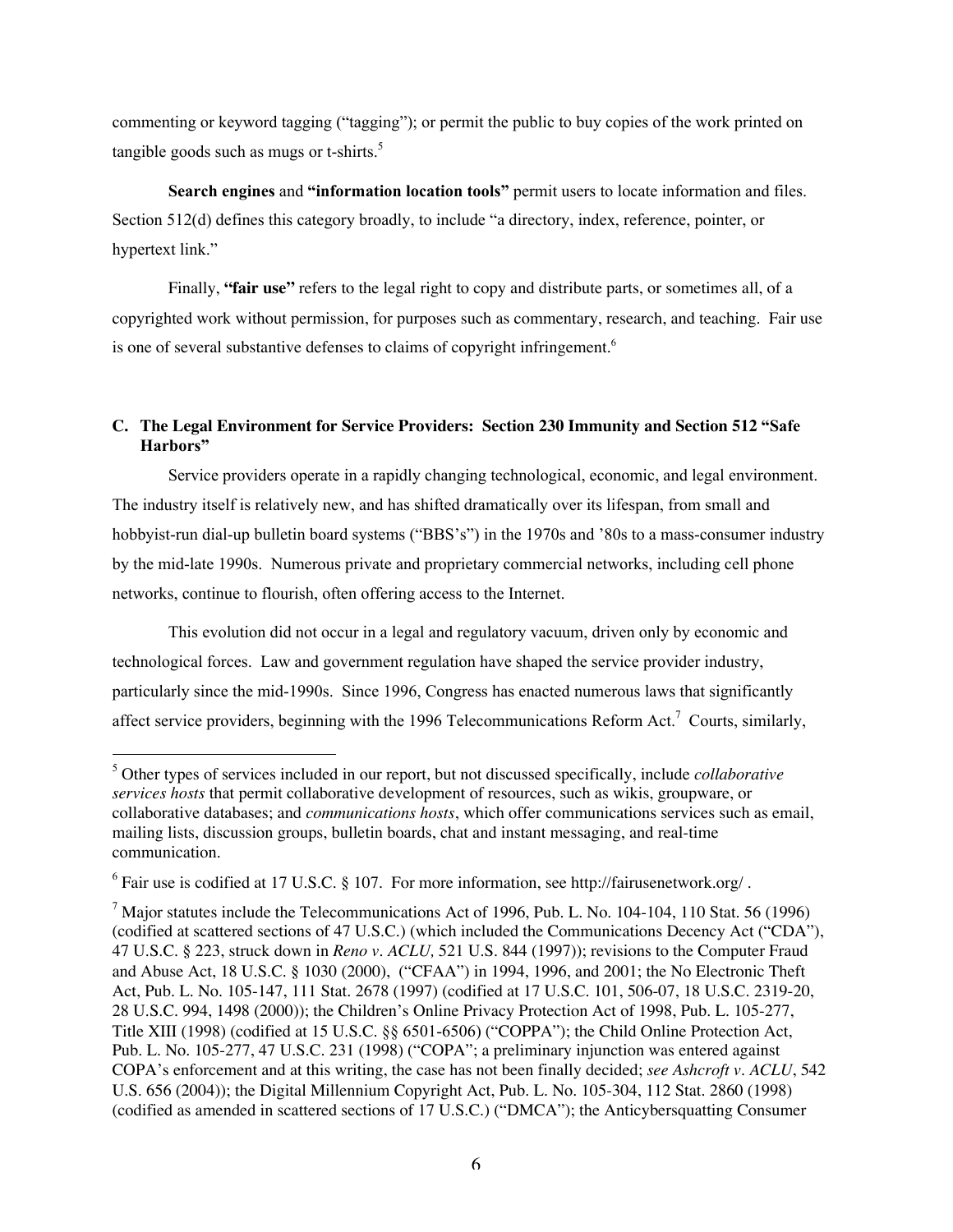have closely reviewed the duties of service providers with respect to their users' speech, considering the impact of both new statutes and traditional laws on the online medium. Issues have included service providers' potential liability for "publishing" defamatory speech posted by users, for secondary copyright infringement, and for invasion of privacy.

The spate of litigation and proposed legislation spurred service providers to organize and lobby Congress. Their first efforts were in response to the legislative proposals that became the Communications Decency Act ("CDA"), which purported to regulate "indecent" speech online. Service providers initially resisted the regulation, but ultimately dropped their resistance in exchange for a section of the law that not only immunizes service providers' from liability for efforts they may take to block material that is considered "obscene, lewd, lascivious, filthy, excessively violent, harassing, or otherwise objectionable," but provides even broader immunity by declaring that "no provider or user of an interactive computer service shall be treated as the publisher or speaker of any information provided by another information content provider."<sup>8</sup> While the CDA was struck down as a violation of the First Amendment in *Reno v. ACLU*,<sup>9</sup> the immunity provision, known as § 230, survived. Today, § 230 case law provides a robust set of protections for service providers against potential liability for statements made by their users, applying to numerous legal claims including invasion of privacy and discrimination.<sup>10</sup> Section 230 is a straightforward immunity that applies to virtually all service providers.

9 See note 7, *supra*.

 $\overline{a}$ 

Protection Act ("ACPA," 1999); the Children's Internet Protection Act, Pub. L. No. 106-554 (codified at 20 U.S.C. § 9134(f) (2000) and 47 U.S.C. § 254(h) (2000)) ("CIPA"), upheld in *U.S. v. American Library Association*, 539 U.S. 194 (2003)); the CAN-SPAM Act of 2003, Pub. L. No. 108-187 (codified at 15 U.S.C. § 7701-7713, 18 U.S.C. § 1037, 28 U.S.C. § 994 (2003))—and those are just the major federal laws.

<sup>&</sup>lt;sup>8</sup> 47 U.S.C. §230(c)(i) and (ii). *See Barrett v. Rosenthal*, 40 Cal. 4<sup>th</sup> 33, 146 P.3d 510, 51 Cal. Rptr. 3d (Cal. Sup. Ct., Nov. 20, 2006), available at http://eff.org/legal/cases/Barrett\_v\_Rosenthal/ruling.pdf (review of the legislative history, pp. 17-21 of the PDF).

 $10$  One of the earliest, and broadest, readings of § 230 held that it establishes immunity "to any cause of action that would make service providers liable for information originating with a third-party user of the service." *Zeran v. AOL*, 129 F.3d 327, 330 (4<sup>th</sup> Cir. 1997), *cert. denied*, 524 U.S. 937 (1998). Section 230 has subsequently been applied in more than 50 cases, almost all of them protecting the service provider from liability. *E.g.*, *Carafano v. Metrosplash.com*, 339 F.3d 1119 (9<sup>th</sup> Cir. 2003) (website operator immune for dissemination of private information); *Fair Housing Council of San Fernando Valley v. Roommate.com, LLC*, Case 4:05-cv-00010-RAS, 2004 WL 3799488, 2005 WL 3299077 (C.D. Cal. Sept. 30, 2004) (online bulletin board systems not liable for dissemination of discriminatory housing postings); *Chicago Lawyers' Committee for Civil Rights Under Law, Inc. v. Craigslist, Inc.*, No. 1:06-CV-00657, 2006 WL 3307439 (N.D. Ill., Nov. 14, 2006) (same).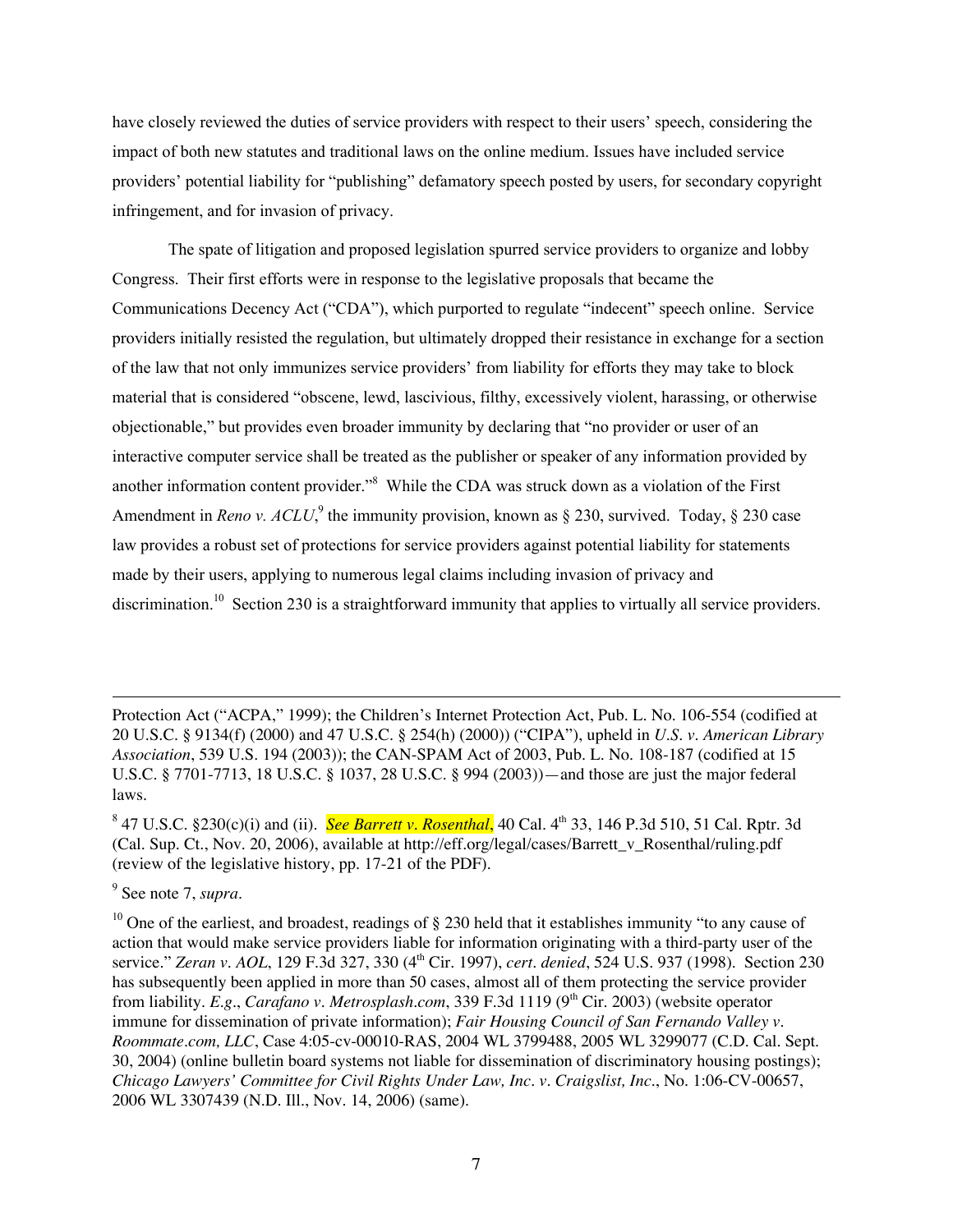Service providers were soon faced with another threat: possible liability for their users' copyright infringements. Section 230 specifically excludes intellectual property claims from its immunity,  $11$  and a series of cases left service providers concerned that they could be held liable for their users' infringements.<sup>12</sup> Consequently, large commercial service providers, primarily Internet access providers, asked Congress for relief, also seeking to stave off aggressive liability rules for which the copyright industries were lobbying. Although service providers had a strong argument that, like telephone companies, they were simply conduits, and should not be held liable for the speech of their users.<sup>13</sup> Congress developed a compromise: a contingent safe harbor for service providers, exempting them from liability for their users' copyright infringements, so long as they took certain actions.<sup>14</sup> The required actions were based on the type of service the service provider offered.

The contingent safe harbor from copyright liability, known as § 512, lays out a much more elaborate regime than the straightforward immunity provided by § 230. Sections 512(a), 512(c), and  $512(d)$  establish criteria and procedures for three different classes of online service.<sup>15</sup> Internet access services are covered by the straightforward safe harbor of § 512(a), which protects service providers from

<sup>14</sup> The Online Copyright Infringement Liability Limitation Act ("OCILLA"), Title II of the DMCA (1998), codified at 17 U.S.C. § 512.

<sup>&</sup>lt;sup>11</sup> 47 U.S.C. §230(e)(2). Section 230's application to state intellectual property claims, such as trade secrets, state trademark, right of publicity, or common law copyright, is unclear.

<sup>12</sup> *Playboy Enterprises, Inc. v. Frena*, 839 F. Supp. 1552 (M.D. Fl. 1993) (bulletin board Frena was directly liable for violating Playboy's rights of distribution and display) and *Sega Enterprises Ltd. v. MAPHIA*, No. CIV. A. 93-4262 CW, 1997 WL 337558 (N.D. Cal. June 9, 1997) (finding MAPHIA liable for contributory infringement for its bulletin board users' infringements of Sega's copyrights). Service providers were also concerned about the expansive reading of vicarious liability in *Fonovisa v. Cherry Auction*, 76 F.3d 259 (9<sup>th</sup> Cir. 1996), which found an auctioneer liable for copyright infringement for providing facilities to vendors selling bootlegs.

<sup>&</sup>lt;sup>13</sup> See Jennifer Urban and Laura Quilter, "Efficient Process or 'Chilling Effects'? Takedown Notices Under Section 512 of the Digital Millennium Copyright Act," 22 *Santa Clara Comp. & High Tech L.J.* 621 (2006) (hereafter "Takedown Notices Study"), § III; Cassandra Imfeld and Victoria Smith Ekstrand, "The Music Industry and the Legislative Development of the Digital Millennium Copyright Act's Online Service Provider Provision," 10 *Comm. L. & Pol'y* 291 (2005); and Jessica Litman, *Digital Copyright: Protecting Intellectual Property on the Internet* (2000), for detail on the legislative maneuvering.

<sup>&</sup>lt;sup>15</sup> Sections 512(b) and 512(e) provide slightly different safe harbors. Section 512(b) provides a safe harbor for network caching, but was applied to search engine caching in 2006, in *Field v. Google,* 412 F. Supp. 2d 1106 (D. Nev. 2006), and *Parker v. Google*, 422 F. Supp. 2d 492 (E.D. Pa. 2006). Because the scope of this safe harbor remains unclear, and it seems at any rate to have been little used, we exclude it from this discussion. Section 512(e) is a safe harbor for educational institutions, and we discuss it at greater length in Section III.B.1 below.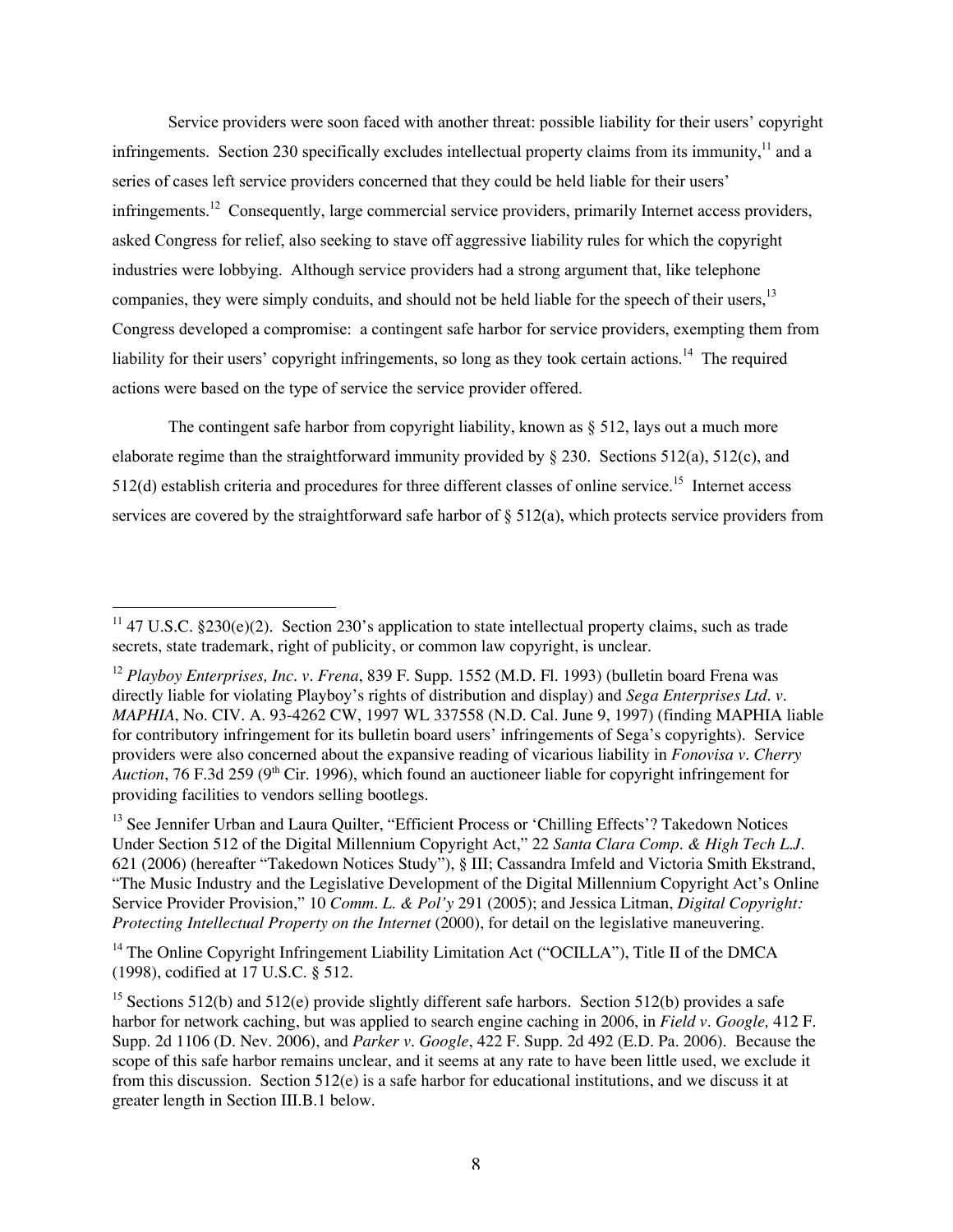money damages for their subscribers' copyright infringements.<sup>16</sup> These include broadband and leasedline services provided by Comcast, AT&T, Verizon, and the like, and Internet access (wireless or Ethernet) to campus residence halls and other buildings for students or others to use with their own laptops. Eligibility for § 512(a)'s straightforward safe harbor is *not contingent* on "taking down" allegedly infringing material. It is only contingent on  $\S 512(i)$ , which requires that service providers "accommodate … and [] not interfere with standard technical measures" and "adopt [] and reasonably implement[] … a policy that provides for the termination in appropriate circumstances of subscribers and account holders … who are repeat infringers."17

Section 512(c) covers hosting services: the websites, chatrooms, bulletin boards, blogs, gaming networks, and wikis that reside on someone else's machine but permit users to connect and interact, and also to store, manipulate, and publish data or other material. Hosting services are given a safe harbor contingent on their "expeditious" compliance with "takedown notices." Under  $\S 512(g)$ , if the hosting service notifies its subscribers of § 512(c) takedowns, and accepts and processes "counternotices," then it also receives a safe harbor from liability for wrongful takedowns.<sup>18</sup> The counternotice procedure thereby offers subscribers a way to get material reinstated, but only 10-14 days after the subscriber submits the counternotice; material is thus offline for at least 10 days.

Section 512(d) offers a safe harbor to "information location tools"—including search engines—if they remove links to allegedly infringing content on receipt of a takedown notice.<sup>19</sup> By its terms, the counternotice applies to  $\S 512(c)$  notices; however, language within the statute arguably suggests that it

<sup>&</sup>lt;sup>16</sup> Sections 512(a)-(d) offer safe harbor against money damages. All service providers are subject to court actions for injunctive relief to terminate a subscriber under § 512(j).

<sup>&</sup>lt;sup>17</sup> Failure to comply with the specifics of  $\S$  512 has cost service providers their safe harbor. In the *Aimster* case, for example, the instant message-based P2P service had failed to have a § 512(i) policy for terminating repeat infringers. *In re Aimster Copyright Litigation*, 334 F.3d 643 (7<sup>th</sup> Cir. 2003). In *Ellison v. Robertson*, the service provider (AOL) had failed to update its email address with the Copyright Office per § 512(c). 357 F.3d 1072, 1080 (9<sup>th</sup> Cir. 2004).

 $18$  Service providers also typically preclude such liability in their "terms of service."

<sup>&</sup>lt;sup>19</sup> Even without the safe harbor, it is unlikely that links pose a significant risk of copyright liability. One case suggests links could support liability, but other cases have indicated otherwise. *See Intellectual Reserve, Inc. v. Utah Lighthouse Ministry*, 75 F. Supp. 2d 1290, 1294-95 (D. Utah 1999); *compare Perfect 10 v. Google*, 416 F. Supp. 2d 828 (S.D. Cal. 2006) (appeal pending) (no liability for linking to infringing materials); *Ticketmaster v. Tickets.com*, No. CV 99-7654 HLH(BQRX), 2000 WL 525390 (C.D. Cal. Mar. 27, 2000) (not reported) (issuing a preliminary order denying an injunction because, in part, there was no liability for linking); *Bernstein v. J.C. Penney, Inc.*, No. 98-2958 R EX, 1998 WL 906644 (C.D. Cal. Sept. 29, 1998) (linking was neither contributory nor direct infringement).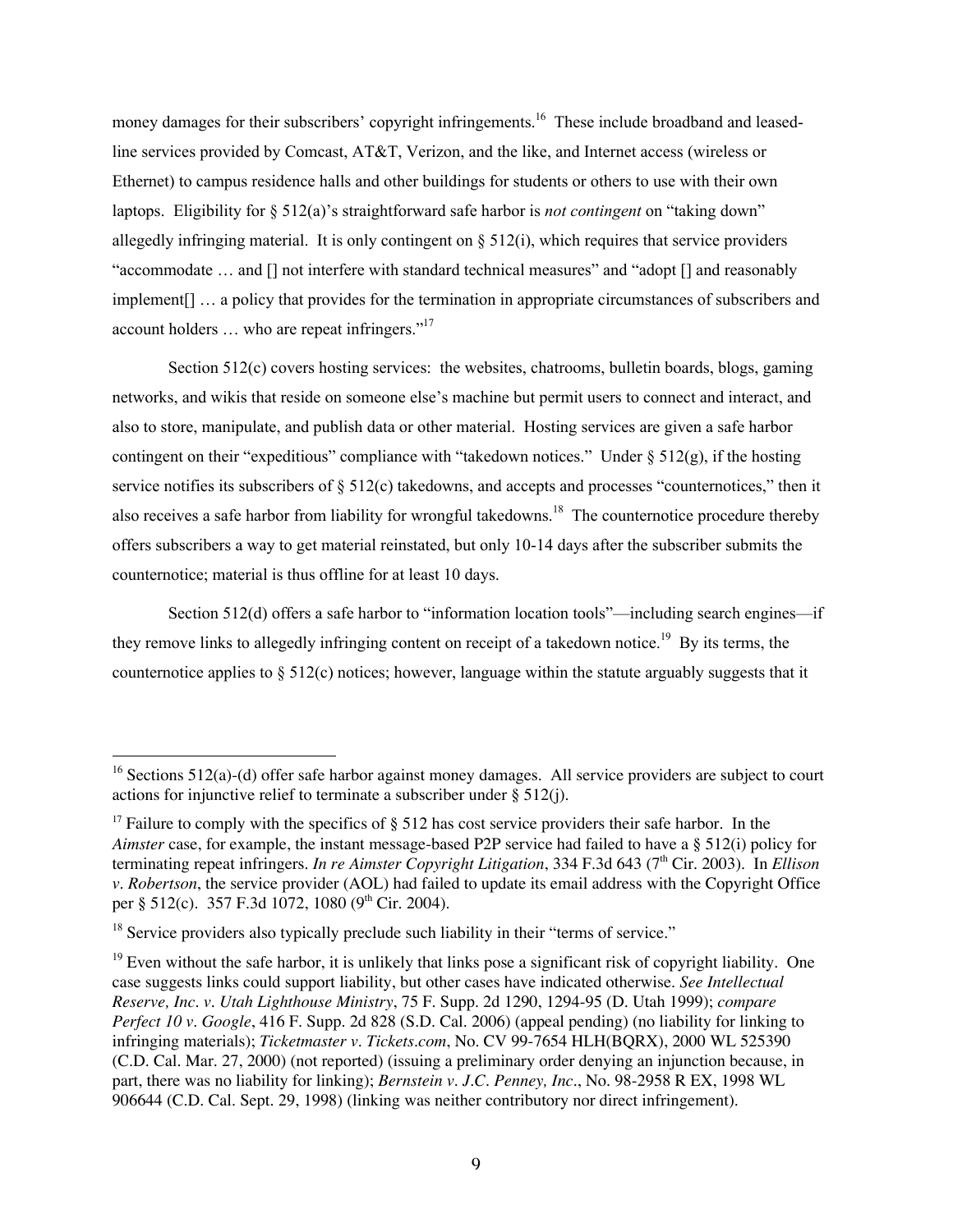may also be applicable to § 512(d) notices.<sup>20</sup> Even if the counternotice provisions are applicable to § 512(d) service providers, however, the statute offers little incentive for them to provide a "counternotice" procedure. The statutory counternotice provision offers the service provider immunity from liability to its subscriber; but it is questionable whether search engines would ordinarily be liable for failing to include content in their index. Offering a counternotice option may not always be feasible, in any case; search engine companies do not necessarily have easy access to contact information for the person or entity who posted the allegedly infringing content.

A service provider may be eligible for protection under multiple subsections of  $\S 512<sup>21</sup>$  but as discussed below, may not find it feasible to treat notices differently in its procedures.

User safeguards include the  $\S 512(g)$  counternotice procedure, which, however, appears to be little used (see Section III, Findings and Recommendations, below); and § 512(f), which provides penalties for "knowing material misrepresentations" made in a notice or counternotice.

While § 512 offers service providers safe harbor from liability for copyright infringements committed by their users, it is important to understand that it is not settled that service providers necessarily would be liable for such infringements in the absence of § 512. Courts have examined relatively few cases that relate to service provider liability for their users' infringements, and those few cases have had some conflicting outcomes.<sup>22</sup> Section 512 provides service providers certainty against the

<sup>&</sup>lt;sup>20</sup> Section 512(g) offers a safe harbor "for any claim based on the service provider's good faith disabling of access to, or removal of, material or activity claimed to be infringing…." The safe harbor is contingent on the service provider notifying the subscriber, accepting counter notification, and replacing material. Because §  $512(g)(2)$  describes material "to which access is disabled," the provision arguably applies to § 512(d) providers as well.

<sup>21</sup> 17 U.S.C. § 512(n); *Perfect 10, Inc. v. Cybernet Ventures, Inc.*, 213 F. Supp. 2d 1146, n. 26 (C.D. Cal. 2002).

<sup>&</sup>lt;sup>22</sup> The relative dearth of cases is certainly due in part to the takedown remedy offered by § 512. Those cases available have been somewhat inconsistent. For example, a couple of cases, prior to the enactment of § 512, found service providers liable. *See Sega Enterprises Ltd. v. MAPHIA*, No. CIV. A. 93-4262 CW, 1997 WL 337558 (N.D. Cal. June 9, 1997) (bulletin board MAPHIA was contributorily liable for its bulletin board users' infringements of Sega's copyrights) and *Playboy Enterprises, Inc. v. Frena*, 839 F. Supp. 1552 (M.D. Fl. 1993) (bulletin board Frena was directly liable for violating Playboy's rights of distribution and display). A few other pre-§ 512 cases found service providers liable where they engaged in some editorial functions. *See, e.g.*, *Playboy Enterprises, Inc. v. Russ Hardenburgh, Inc.*, 982 F. Supp. 503, 513 (N.D. Ohio 1997) (service provider that screened uploads was liable for users' copyright infringements) and *Playboy Enterprises, Inc. v. Webbworld, Inc.*, 991 F. Supp. 543, 552 (N.D. Tex. 1997) (service provider that edited and distilled the content of Usenet postings to select the adult photos was liable for copyright infringement where Usenet-posted materials infringed). But several other cases have found no liability for the service provider. *See Costar Group v. Loopnet, Inc.*, 373 F.3d 544 (4<sup>th</sup> Cir. 2004) (service provider not directly liable for copyright infringement); *Marobie-FL Inc. v. National Assoc. of Fire Equip. Distributors*, 983 F. Supp. 1167 (N.D. Ill. 1997) (service provider not directly or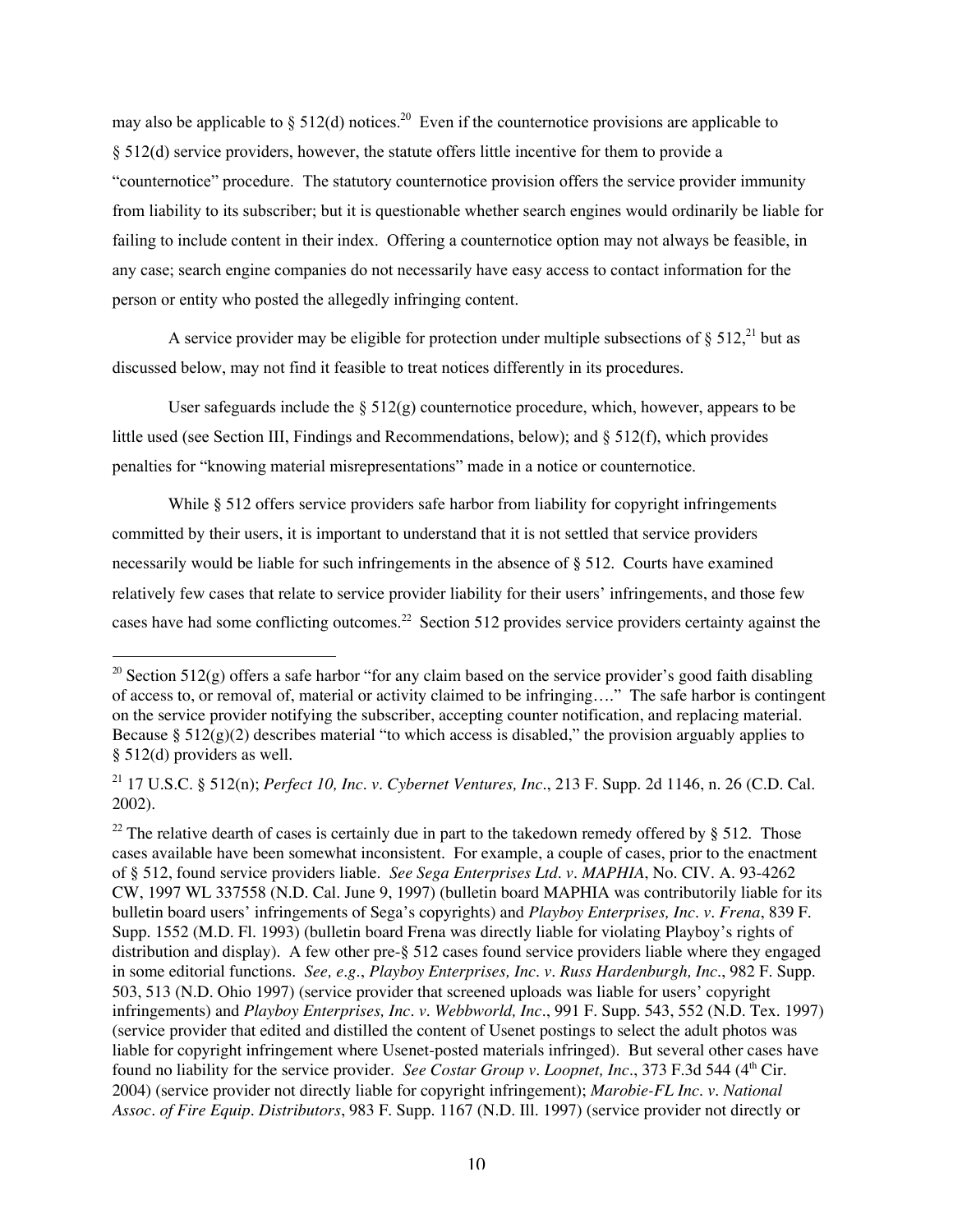possibility of liability for money damages, as long as they follow its requirements and do not possess knowledge of conduct that would raise a "red flag" for infringement. As one scholar recently put it, § 512 is "more an encouragement than a requirement."<sup>23</sup>

To summarize the rather convoluted statutory scheme, service providers have an immunity under § 230 for most legal claims against their users. They also have a safe harbor against copyright claims if they comply with the provisions of § 512. Takedown notices sent under § 512 therefore have legal consequences. Cease and desist letters, by contrast, may be sent to anyone; they are intended to put their recipient on notice of the claimed infringement—and often, to pressure the recipient into compliance—but they generally have no independent legal force.

Unfortunately for the best-laid plans of Congress and the rightsholder industries, even as  $\S 512$ was being passed, new technologies were rendering it obsolete. Peer-to-peer ("P2P") software enabled users to share files directly without "hosting" their sites on a remote server, obviating the entire noticeand-takedown process elaborated by § 512. Because the files are shared directly from one user's machine to another's, and not stored on a remote server, P2P services are not easily classified according to the subparts of § 512. Moreover, P2P services themselves have used varying technologies, further complicating any attempt to fit this class of services and software into the § 512 regime. P2P software is not the only class of online service that does not fit well within  $\S 512<sup>24</sup>$  and it is certain that more services will be developed that will not fit into the specific and detailed structure. The complex and detailed system set forth in § 512, in retrospect, was overengineered, in contrast with the simple immunity established in § 230.

Because users have largely turned to P2P networks to share copyrighted files, rightsholder industries' enforcement efforts have likewise focused on P2P networks. But because P2P software does not fit closely within § 512's services categories, rightsholder industries have taken two principal approaches toward eliminating the "P2P menace." First, they have targeted P2P software developers, arguing that they are guilty of "secondary" copyright liability or even direct infringement. These attacks

vicariously liable for hosting infringing material, but potentially liable for contributory infringement); and *Religious Technology Center v. Netcom*, 907 F. Supp. 1361 (N.D. Cal. 1995) (service provider not directly liable for hosting infringing material; but court suggested that, while Netcom was not liable in this case for contributory or vicarious infringement, such secondary liability was a possibility); *see also* note19, *supra*, discussing one case finding potential liability for linking (*Utah Lighthouse Ministry*) and three finding no liability for linking (*Perfect 10 v. Google*; *Ticketmaster*; and *Bernstein*).

23 Jonathan Zittrain, "A History of Online Gatekeeping," 19 *Harv. J.L. & Tech.* 253, 268 (2006).

 $\overline{a}$ 

<sup>24</sup> For instance, the "age verification" services offered by an online service provider in the adult content area were troubling to a court, which considered them within § 512(d) but noted the misfit. *Perfect 10 v. Cybernet*, 213 F. Supp. 2d 1146, 1175 and n.19, *supra* note 21.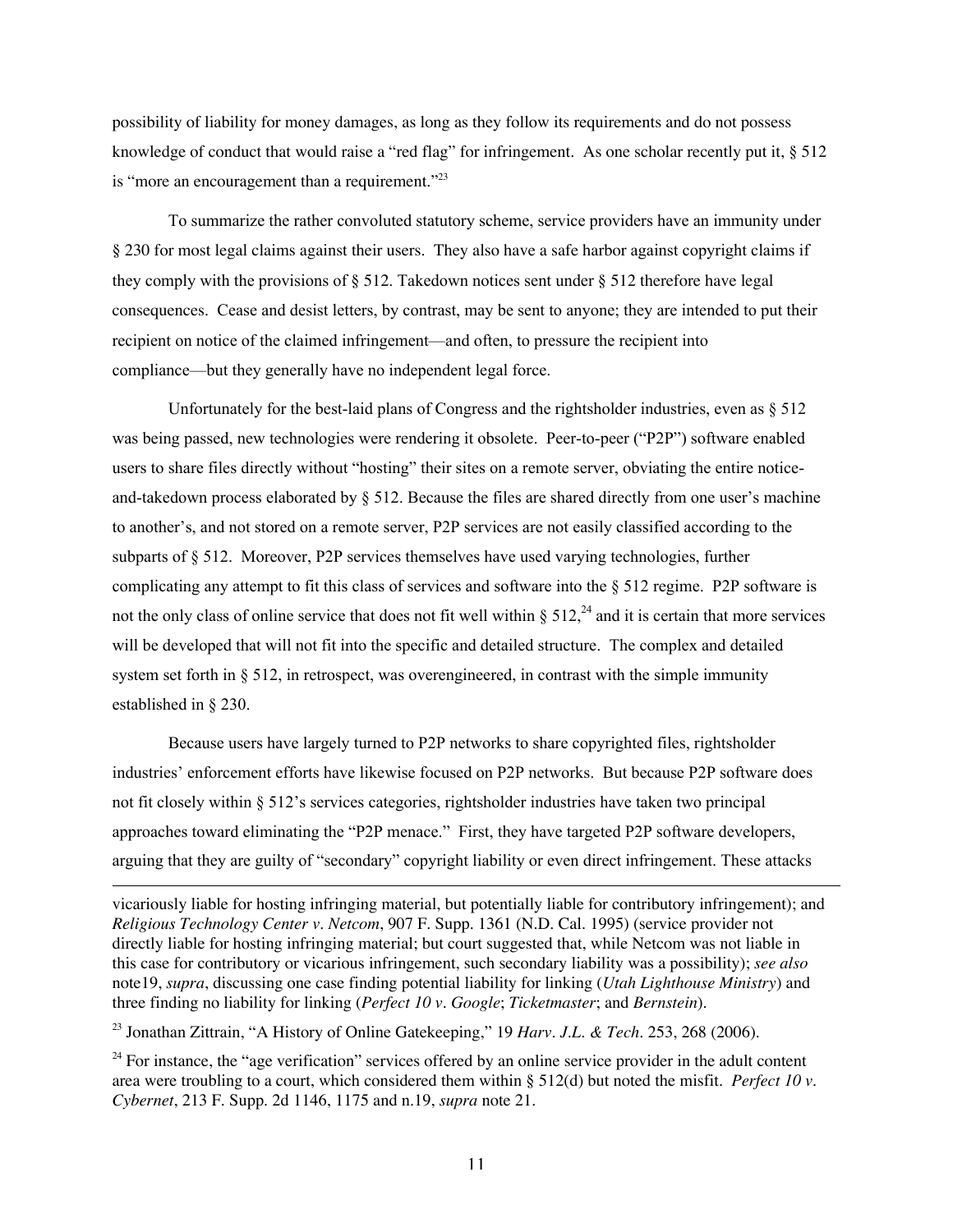have resulted in a series of P2P-related decisions, beginning with *Napster* and *Aimster*, 25 culminating in the Supreme Court's 2005 decision in *Grokster*, 26 and including *UMG v. Bertelsmann*<sup>27</sup> (alleging that venture capital support of a P2P company constitutes a form of secondary, or more properly, tertiary, infringement).

The rightsholder industries' second mode of attack has been to target P2P users, rather than the P2P software developers, most often by sending notices about their alleged infringements to their service providers.28 By all accounts, large-volume rightsholders have sent *at least* tens of thousands of P2P filesharing complaints, asking for material to be taken down or removed.<sup>29</sup> P2P users' service providers are, of course, acting as Internet access providers, protected by the § 512(a) safe harbor that imposes no obligation to take down material on receipt of a complaint. Nor could it; Internet access providers do not control the user's machine. The service provider's options are to ignore the complaint; notify the user about the complaint; ask or demand that she remove the material; or cut off her Internet access.

<sup>&</sup>lt;sup>25</sup> *A&M Records, Inc. v. Napster, Inc.,* 239 F.3d 1004 (9<sup>th</sup> Cir. 2001) ("Napster I") (affirming a preliminary injunction against the online service because Napster's centralized architecture rendered it likely liable for control of the service; and holding that the § 512 safe harbors were inapplicable to Napster services because Napster had "red flag" knowledge of infringement and had no copyright compliance policy under § 512(i));  $A\&M$  Records, Inc. v. Napster, Inc., 284 F.3d 1091 (9<sup>th</sup> Cir. 2002) ("Napster II"), affirming 2001 US Dist. LEXIS 2186 (N.D. Cal. Mar. 5, 2001); *In re Aimster Copyright Litigation*, 334 F.3d 643 ( $7<sup>th</sup>$  Cir. 2003) (liability because of knowledge of infringement, and lack of evidence of noninfringing uses; § 512 safe harbors inapplicable because *Aimster* did nothing to stop repeat infringers and thus did not implement § 512(i)).

<sup>&</sup>lt;sup>26</sup> *MGM Studios Inc. v. Grokster, Ltd.*, 545 U.S. 913 (2005) (reversing a judgment that filesharing services were not liable for secondary infringement because their technology was capable of substantial noninfringing uses, and strongly suggesting that the services would be liable because they knowingly induced infringement by their users).

<sup>27</sup> *UMG Recordings, Inc. v. Bertelsmann AG*, 222 F.R.D. 408 (N.D. Cal. 2004) (allowing a secondary liability claim to go forward against Napster's investors, finding that they had assumed substantial control) (appeal pending). On appeal, five cases by recording industry companies against investors in Napster were consolidated; oral arguments were heard Sept. 13, 2006.

<sup>28</sup> They have also sued users directly, resulting in one decision, *BMG Music v. Gonzalez*, 430 F.3d 888  $(7<sup>th</sup> Cir. 2005)$ , which held that downloading and retention of files from a P2P network was direct copyright infringement. Several others are in litigation. *See Recording Industry vs the People* at http://recordingindustryvspeople.blogspot.com/ (last visited Jan. 13, 2007). The copyright industries have relied on § 512(h), which allows them to subpoena information from service providers in certain circumstances, but lost the battle to apply these subpoenas to Internet access services. *RIAA v. Verizon Internet Services, Inc.*, 351 F.3d 1229 (D.C. Cir. 2003), *cert. denied*, 543 U.S. 924 (2004).

<sup>29</sup> *See* Takedown Notices Study, *supra* note 13, 22 *Santa Clara Comp. & High Tech L.J.* 652, n.99. These reports suggest individual large Internet access providers receive tens of thousands of notices per year, per service provider. It is likely that, across all service providers and over the years since § 512 was passed, the total number of notices has amounted to more than a million.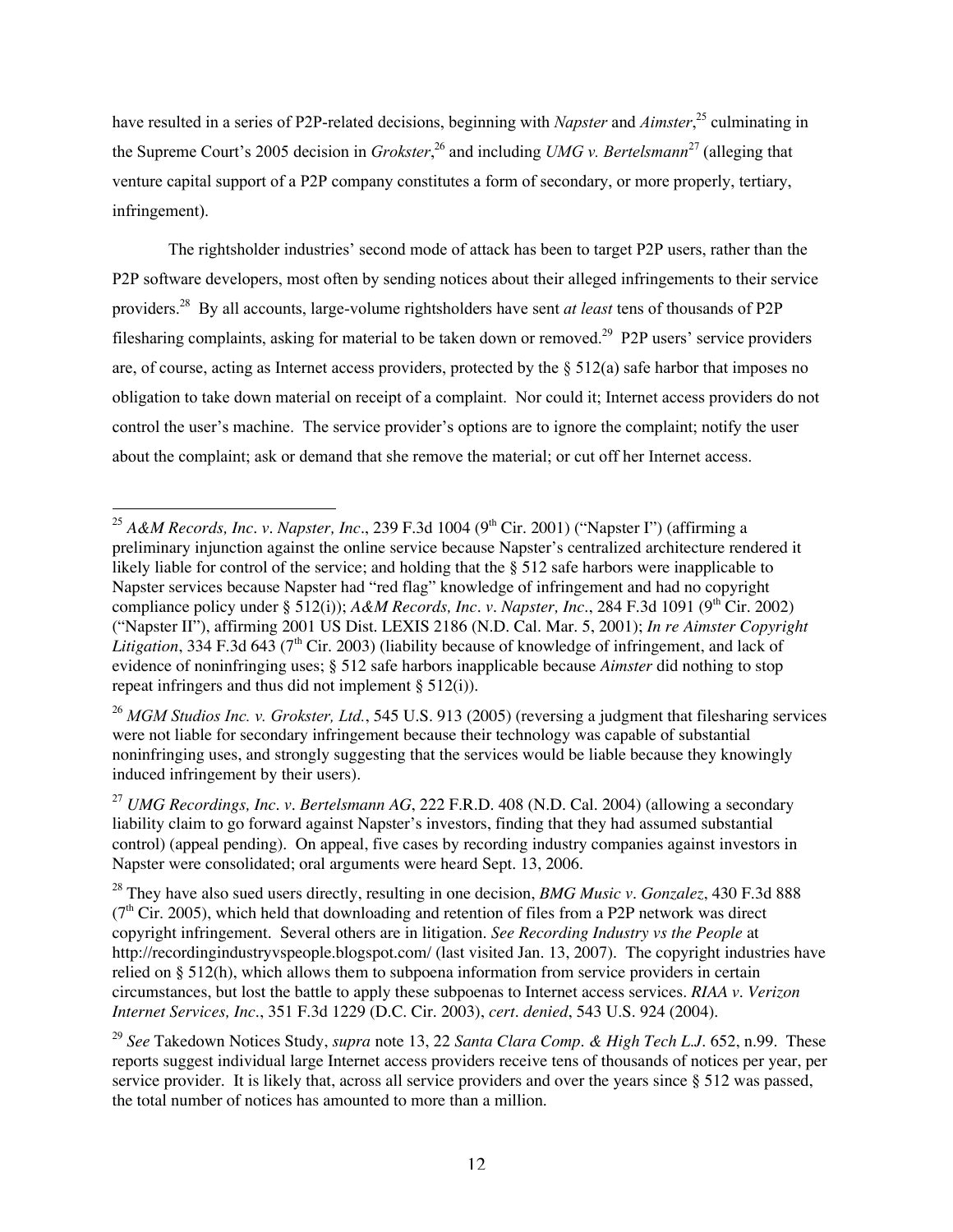Nevertheless, based on our interviews, it appears that many service providers that offer both hosting and access services treat a P2P filesharing notice as a *de facto* § 512(c) notice, and while they cannot "take down" the file, they "take down" the user—cutting off network or Internet access. Needless to say, this is a significantly broader remedy than that offered by 512(c), which authorizes only removal of the allegedly infringing *content*.

The  $\S 512(c)$ -(d) notice and takedown procedures are used very differently. According to the only study thus far on the issue, these provisions are largely used by small rightsholders of various sorts.<sup>30</sup> although in some sectors of the service provider market, such as video hosts, the situation may be different.<sup>31</sup> Small copyright holders are often trying to protect photographs, poems, graphics, news, or commentaries; but a significant number of small copyright holders target competitors. Others attempt to route around § 230 by reconfiguring their privacy, trademark, defamation, and other complaints as copyright claims that can be addressed under  $\S 512$ .<sup>32</sup> Abuses, misuses, and over-uses may stem in part from legitimate confusion on the part of small rightsholders.

The ability of rightsholders to target users through their service providers was a choice Congress made, balancing the potential harms to individual users from overreaching by copyright owners against the potential gains to the copyright industries in combating copyright infringement on the Web. As previous studies have found, however, there have been significant misuses of the statute, to the likely detriment of free speech and fair use, and little apparent benefit to large rightsholders in combating copyright infringement online.<sup>33</sup> Service providers are caught in the middle, and their role as gatekeepers is as crucial today as it was prior to the passage of  $\S$  512 and  $\S$  230.

30 Takedown Notices Study, *supra* note 13, 22 *Santa Clara Comp. & High Tech L.J.* at 651, found 6% and 3% of notices sent under §§ 512(c) and (d), respectively, were sent by or on behalf of the movie or music industries. The major exception was the software industry, which sent numerous notices to Google and Blogger; however, these notices generally involved alleged anticircumvention of digital locks of various types, which are not copyright infringement, and, consequently, are not eligible for the § 512 process. *Universal City Studios, Inc. v. Reimerdes*, 82 F. Supp. 2d 211, 217 (S.D.N.Y. 2000).

<sup>&</sup>lt;sup>31</sup> Video websites such as Vidiac, in our survey, and YouTube, more famously, report receiving notices from large copyright industry rightsholders. These services were not included in the Takedown Notices Study; more comprehensive, and ongoing, study is definitely needed.

<sup>32</sup> Takedown Notices Study, *supra* note 13, 22 *Santa Clara Comp. & High Tech L.J.* at 651 and 678 (finding significant use of  $\S 512$  by persons asserting privacy or other non-copyright interests; more than half of notices sent regarding Google's search engine were competition-related).

<sup>33</sup> Fair Use Report, *supra* note 1; Takedown Notices Study, *supra* note 13.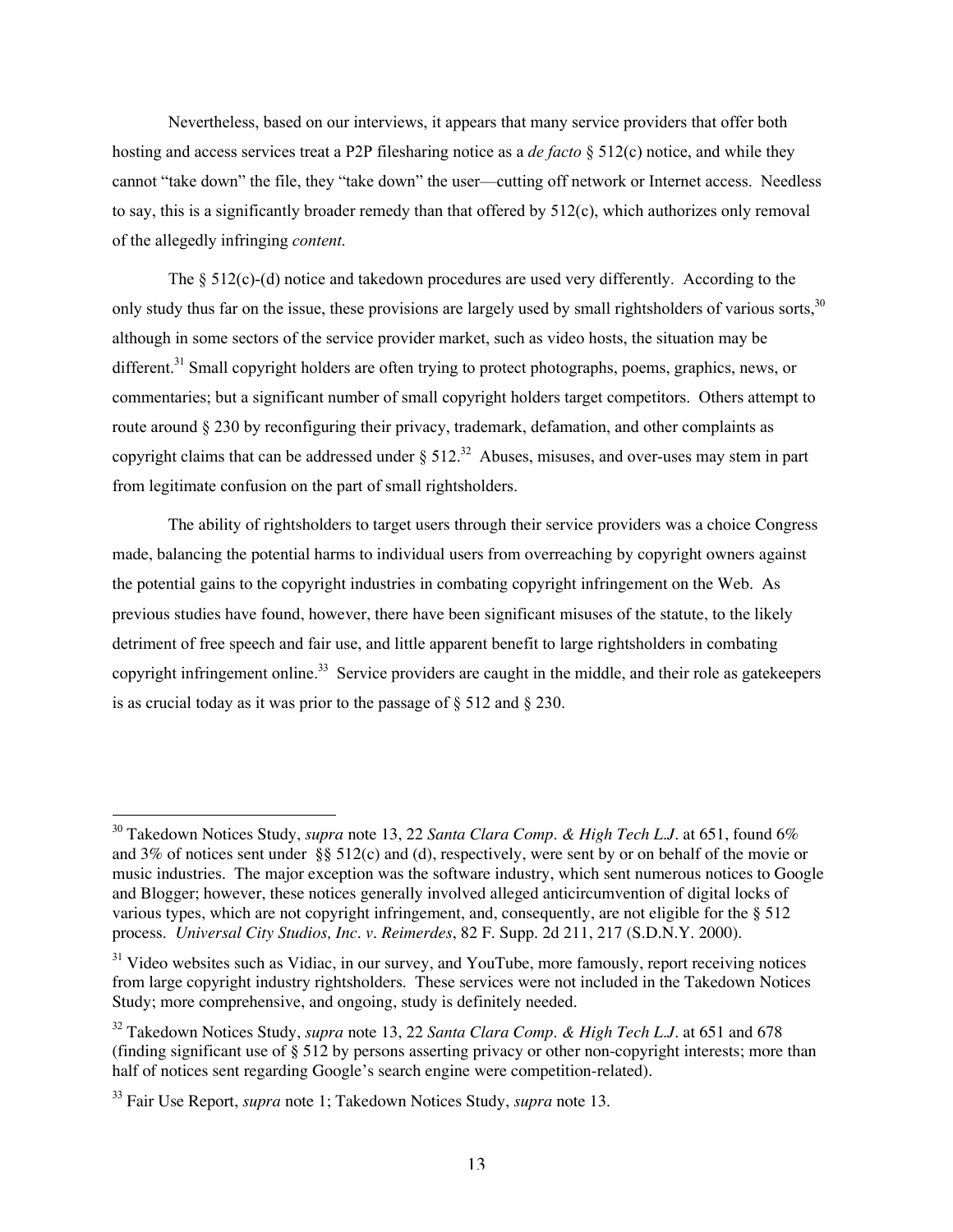## III. FINDINGS AND RECOMMENDATIONS

In section A below, we describe one striking feature of the takedown process, as revealed by our survey. We then discuss challenges and opportunities applicable to three categories of service providers—educational institutions, nonprofit service providers, and commercial service providers. In each section, we also highlight particular challenges to free expression and an open information ecology.

## A. Rights Enforcement Companies: Hired Guns in the Copyright Wars

A major complaint of both educational institutions and larger commercial service providers concerned rights enforcement companies and agencies. The copyright industries hire companies such as BayTSP and NetEnforcers to detect possible copyright infringement; these companies send the vast majority of notices to the service providers we interviewed.<sup>34</sup> Other frequent industrial-sized senders include a few large individual rightsholders such as Universal or Paramount, and rightsholder associations such as the Recording Industry Association of America ("RIAA"), Motion Picture Association of America ("MPAA"), Entertainment Software Association ("ESA"), and Business Software Association ("BSA"), which send notices on behalf of their constituent members.

There are just a few rights enforcement companies, and they generally keep their clients and methods secret.<sup>35</sup> However, by all accounts, they have sent hundreds of thousands, if not millions, of machine-generated complaints, largely targeting filesharing; most of the service providers we spoke to said these complaints comprised 75-95% of their § 512 notices. The complaints receive little or no human review before being sent,<sup>36</sup> which is unfortunate, because they are subject to inaccuracies both in

<sup>&</sup>lt;sup>34</sup> Few service providers were willing to share their numbers publicly—indeed, educational institutions were uniformly reticent about this, a reflection of the intense scrutiny they have received. *See* Section III.B.1. However, several service providers stated that at their peak, apparently 2002-2004, many thousands of P2P filesharing notices were arriving per year. Most reported that the overall volume of P2P notices seemed to be falling, although the evidence for that is equivocal—at least two institutions reported that the volume of notices varied so significantly that it was difficult to say whether the volume was increasing or decreasing.

<sup>35</sup> *See, e.g.*, BayTSP client list describing only "strong partners and affiliates" (http://baytsp.com/about\_clients.html, last visited Jan. 13, 2007); NetEnforcers client list, listing only "client industries" (http://netenforcers.com/clients.cfm, last visited Jan. 13, 2007).

 $36$  The RIAA has stated that an RIAA employee "manually reviews and verifies the information" in the notices that it sends out. Testimony of Mitch Bainwol, "Privacy and Piracy: The Paradox of Illegal File Sharing on Peer-to-Peer Networks and the Impact of Technology on the Entertainment Industry", Sen. Committee on Governmental Affairs, Hearing, Sept. 30, 2003, available at Senate Committee on Homeland Security & Governmental Affairs website, http://hsgac.senate.gov/ , under "View all listings" under "Hearings and Nominations." The inaccuracies in notices reported elsewhere suggest this may not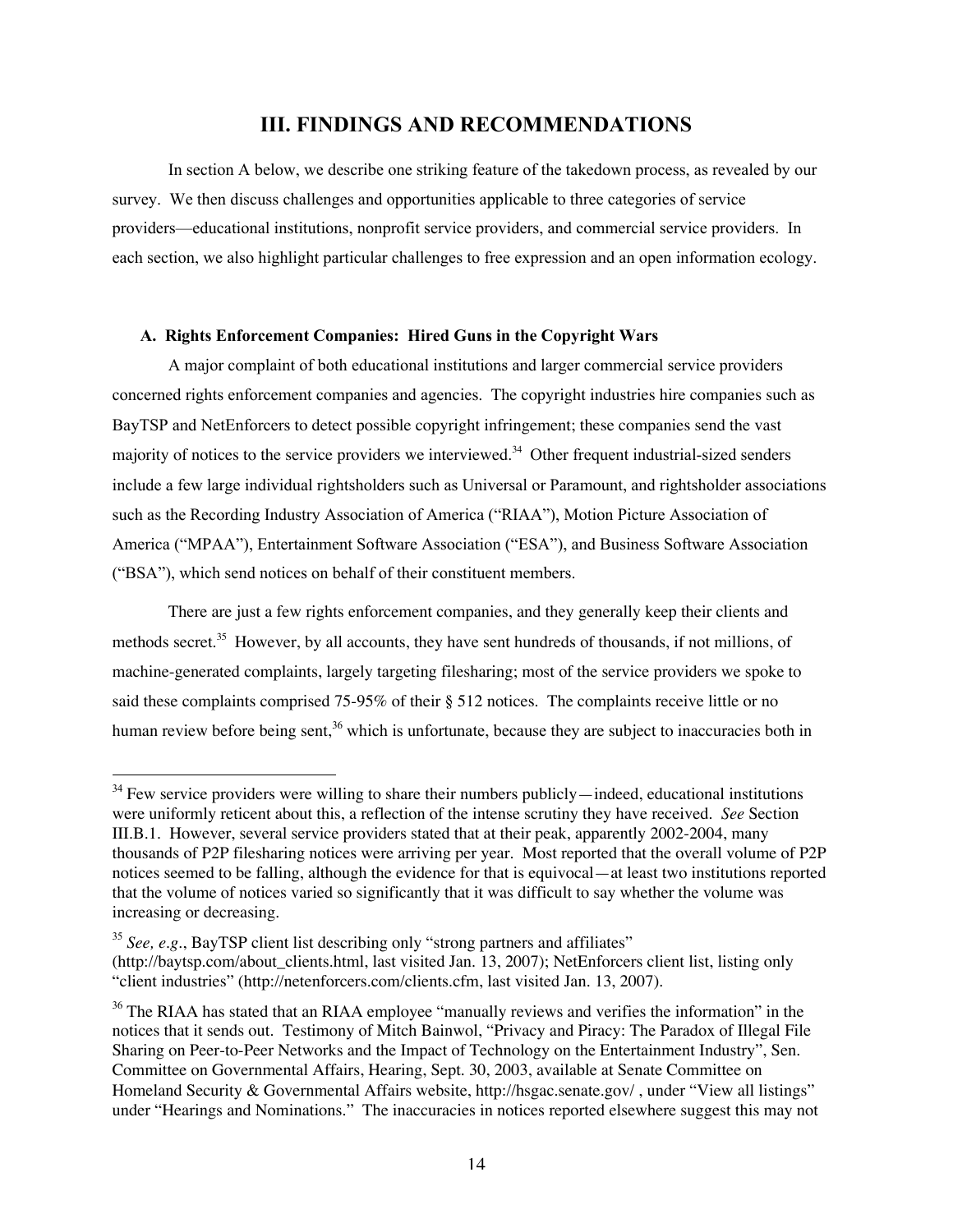identifying files and in identifying the users;<sup>37</sup> moreover, they cannot make any legal assessment of whether a file is actually infringing.

Enforcement companies generally identify files automatically with a basic search algorithm.<sup>38</sup> Such algorithms are subject to significant flaws. To the extent an algorithm is based on recognizing the names of titles or artists in filenames, it has the same flaws as any such technology. For instance, since titles themselves are not copyrighted, the same title may apply to multiple works, including public domain works. Titles of files may also indicate not that the file contains a copyrighted work, but that it contains, for instance, a noninfringing paper *about* that work.<sup>39</sup> Fingerprinting technology—another form of mechanized search—is also subject to significant flaws.<sup>40</sup>

Both the large commercial service providers and the educational institutions in our survey reported that they routinely received complaints about copyright infringement occurring at IP addresses that were "non-routable" or "impossible." The University of Indiana, Georgia Tech, the University of California, and its UC-Berkeley campus all received complaints about IP addresses that weren't assigned at the time they were alleged to host infringing files, couldn't host files, or were definitely not running filesharing software at the time in question. The commercial service provider ThePlanet also received

always be true. *See, e.g.*, Sonia Katyal, "The New Surveillance**,"** 54 *Case Western L.Rev.* 297, 345-346 (2004). Regardless of the RIAA's practices, there is no indication that other associations or private rights enforcement companies manually review and verify the complaints. *See also* Electronic Frontier Foundation, *Unsafe Harbors: Abusive DMCA Subpoenas and Takedown Demands*, Sept. 26, 2003, at http://www.eff.org/IP/P2P/20030926\_unsafe\_harbors.pdf , for more examples.

 $\overline{a}$ 

<sup>37</sup> *See, e.g.*, *Foundation v. UPC Nederland*, Cause-List Number 1457/05 KG (Amsterdam Court of Appeal July 13, 2006), English translation available at http://www.ilrweb.com/ viewILRPDF.asp?filename=foundation\_upcnederland\_060713AffirmanceonAppeal (finding the services do not reliably identify users or files).

<sup>38</sup> *See* Brad King, "Pirates Beware: We're Watching," *Wired*, Jan. 3, 2001, *available at* http://www.wired.com/news/technology/0,1282,40866,00.html, for a more detailed description of an early iteration of rights enforcement company methods.

<sup>39</sup> Such incidents are documented in the Chilling Effects database, at http://chillingeffects.org/. Gigi Sohn described one incident, involving a "Harry Potter" book report, in testimony at "Piracy of Intellectual Property on Peer-to-Peer Networks" before the House Subcomm. on Courts, the Internet, and Intellectual Property, of the Comm. on the Judiciary,  $107<sup>th</sup>$  Cong. Sept. 26, 2002 (available via http://commdocs.house.gov/committees/judiciary/).

<sup>40</sup> *See generally* Katyal, *supra* note 36. Copyright filtering software companies described in general terms how these technologies work (but did not discuss their failures) in *amicus curiae* briefs in the *Grokster* case. *See Brief of Amicus Curiae Bridgemar Services, Ltd. D/B/A Imesh.com in Support of Neither Party* (undated, from Jan. 2005); *Brief of Amici* [sic] *Curiae Snocap, Inc. in Support of Neither Party* (undated, from Jan. 2005); and *Brief Amici Curiae of Audible Magic Corporation, Digimarc Corporation and Gracenote in Support of Neither Party* (Jan. 24, 2005). All briefs available at http://www.eff.org/IP/P2P/MGM\_v\_Grokster/.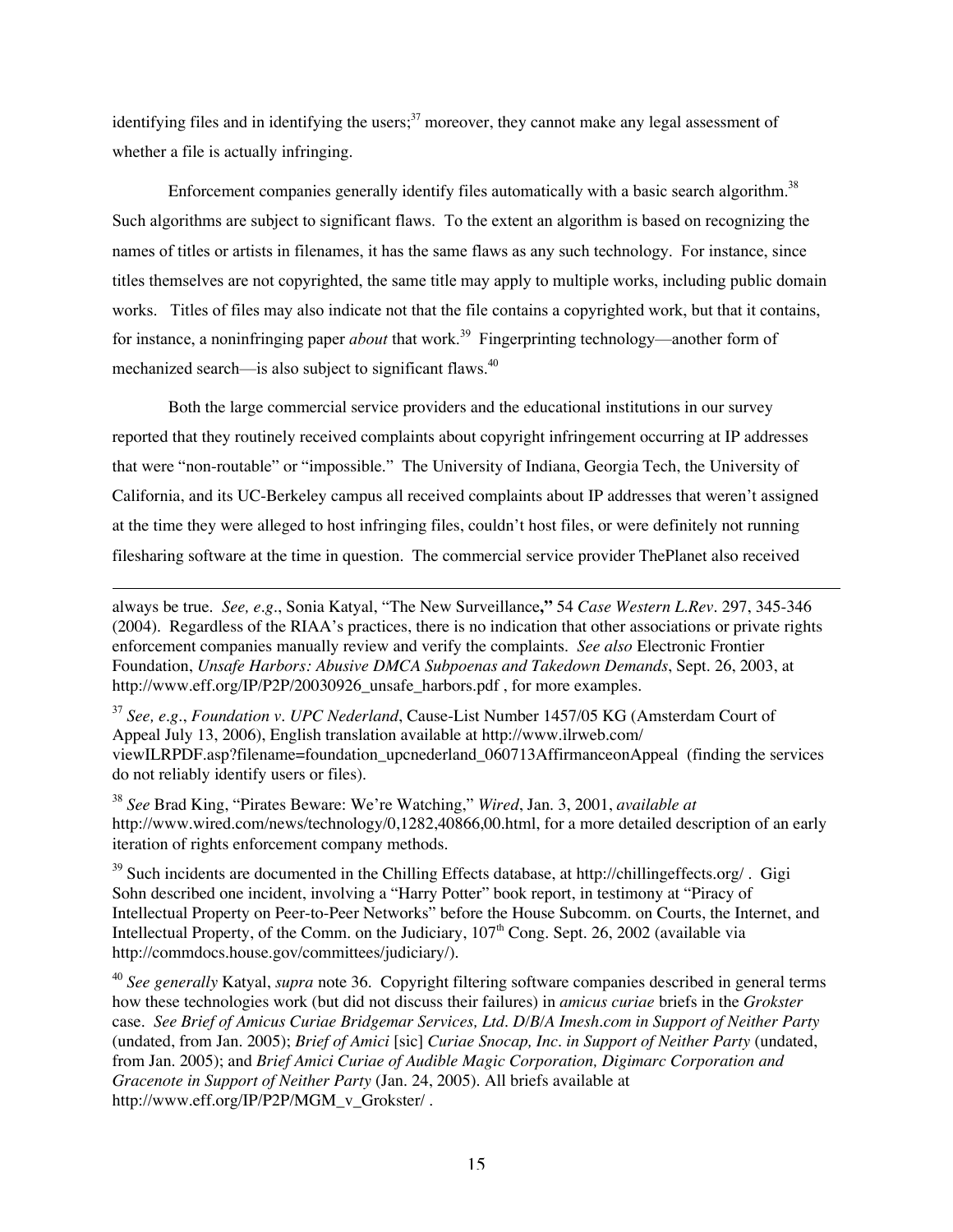complaints about IP addresses in ranges that didn't even belong to them. Hurricane Electric, another commercial service provider we interviewed, received numerous complaints about "dummy content" files, seeded by rights enforcement companies to pollute the filesharing networks. The service providers we interviewed also described receiving multiple notices targeting the same material in a short period of time.

These machine-generated complaints, compared to "spam" by more than one service provider, are virtually costless to the sender. Unlike spam, which can be filtered or deleted by individuals with relatively minimal hassle (albeit considerable annoyance), the "takedown spam" sent by rights enforcement companies imposes a significant cost on the service provider in terms of manually managing and processing each individual complaint.<sup>41</sup> The vast majority of these complaints appear to be generated in response to potentially infringing files accessed via Internet access services—services for which service providers have a straightforward  $\S 512(a)$  safe harbor, with no notice and takedown provisions. Of the service providers we interviewed, virtually all those offering Internet access services nevertheless respond to the complaints, at a minimum forwarding them to subscribers and tracking the process. Additionally, educational institutions and small- to medium-sized service providers often cut off Internet access on a first complaint.

With intensive processing required, a sudden flood of possibly inaccurate "takedown spam" can incapacitate any service provider department or group that provides any personal review and attention to the notices. The University of Indiana, ThePlanet, and Hurricane Electric described significant problems contacting rights enforcement companies when they received a flood of problematic notices. Staff at Indiana said that phone calls, faxes, and emails about erroneous notices, or about counternotices, were ignored or went into a "black hole." Indiana ultimately contacted the original rightsholder's attorney about the problem and was able to stem the tide of "impossible" complaints that way. Hurricane Electric called rights enforcement companies multiple times before "finally" getting through to someone and working it out. The attorney at ThePlanet reported that finding a human being to talk to at the company made a difference for her, because she was able to cc: the individual she knew on every response pointing out errors—more than forty a day, in one instance—until the problem was resolved. Benny Ng, at Hurricane noted that the complaints are sent with generic return addresses (such as "no-replycopyright@company-name.com") that make it difficult to get back in touch with the senders. He suggested that a better-streamlined process would benefit both senders and service providers.

<sup>&</sup>lt;sup>41</sup> This is not to minimize the tremendous costs imposed by spam; just to distinguish them in kind.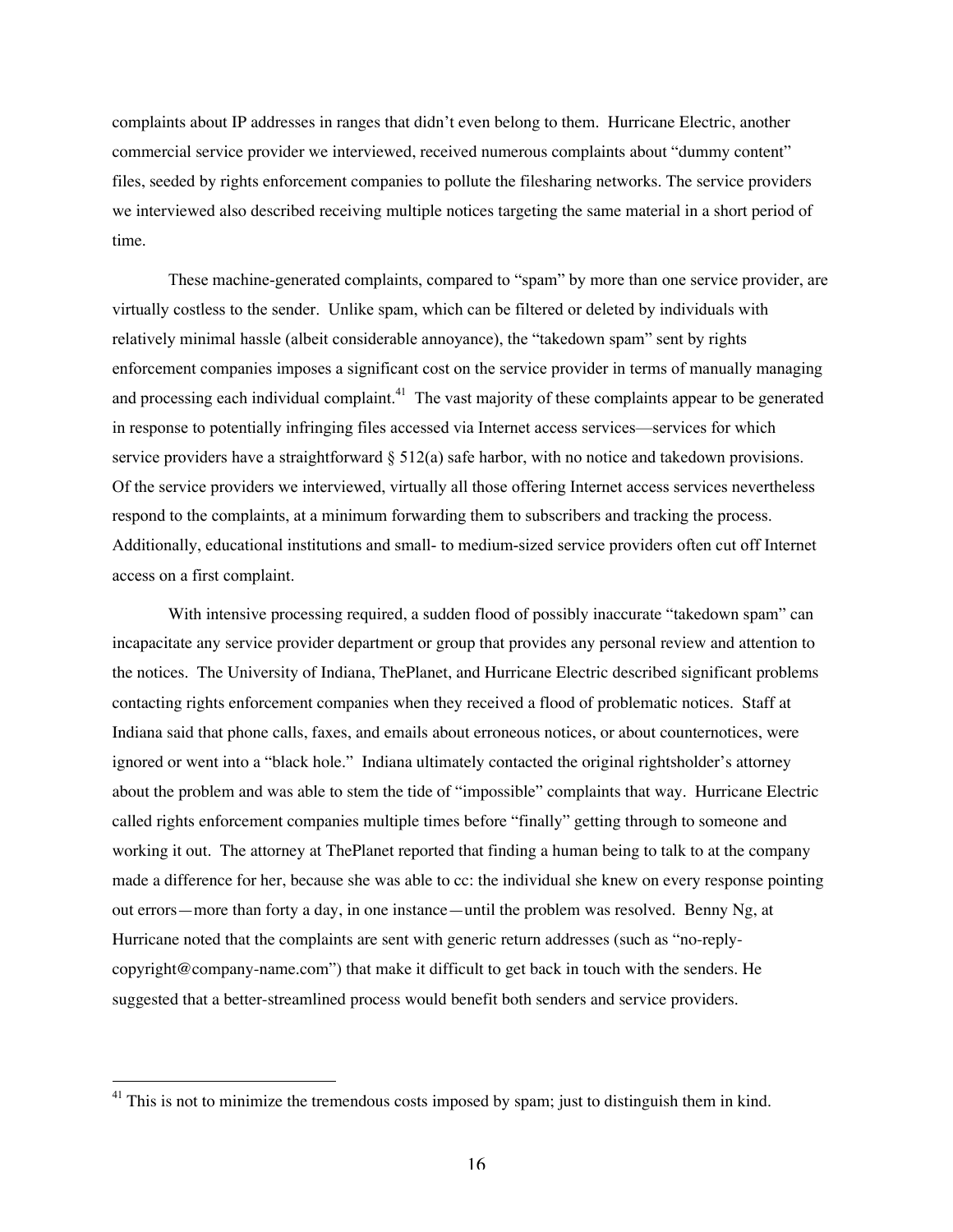Service providers invest significant resources in processing these machine-generated complaints—from validating their IP addresses, to contacting the targets, to processing any responses the targets offer. These costs are hidden from users and funders, though they are passed on to them. The copyright industry thus manages to externalize its copyright enforcement. For educational institutions, the costs are tucked into public and private education budgets. The significant expenses dedicated to licensing entertainment alternatives to file-sharing, creating monitoring technologies, enforcing the copyright industries' claims, and educating students on the industries' view of the law are difficult to account for separately, but total, no doubt, millions of dollars each year, a remarkable public investment in private copyright enforcement.<sup>42</sup> The cost is high, not just in terms of dollars and cents, but in terms of opportunities: With limited budgets and staff, time spent attending to masses of machine-generated complaints is time *not* spent dealing with other network abuse issues, such as spam and viruses. Every technical staff person we spoke with noted the trade-off, which had become particularly acute with the increase in spam over the months we conducted the interviews.<sup>43</sup>

## *Recommendations for further research:*

- $\triangleright$  Research needs to be done with both commercial service providers and educational institutions to understand the total expenditures made on behalf of the copyright industries. Costs include, at least, the person-hours attributable to § 512 compliance, and the costs of informational material for users and subscribers. Educational institutions should include these costs in their publicly available budgets. Identifying the costs of dealing with other network problems, such as spam, viruses, and security would help put copyright policing costs in perspective.
- $\triangleright$  Research is also needed on the specific technologies and procedures used by the large notice-senders, particularly the rights enforcement companies.

## B. The Institutional Contexts of Online Service Providers

## 1. Pressures, Costs, and Multiple Approaches in Colleges and Universities

Colleges and universities have been in the spotlight on copyright matters, and in the forefront of developing responses to the copyright industries' complaints. We spoke with ten information technology ("IT") administrators and attorneys at eight institutions about their experiences and the educational

<sup>&</sup>lt;sup>42</sup> Graham Spanier, President of Pennsylvania State University and a promoter of proactive campus involvement in copyright enforcement, noted that copyright enforcement is "very costly for universities … it ends up being reflected in the cost of tuition that goes back to students." "Campus Downloading" (2006) video, available at http://campusdownloading.com/ .

<sup>&</sup>lt;sup>43</sup> Spam, which has become more pervasive in part due to viruses and other network security breaches, has become an even more significant problem for network administrators in 2006. *See also* Brad Stone, "Spam Doubles, Finding New Ways to Deliver Itself," *N.Y. Times*, Dec. 6, 2006.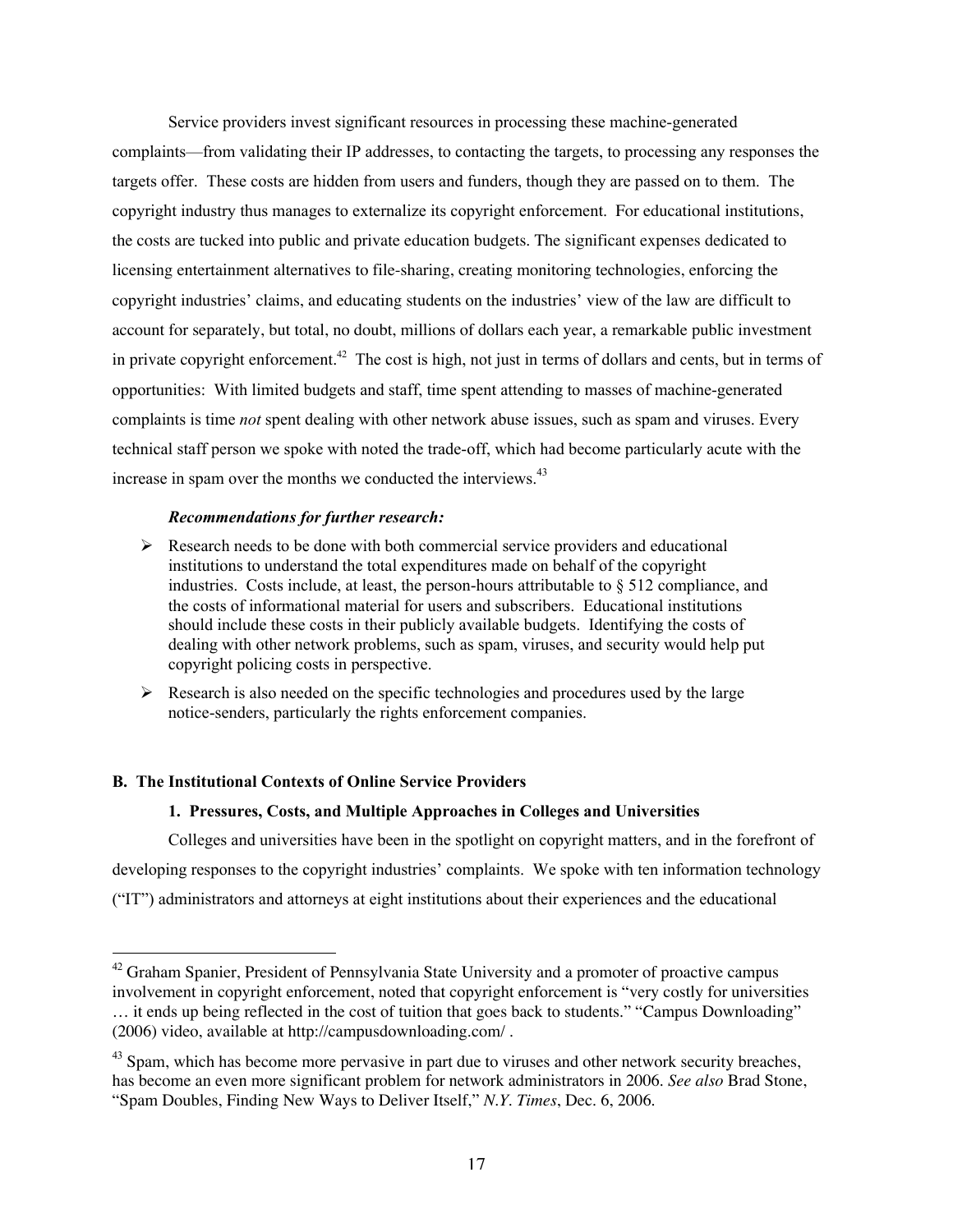environment, generally: the University of California<sup>44</sup> ("UC" and "UC-Berkeley), Cornell, Georgetown University, Georgia Institute of Technology ("Georgia Tech"), Indiana University, Reed College, Stanford, and the University of Texas system ("UT"). What we learned suggests that despite substantial immunities and safe harbors from liability for copyright infringement—far more than are available to any other category of service provider—educational institutions are cautious and risk-averse with respect to copyright issues, an attitude that Harvard's Berkman Center for Internet and Society recently characterized as "unduly cautious."<sup>45</sup>

Educational institutions have access not just to the immunities and safe harbors previously discussed, but also to additional legal protections. Within copyright law alone, these include § 512(e), which protects nonprofit institutions of higher education from liability for their academic personnel's non-teaching-related infringements; §107 of the Copyright Act, which protects fair use and specifically offers educational uses as examples; and the "good faith" fair use defense, which provides that, should a nonprofit educational institution believe mistakenly but in good faith that the use was fair, courts must remit statutory damages entirely.<sup>46</sup>

We were initially curious to learn whether educational institutions take advantage of these numerous legal protections in responding to takedown notices. In particular, do educational institutions distinguish between providing Internet access to students, for which they have a  $\S$  512(a) safe harbor; hosting services for students, for which they have a  $\S 512(c)$  contingent safe harbor; and non-teaching activities of academic staff, for which they have immunity under  $\S 512(e)$ ? The answer, so far as we can tell, is generally no, although this is an area where it would be fruitful to do a full-scale study of educational institutions.

44 We spoke with two representatives of UC, one from the UC Office of the President, and one from UC-Berkeley.

<sup>&</sup>lt;sup>45</sup> William McGeveran and William W. Fisher, "The Digital Learning Challenge: Obstacles to Educational Uses of Copyrighted Material in the Digital Age" (2006), pp. 86-87, available at http://cyber.law.harvard.edu/media/education/projectstatus and http://cyber.law.harvard.edu/home/uploads/823/BerkmanWhitePaper\_08-10-2006.pdf.

 $^{46}$  17 U.S.C. § 504(c)(2). Educational institutions enjoy a variety of other exemptions, intended to protect educational uses such as research, commentary, and scholarship, in copyright, trademark, right of publicity, and other intellectual property laws. *See, e.g.*, the TEACH Act, 17 U.S.C. § 110(2) (copyright exemptions for distance education); Lanham Act, 15 U.S.C.  $\S$  1125(c)(3) (exemptions from trademark dilution liability for fair use, comparative advertising, parodies, criticism, news reporting, and noncommercial uses); Cal. Civil Code § 3344 (exemptions to right of publicity for news, public affairs, and other purposes). State educational institutions might also rely on the Eleventh Amendment's guarantee of sovereign immunity from federal claims.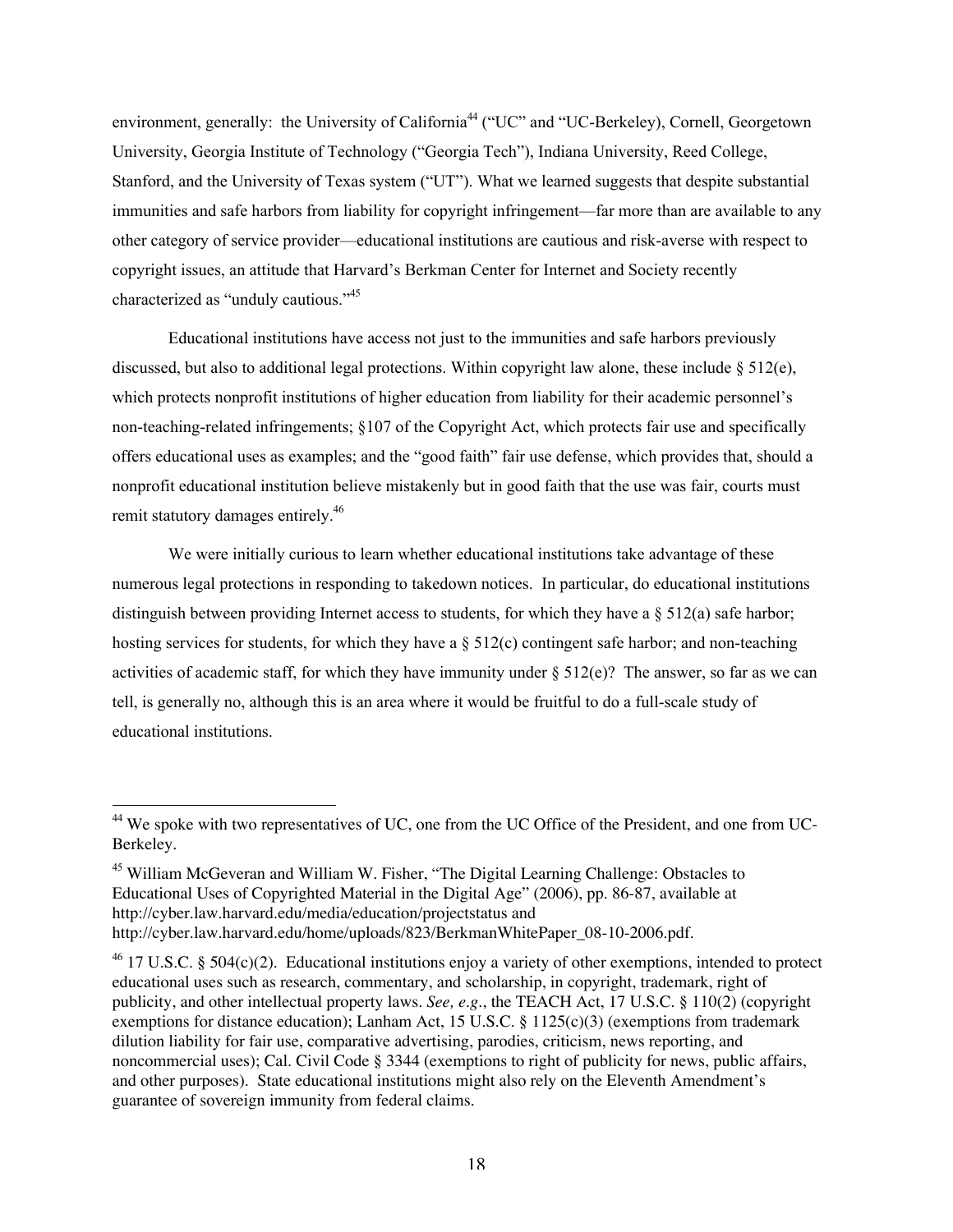Despite the abundance of education-specific legal safeguards and defenses against liability for secondary copyright infringement, the colleges and universities we surveyed described institutional responses that go far beyond commercial and nonprofit service provider responses, and far beyond their legal duties. Colleges and universities described a multi-pronged approach in responding to copyright complaints, including education, monitoring, and purchasing licensed entertainment for their students; as well as responses to cease and desist and takedown notices that include termination of network access and academic discipline.

While the desire of universities to be good citizens and responsibly educate their students offers a partial explanation for the disparity between their responses and their legal duties, there seems little question that intense industry pressure, along with media and political scrutiny, affect the debate and constrain educational institutions' actions. Representatives of UC, particularly in the limelight as the nation's leading public institution, said they took a "conservative" approach, and all the other schools we interviewed indicated similarly. Indeed, the scrutiny and pressure are so intense that few educational institutions are willing to go on record with numbers of complaints received or actions taken. In the academy, dedicated to openness and free exchange of information, this is a telling indictment of the extent to which educational institutions have borne the brunt of the copyright industry's battles.<sup>47</sup> Policies conceived in the face of such unremitting pressure might well be expected to be disproportionately harsh or severe in comparison with policies for other infractions, and this seems to be the case.

Our interviews also suggested that the complexity of the statutory framework contributed to educational institutions' overreactions, rendering it impractical to take different approaches to  $\S 512(a)$ and  $\S$  512(c) notices. The staff we spoke with agreed that the complex structure set forth in  $\S$  512 was a source of confusion for many educators, particularly the distinctions between  $\S 512(a)$  and  $\S 512(c)$ . Experts in the field such as Georgia Harper at UT, Tracy Mitrano at Cornell, and Karen Eft at UC reported that on listserves they often saw queries from confused IT administrators and other staff, particularly from smaller schools, and just as frequently saw misinformation passed on.

This is unsurprising: Large campuses typically have a general counsel's office, policy departments, and substantial resources to address IP complaints, but the work on the ground is most often handled by staff in IT departments. (See figure 1.) Stanford, Indiana, Cornell, and UC all emphasized the importance of strong connections between the IT department and departments with legal or policy expertise, but not every school has such open channels of communication. As Reed College pointed out, some small colleges have no legal department or in-house copyright expertise, and must rely on outside

<sup>&</sup>lt;sup>47</sup> In light of this pressure, we are particularly grateful to those institutions and individuals who did participate in our study.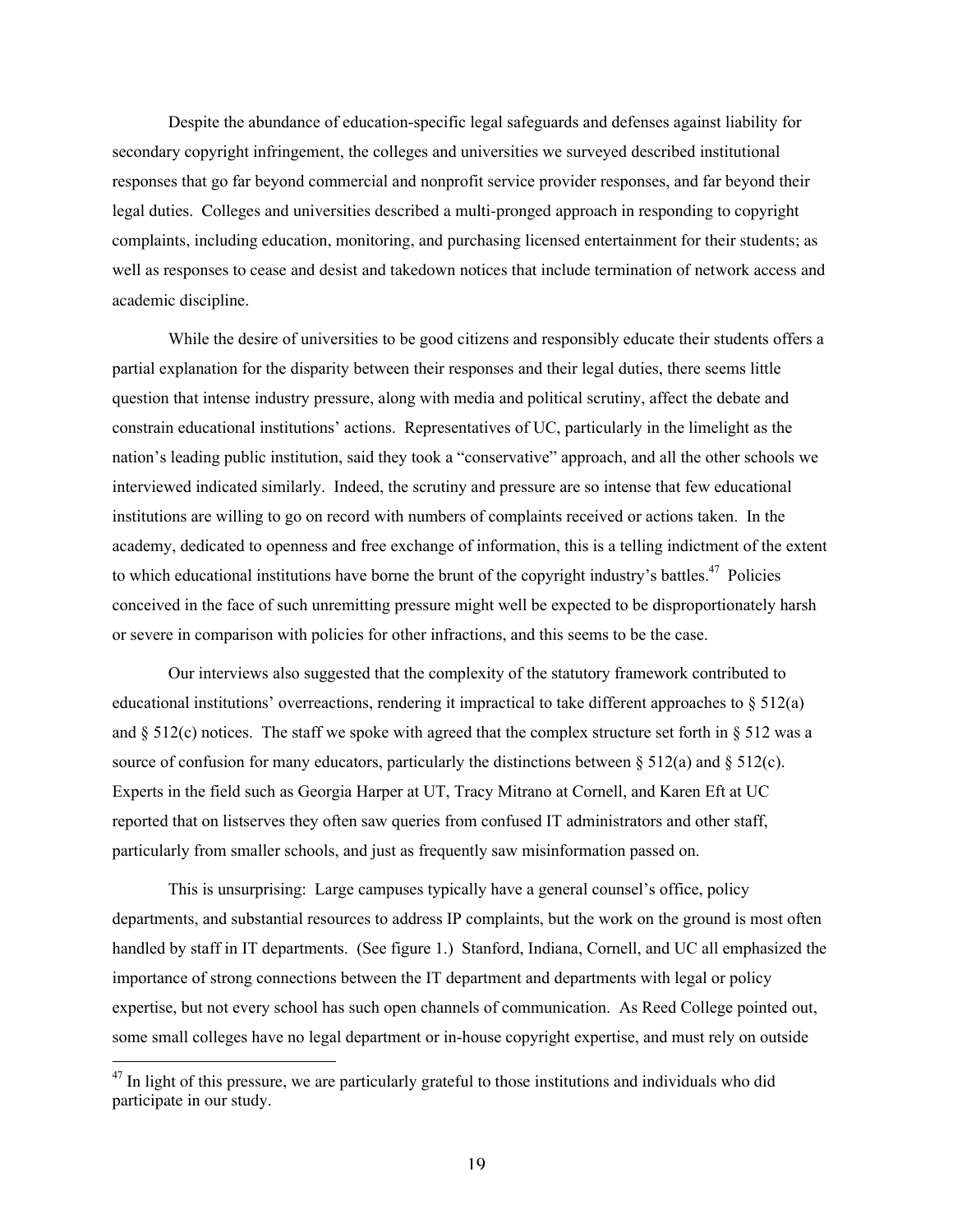legal counsel. Georgia Harper, who conducts numerous copyright workshops for educational institutions through professional associations, reported that these educational workshops were very helpful; staff at UC agreed, and thought more resources were needed, particularly to support small institutions.

## *Takedown, Cutoff and Discipline.*

Every educational institution we spoke with included punitive measures as part of its response to copyright complaints, including cutting off access to the Internet or to the institution's internal network, and referral to academic discipline processes. First-time complaints, which form the bulk of complaints for every institution we interviewed, are typically handled by the IT department. Individuals who are the subject of multiple complaints are "escalated" to the legal or campus administrative departments, although some institutions escalate even first-time complaints.

Universities have implemented stringent policies on copyright infringement, triggering strong procedures in response even to the automated machine-generated notices that have such significant flaws. Cornell and Indiana, for instance, disable Internet access as soon as they get a complaint (except where they find obvious technical errors), and require students to pass a quiz about copyright law before access is re-enabled. Stanford forwards the complaint with information about copyright law to the student and requires a response within 24 hours. No program claimed to universally review complaints on the merits, generally because there are too many of them to review each one individually, and because filesharing is presumed to be infringement.<sup>48</sup> In determining who the alleged infringer was, IT departments typically review the complaint to determine whether an IP address is "impossible" or not, and a significant number of complaints are bounced due to senders' errors in identifying the alleged infringer's address. If the complaint is not bounced for a technical reason, then the network access / discipline procedure is triggered.

According both to our interviews and to reviews of publicly available policies, most schools cut off student access to the campus network, the Internet, or both, at some point after receiving a filesharing complaint. Cutting off network access in response to an initial P2P complaint is an extraordinarily strong

<sup>48</sup> P2P filesharing of copyrighted material is regularly described as "illegal" in the U.S. media, and the U.S. Supreme Court in the *Grokster* case assumed that it is. 545 U.S. 913, 125 S.Ct. 2764, 2773. In Canada, however, a court has reached a contrary conclusion, holding that under Canadian law, downloading for personal use is legal. *BMG Canada Inc. v. John Doe*, 2004 FC 488, *aff'd* 2005 FCA 193 (2005), under appeal to the Canadian Supreme Court. This followed an administrative hearing that held that downloading appeared to be legal. Copyright Board of Canada, *Copyright Board's Private Copying 2003-2004 Decision*, Dec. 12, 2003, at pp.19-20, available at http://www.cbcda.gc.ca/decisions/c12122003-b.pdf . The rulings are premised on Canadian law's broad exemption for personal copying. Canadian Copyright Act, s.80 ("[T]he act of reproducing all or any substantial part of … a sound recording … for the private use of the person who makes the copy does not constitute an infringement of the copyright in the musical work, the performer's performance or the sound recording.").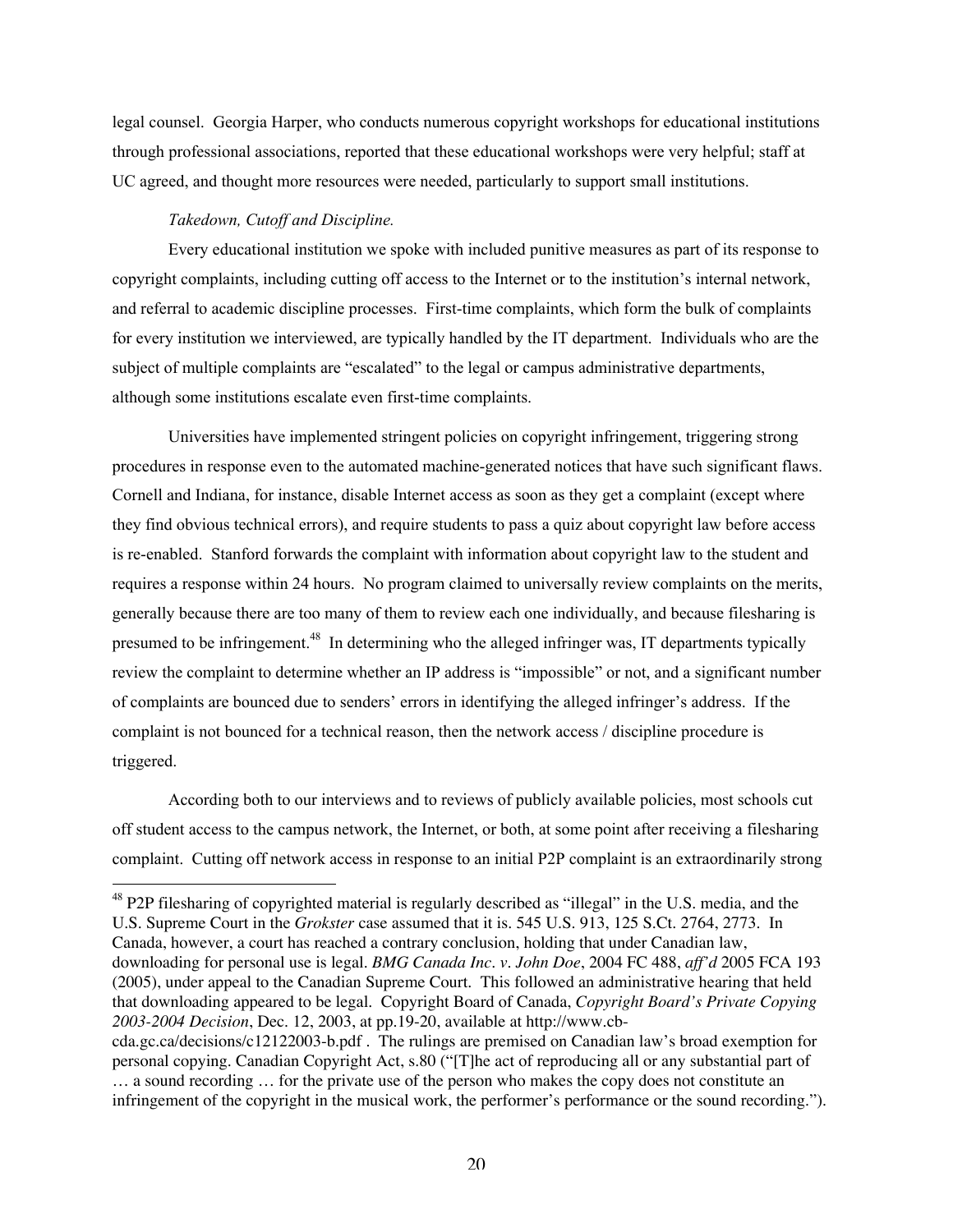measure given the safe harbor provided by  $\S 512(a)$ , which is contingent only on section  $\S 512(i)$ 's requirement that service providers "accommodate … and [] not interfere with standard technical measures" and adopt and reasonably implement a policy to terminate "repeat infringers."<sup>49</sup> Cutting off access based on the notice alone essentially conflates "repeat infringer" with "alleged infringer," a move that holds troubling implications for free expression and institutional due process. This practice is particularly troubling given the evidence of identification error as well as legal error in the machinegenerated filesharing complaints. It is also far in excess of what is required by the  $\S$  512, which certainly does not require cutoff of Internet access for first-time infringers, much less first-time alleged infringers; educational institutions do so as a matter of institutional policy, not law. Given the pressures on educational institutions to deal with the "crisis" and police their students ("in loco parentis," indeed), it is likely that many institutions developed their policies in crisis-mode and with an eye to the external pressures. Some educational institutions that developed their policies in such a manner may not have had a cogent, campus-wide conversation about institutional values, needs, and proportionality. In developing or revising their copyright policies, we recommend that educational institutions examine the policies in light of their institutional values, as well as infrastructure management needs, political demands, and other policies regarding student or staff behavior., network use, intellectual property, and free expression Ideally, institutions should craft policies that are consistent, coherent, and proportionate.

While rights enforcement companies typically request the disabling of user accounts or Internet access in each of their notices, whether for first-time or repeat infringers, service providers are shielded from having to honor such extreme requests. Even the  $\S 512(c)$  takedown procedure established for hosting services authorizes only the removal of the *infringing* content, not *all* content. Disabling access to the Internet—the predominant platform for speech and information in the  $21<sup>st</sup>$  century—is an extraordinarily harsh remedy.

However, some schools have implemented processes that ameliorate the potential free expression problems. For instance, Cornell and Georgia Tech, among others, distinguish between Internet access and network access, cutting off *only* Internet access, and leaving access to campus educational resources. While this is not ideal, it is an important first step. Educational institutions harm their students and themselves unnecessarily by cutting off access to campus networked resources in response to a complaint

 <sup>49</sup> Automatic termination of users repeatedly *alleged* to infringe is not required by § 512. In *Perfect 10, Inc. v. CCBill, LLC*, for instance, the court held that CCBill's failure to "keep a log" of § 512 notifications received did not harm its § 512 safe harbor eligibility. 340 F. Supp. 2d 1077 (C.D. Cal. 2004). In *Corbis Corp. v. Amazon.com, Inc.*, Amazon's failure to terminate zShops accounts that were repeatedly alleged to infringe did not cost it its § 512 safe harbor, because the activities were not, themselves, blatantly infringing, and Amazon could take into account fair use or other factors that might affect the evaluation of a copyright infringement claim. 351 F. Supp. 2d 1090, 1104-05 (W.D. Wash. 2004).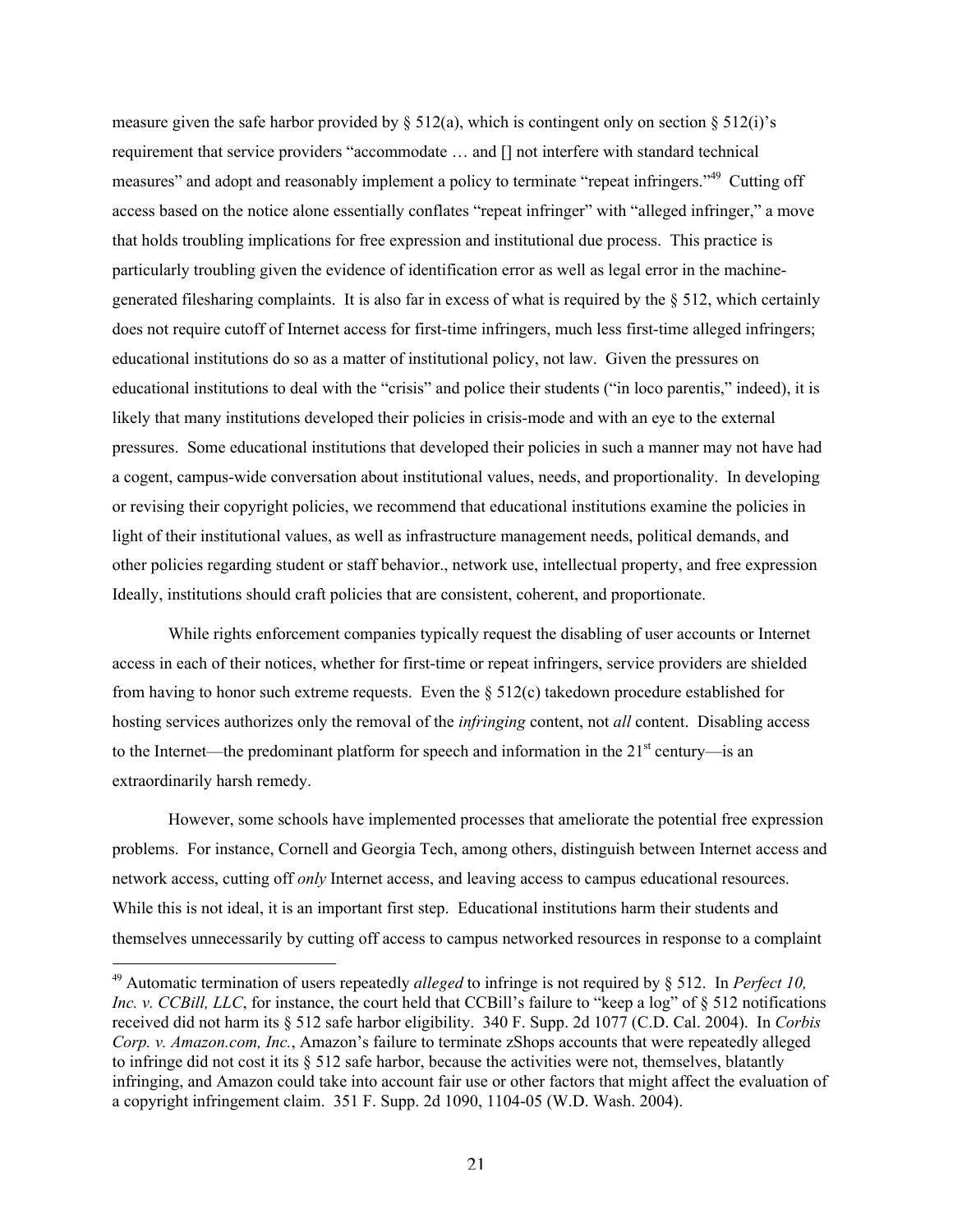about filesharing on the Internet. However, even cutting off only Internet access can thwart academic purposes—university libraries are not the only source of information, and particularly for original research, Internet access is essential. Here, Stanford's policy of re-enabling Internet access with a commitment from the student to use it only for academic purposes provides a useful model. This policy properly recognizes that the Internet is a vital educational resource.

In addition to the network consequences, students accused of P2P filesharing often face academic discipline. Virtually all the policies we reviewed, as well as the descriptions from schools we interviewed, included academic discipline, up to and including expulsion. The policies often incorporate copyright infringement in the campus "terms of service," which include harsh penalties aimed at curtailing hacking, harassment, and other criminal activities. In addition to academic discipline, it is not uncommon to see language in the policies threatening legal action or criminal liability. The schools we interviewed indicated that low rates of "recidivism"—meaning repeated receipt of filesharing complaints—meant that the most extreme disciplinary measures were rarely triggered. Indiana reported that discipline was used primarily to stop repeat infringers, and after instituting a quiz for first-time infringers, referrals to the Dean of Students diminished significantly; only the occasional student who has a "philosophical problem" with the law, or who fails to take the quiz, ends up with the Dean of Students. In other words, once a user had been targeted and gone through the institution's process for first-time complaint targets, very few are targeted again. The schools we interviewed attributed this low "recidivism" to their extensive education and enforcement programs.

By all accounts, students file few "counternotices" in response to P2P filesharing complaints, although most of the institutions we spoke with included some information about counternotice options in their communications with students. The "Will Fair Use Survive?" report speculated that the low incidence of counternotices may in part be a result of the intimidating language included in  $\S 512(g)$  for the counternotice, which states that the target agrees to accept jurisdiction of a U.S. federal court.<sup>50</sup> Our conversations suggested that schools may, perhaps inadvertently, compound the intimidation factor by including this frightening language in filesharing situations—language that is meaningless for people in the U.S. because anyone can be sued, whether or not he consents to it.<sup>51</sup> The § 512(g) language is not required in communications about P2P filesharing complaints sent regarding  $\S 512(a)$  network access services. However, it is undoubtedly a best practice for institutions that choose to respond to  $\S 512(a)$ notices to implement "counternotice" and dispute procedures equivalent to those available for § 512(c)

50 Fair Use Report*, supra* note 1, at 54-55.

<sup>&</sup>lt;sup>51</sup> The language is probably meaningful for people outside the U.S., who "consent" to jurisdiction in the U.S.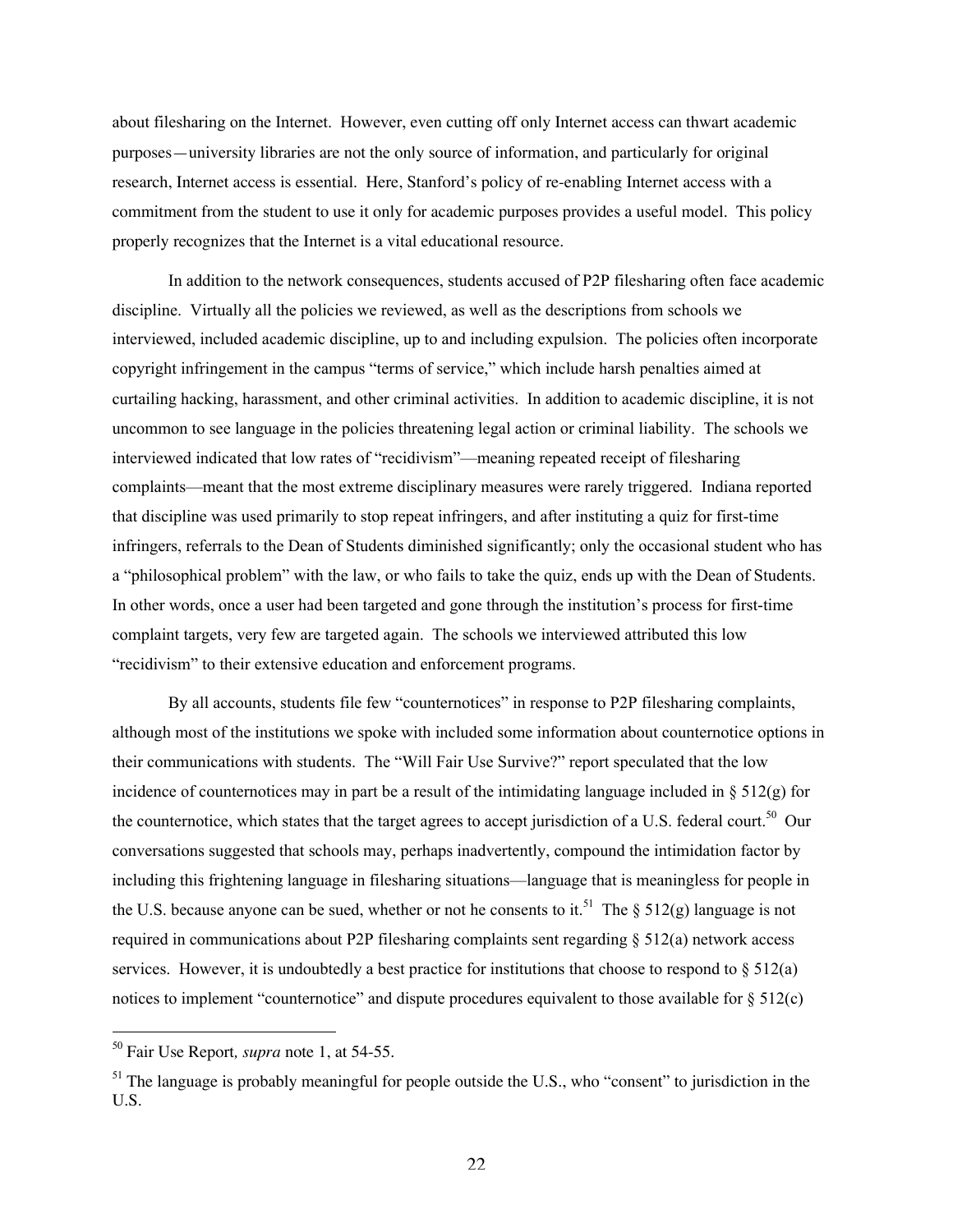takedown notices. In both situations, potentially intimidating language, such as that specified in  $\S 512(g)$ , should be balanced with accurate information that explains the significance of the language.

However, it is equally important that—in contrast to the procedures required under  $\S 512(c)$  and  $\S 512(h)^{52}$ —institutions *not* turn student information over to anyone who has simply filed a  $\S 512(a)$ filesharing complaint. Sending student information to  $\S 512(a)$  complainants is a voluntary action, not authorized by the DMCA, and it may raise issues under the Family Educational Rights and Privacy Act (FERPA).<sup>53</sup> Retention of data relating to complaints also poses a policy concern, as Reed College pointed out. While tracking "repeat infringers" may be necessary to "reasonably implement" repeat infringer policies under § 512(i), these data are educational records under FERPA and must be protected.



Figure 1. We reviewed the  $\S 512$  contacts that educational institutions had registered with the Copyright Office's § 512 contacts registry, randomly looking at every fifth institution for a total of 177 contacts. 43% of all contacts were in the IT office, and only 18% were in the legal department or focused on copyright. Ten percent of the contacts were in the library. (Research conducted by Nicholas Smallwood, November 2006.)

<sup>&</sup>lt;sup>52</sup> Section 512(h) requires a subpoena. Section 512(c) doesn't authorize the release of information generally, but if the user files a counternotice, § 512(g) offers the safe harbor from liability to users *only* if service providers forward the notice (with the user's identifying information) to the original complainant.

<sup>&</sup>lt;sup>53</sup> FERPA generally prohibits the release of information from a student's education record without written permission from the student or guardian, except under certain circumstances or with a judicial order or lawfully issued subpoena. 20 U.S.C. § 1232g; 34 CFR § 99.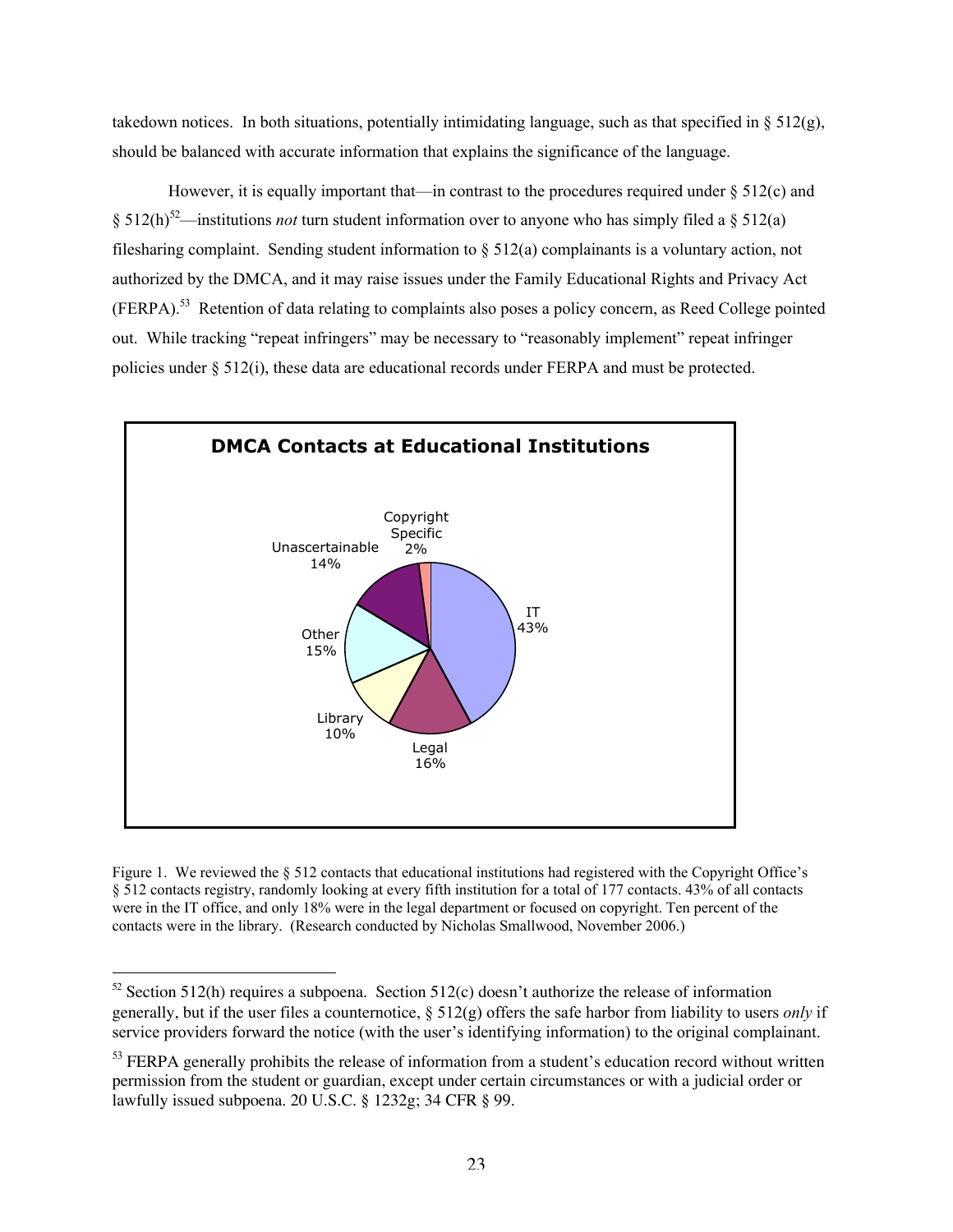## *Network Controls: Monitoring and Policing*.

In addition to responding to complaints, many schools take a variety of proactive steps, including network monitoring and network "shaping"—that is, shaping the online environment by "throttling" or blocking particular kinds of traffic. Institutions might block or restrict traffic based on any number of factors: total traffic volume, data transfer protocols, network ports, file types (such as music or video files), filenames; or they might examine the data in the file. For instance, the program ICARUS, a system developed by the University of Florida, extensively monitors the network, including network port traffic and data transfer protocols. It blocks P2P traffic entirely, including private filesharing networks and server applications, and suspends access to the Internet if a data transfer that appears to be P2P is initiated.<sup>54</sup> The student must then agree to cease using P2P software in order to regain Internet access. Administrators at Berkeley, Stanford, Georgia Tech, and Texas said that educational institutions need to "throttle" individual users' bandwidth use in order to prioritize educational uses. Some institutions do so via overall usage quotas; others monitor or restrict access to ports and protocols used for entertainment or P2P filesharing.

These types of policing—in particular, monitoring of student or faculty Internet use—pose risks to free expression and privacy, risks that are particularly acute in the educational setting. The educational staffers we interviewed were well aware of these risks. All pointed to their educational mission as one of the factors in their policy development, and several (at Stanford, Cornell, and Berkeley) stated outright that it would be "anathema" or against academic freedom to monitor their users' speech—although some felt that the copyright industries were pressuring them to do so.

While network management is beyond the scope of this report, we recommend campuses approach the issue with sensitivity to free speech and academic freedom concerns. First, institutions should consider whether, and what forms, of network shaping and monitoring are necessary. Cornell, rather than engaging in network shaping, charges students for total network use. This does not restrict

<sup>54</sup> *See* Written Testimony of Norbert W. Dunkel and Rob Bird, before the House Subcomm. on Courts, the Internet, and Intellectual Property, of the Comm. on the Judiciary, 107<sup>th</sup> Cong. Sept. 22, 2005, available at http://www.judiciary.house.gov/media/pdfs/dunkel092205.pdf (noting that ICARUS blocks P2P as well as "residential 'Dark Nets,'" a term used to describe private filesharing networks) and Katie Dean, "Florida Dorms Lock Out P2P Users," *Wired News*, Oct. 3, 2003, at http://www.wired.com/news/ digiwood/1,60613-1.html (describing blocks to server-based applications like networked games). *See also* http://uf.freeculture.org/wiki/ICARUS for an assortment of links to media coverage about the program. ICARUS is marketed as cGRID by a spin-off company, Red Lambda. See http://redlambda.com/ (last visited Dec. 20, 2006). Other similar programs include Audible Magic and Packeteer. *See* Electronic Frontier Foundation, (2005) "When Push Comes to Shove: A Hype-Free Guide to Evaluating Technical Solutions to Copyright Infringement on Campus Networks," available at http://www.eff.org/wp/univp2p.pdf for more detail about the technologies available to campuses for network shaping and monitoring.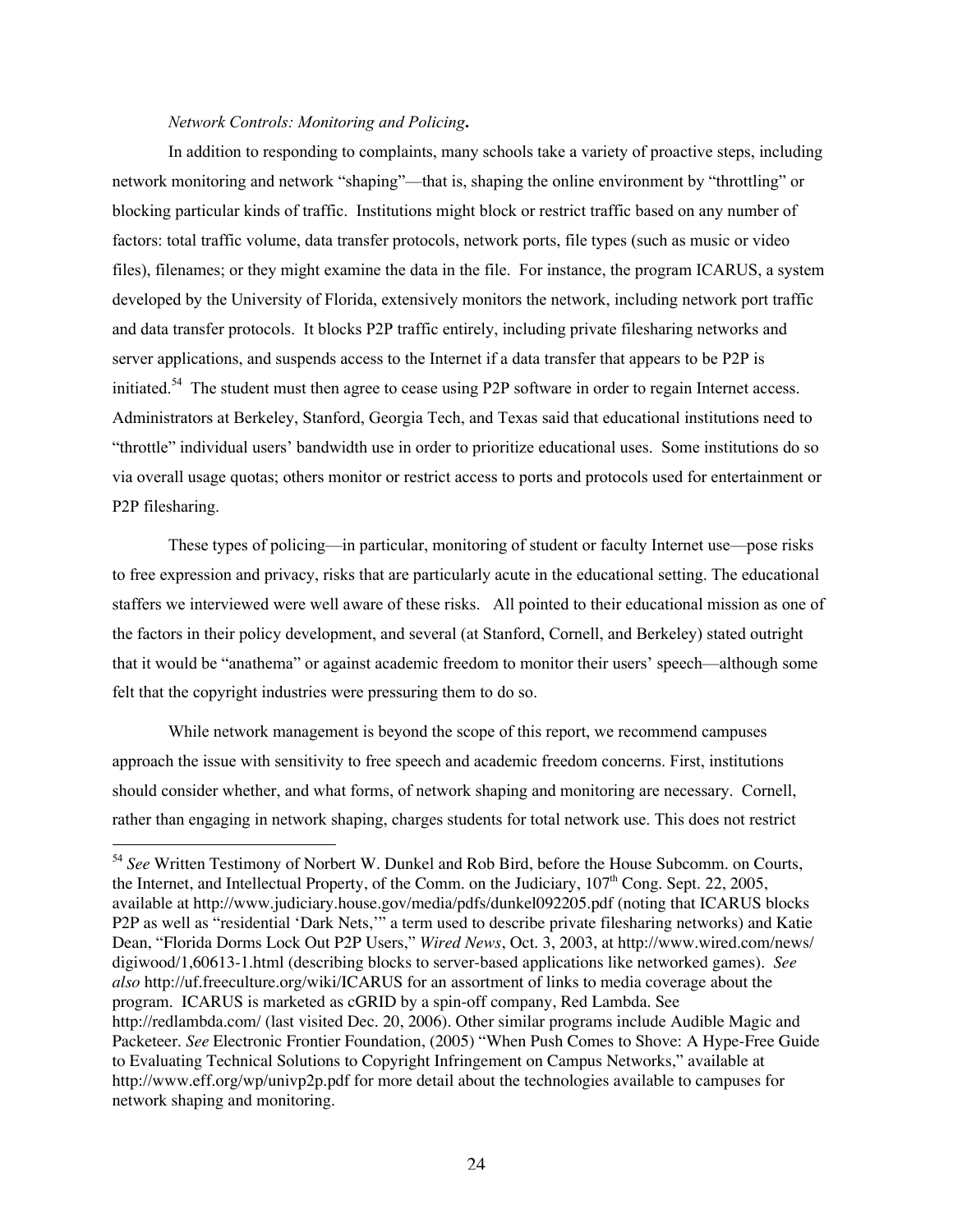individuals from whatever network activities they deem necessary, although it has the effect of reducing unauthorized filesharing. UC-Berkeley, similarly, restricts only total volume of bandwidth usage, and only in residential housing. Should it be necessary for network management to screen or shape content in more intrusive ways, then shaping based on transfer protocol or data port is preferable, from a free expression perspective, to screening based on filenames, filetypes, and file content. However, as staff at UC Berkeley and Georgia Tech both pointed out, particular types of technology (ports and protocols) may have legitimate educational purposes. Campuses should carefully review such technologies in light of institutional policies regarding record retention and academic freedom.

Second, monitoring and network-shaping should not trigger academic disciplinary processes, or termination of network access. Use of filesharing software alone should not be a basis for cut-off of Internet or network access. As the administrator of a computer science department at Georgia Tech put it, "any program that uses filesharing isn't implicitly a bad tool; research can be mistaken for illegal filesharing."<sup>55</sup> Thus, universities should carefully consider the potential chilling effects of network monitoring. Where it is deemed essential for network maintenance purposes, the least harmful application closely ties both monitoring and security notices to users actual network risks; does not retain such notices or logs; makes it clear to the user that the notice is part of an automated alert that does not trigger any academic or network consequences; and provides information that helps the user assess her own network information. Stanford's processes, for example, are responsive to these concerns. While Stanford monitors network use, it sends "security" notices to its users with information about detecting whether a machine has been compromised. The notices are solely informational, with no adverse consequences.

Third, any institution that purchases network monitoring technologies, or contracts out network management, should be aware of the significant free expression and privacy implications. As UC and Reed College pointed out, small colleges are particularly likely to "outsource" network management, and institutions of any size may invest in network management technologies. Educational institutions should carefully review *all* network monitoring and data retention settings, standards, and notices offered by contractors or set as defaults in network management software. These should be reviewed against institutional academic freedom and privacy guidelines.

<sup>&</sup>lt;sup>55</sup> See also MGM v. Grokster, 9<sup>th</sup> Cir. 2003, Brief of Amici Curiae ACLU and libraries, available at http://eff.org/IP/P2P/MGM\_v\_Grokster/?f=20030926\_aclu\_amicus.txt, and *MGM v. Grokster*, Sup. Ct. 2004, Brief of Computer and Communications Industry Assn and Internet Archive opposing petition for certiorari, available at http://eff.org/IP/P2P/MGM\_v\_Grokster/20041109\_Jaszi\_finalbrief.pdf (both documenting numerous legal applications of filesharing software).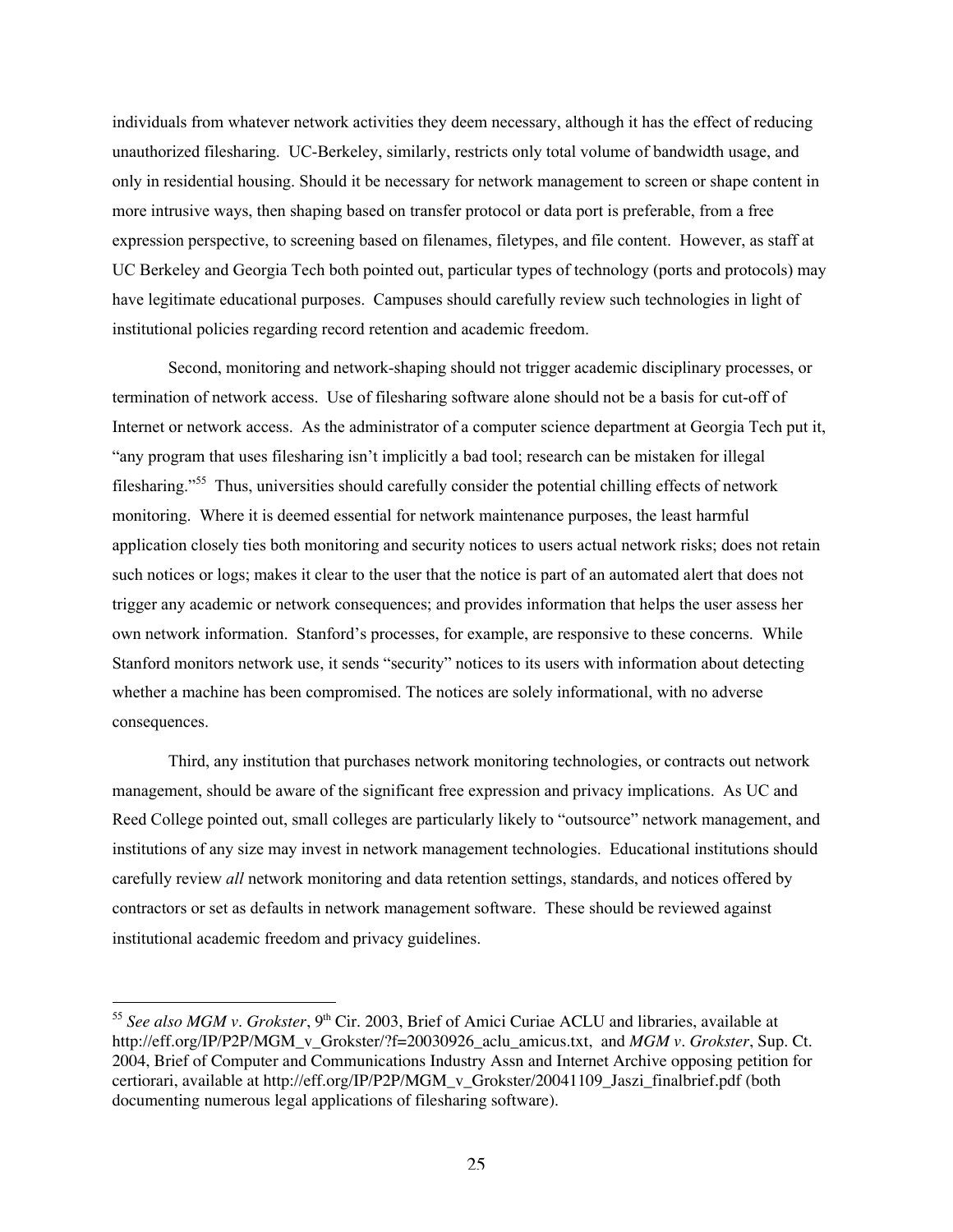## *Copyright Education*

Unsurprisingly, educating students about copyright is a popular approach on college and university campuses, and one encouraged by  $\S 512$ . The limited  $\S 512(e)$  safe harbor for educational staff's non-teaching material, for instance, is only available if the institution "provides to all users of its system or network informational materials that accurately describe, and promote compliance with, the laws of the United States relating to copyright."<sup>56</sup> This accords with the mission of educational institutions, generally; Gary Schlickeiser at Reed College observed that educating students about copyright law fit with its philosophy of treating students like adults.

Schools were happy with their educational programs and felt they were successful. Indiana, for instance, attributed a decline in second-time complaints to its quiz, which requires 100% correct answers after reviewing copyright information before reinstatement to the network; Cornell has a similar program. Stanford, similarly, attributed a decline in "recidivism" to its stepped-up "education." Virtually all of the schools we interviewed include copyright information in new student orientations.

However, while educational programs are to be preferred over disciplinary approaches, their implementation poses some challenges for educational institutions. In our interviews, some staff questioned whether their effectiveness had peaked. Our interviews highlighted the cost of educational programs, a cost silently tucked away in the institutional budgets. Finally, the content and purposes of such programs, and the availability of accurate and unbiased information about copyright law and free expression, also raise concerns for institutions.

Some staff wondered whether campus copyright education had run its course. A few schools noted that the "teaching moment may have passed" with regard to copyright law and P2P filesharing. As staff at UC said, six years ago people came to universities who had never had Internet access, and that offered an educational opportunity for the university. Now, students arrive accustomed to filesharing in high school, and are surprised to find that it is under such a spotlight. Staff at Indiana observed that by the time students get to college now, their patterns, expectations, and opinions are already shaped—they've been downloading files at home for years. Tracy Mitrano at Cornell and Merri Beth Lavagnino at Indiana noted that efforts to engage students in the issue politically had not been very successful. While they had tried for several years to make it clear to students that information and copyright policy are political issues, the message didn't seem to go very far.

Our interviews also made it clear that these educational programs can be quite costly. The materials available from the copyright industries were, in the view of university staff that had reviewed

56 17 U.S.C. § 512(e)(1)(C).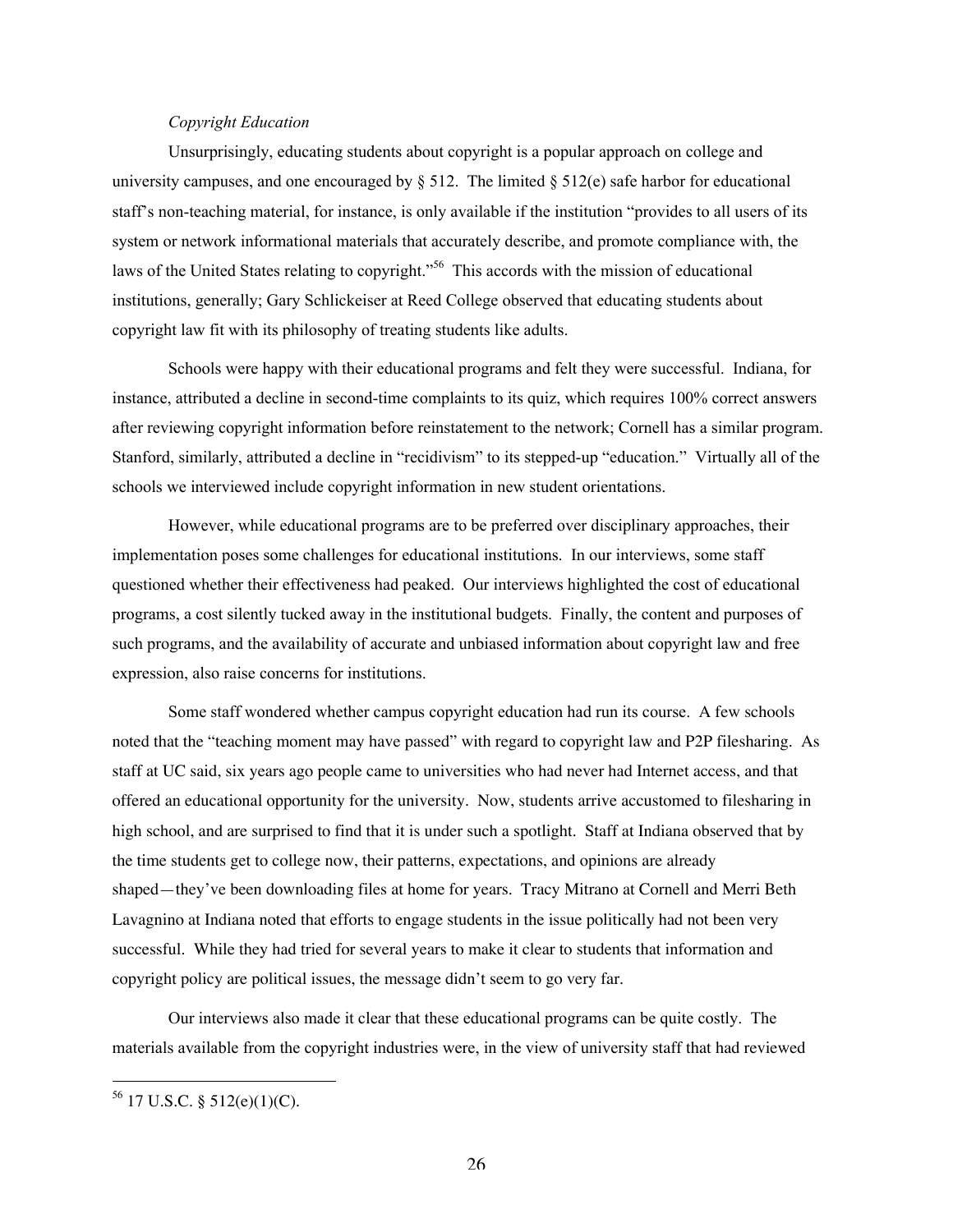them, not of high quality and biased to the point of unusability,  $57$  leaving educational institutions to develop their own. The cost of developing, producing, and distributing materials, however, was quite high—for Indiana, tens of thousands of dollars each year. UC noted that time, effort, and money spent on educating students about copyright was time, effort, and money *not* spent educating students about other network risks, such as the dangers of posting highly personal information in their MySpace profiles. Staff at Indiana and UC noted that public institutions' investments in copyright education effectively channel public funds into enforcing the copyright industries' business models. Meanwhile, smaller institutions, which often lack the resources to develop their own materials, must make do with biased industry models or with whatever materials are made available by the larger schools online.<sup>58</sup> Most staffers at both small and larger institutions were also not familiar with sources of consumer-oriented information, such as the clearinghouse of notices and copyright information provided by Chilling Effects.<sup>59</sup>

Even materials developed by the institutions themselves may not be wholly neutral, given the enforcement context in which they are developed. Several schools frankly acknowledged that their purpose, when they first encounter students regarding a takedown notice, is to "scare them" with stories of what could happen.<sup>60</sup> Programs placed great emphasis on the direst potential outcomes, including criminal penalties, large fines, and academic consequences. One staffer indicated to us that although the university knew it was unlikely that the students would get targeted again, or sued, they chose not to share the actual statistics with the students. This aspect of copyright education, at least, is aimed at altering

 <sup>57</sup> An opinion shared rather widely. *See, e.g.*, Greg Sandoval, "RIAA copyright education contradictory, critics say," clnet News.com, Aug. 31, 2006, at http://news.com.com/2102-1027\_3-6111118.html?tag=st.util.print. We reviewed the RIAA's most recent materials targeted at educational institutions, which they told us were being adopted by "many" universities (available at http://campusdownloading.com, *supra* note 42). As might be expected, the material characterizes filesharing as theft; focuses solely on reproduction and distribution of entertainment media; and does not

present a well-rounded or balanced picture of copyright law, its limitations, and its defenses. Copyright materials from the Business Software Alliance take a similar approach. *See* "Define the Line" at http://www.definetheline.com/ (last visited Jan. 21, 2007).

<sup>&</sup>lt;sup>58</sup> Most of the schools we interviewed made significant sets of materials available online, but not all such materials—the copyright quizzes, for instance. Institutions could also facilitate the widespread adoption of their own developed materials by using open content distribution licenses such as Creative Commons (see http://creativecommons.org).

<sup>&</sup>lt;sup>59</sup> Chilling Effects is an online public clearinghouse of cease and desist letters, complaints about content, and § 512 takedown notices; as well as information about the applicable bodies of law (*see* http://chillingeffects.org/ ). The site is operated by Wendy Seltzer, the Electronic Frontier Foundation (EFF), and several law school clinics. (Disclosure: Laura Quilter is affiliated with the Samuelson Law, Technology & Public Policy Clinic, which maintains the § 512 section of Chilling Effects.)

 $60$  This sort of "scared straight" tactic is also taken by the recording industry in its recent video, "Campus Downloading," *supra* note 42.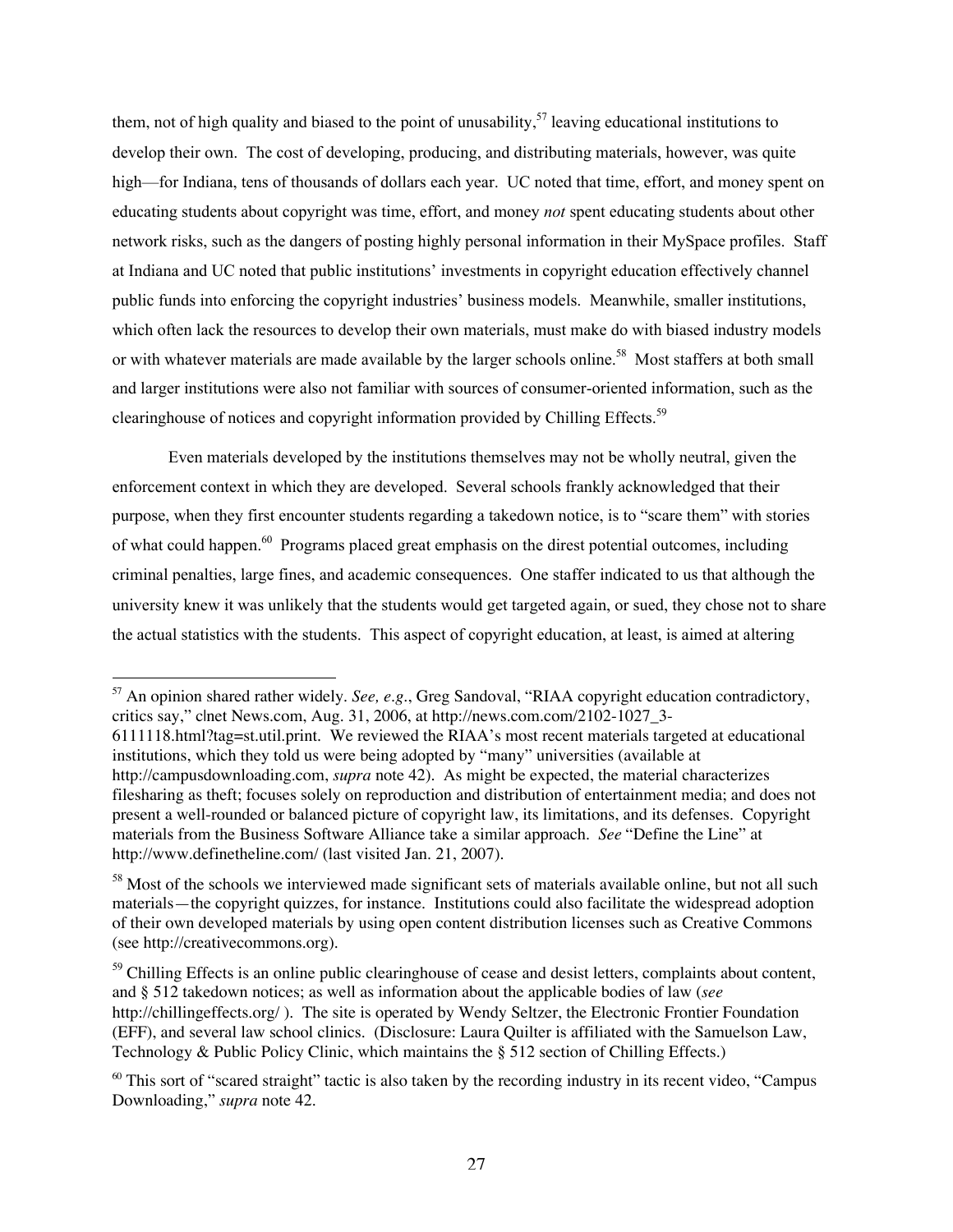specific behaviors, rather than the general liberal arts critical thinking purpose that universities foster elsewhere in their curriculum. The value of such education to the copyright industries and the universities is evident; to the students, though, its value as education is somewhat less apparent.

## *Licensed entertainment subscriptions*

In partial response to industry and policymaker pressure, a number of major educational institutions have signed up, since 2001, with commercial for-profit digital music services. While cost figures are scarce,  $61$  institutions apparently pay in the tens of thousands of dollars annually to subscribe to services such as Napster 2.0, Rhapsody, Ruckus, Ctrax, MusicRebellion, RealNetworks, and iTunes. These arrangements were touted by some as educational institutions' response to students' filesharing. Scores, perhaps hundreds, of higher education institutions signed up during 2004-05.<sup>62</sup>

However, the services have not been without their critics, and many schools have refrained from such agreements. Some students and observers have critiqued the use of education dollars or student fees on licensed music services, characterizing the expenditures as subsidizing either student entertainment or the music industry.<sup>63</sup> Georgia Harper noted that it was not part of the University of Texas's educational

<sup>&</sup>lt;sup>61</sup> Most campuses have kept the terms of their deals private. However, the rates typically are based on \$2-\$3 per student. *See* Brock Read, "More Colleges Strike Up Music-Sharing Deals, Despite Lukewarm Response in Dorms," *Chronicle of Higher Education*, Aug. 22, 2005, available at http://chronicle.com/free/2005/08/2005082201t.htm . Middlebury College reported that its Student Government Association had allocated \$10,000 in 2005 for Napster 2.0, a revamped, licensed and authorized version of the original online music service, and predicted annual costs of \$20,000; the total cost was believed to have been close to \$40,000. "Music Service Draining Student Activities Fee," *MiddleburyCampus.com: The Student Weekly of Middlebury College*, Feb. 24, 2005, *available at* http://www.middleburycampus.com/media/paper446/news/2005/02/24/CenterSpread/ Music.Service.Draining.Student.Activities.Fee-874910.shtml.

 $^{62}$  Graham Spanier, "Peer to Peer Piracy on University Campuses: An Update," Testimony to the House Judiciary Committee, Oct. 5, 2004, available at http://president.psu.edu/testimony/articles/161.html (as of October, 2004, "at least 20 different universities have already signed agreements to legally deliver entertainment content to students"); Brock Read, "More colleges Strike Up Music-Sharing Deals, Despite Lukewarm Response in Dorms," *Chronicle of Higher Education*, Aug. 22, 2005, available at http://chronicle.com/free/2005/08/2005082201t.htm ("more than 50 campuses have signed deals... up from about 20 last fall"; 6% of colleges have or are getting them and 17% are considering doing so, including nearly half of the doctoral-granting research institutions). A Campus Computing Project 2005 survey found more than 120 educational institutions have purchased access to licensed music subscription services that would be free or subsidized for their students. Campus Computing Project, *The 2005 Campus Computing Survey Report*, available at http://www.campuscomputing.net/summaries/2005/ . Among the schools we spoke with, Stanford, UC-Berkeley, Indiana, Georgia Tech, and Cornell had subscribed to such services; Georgetown, the UT system, and Reed College had not.

<sup>63</sup> *See, e.g.*, Jefferson Graham, "More schools offer cheap music downloads for students," *USA Today*, Dec. 12, 2004 ("I didn't want tuition dollars being used for entertainment," University of Michigan associate provost James Hilton), available at http://www.usatoday.com/money/industries/technology/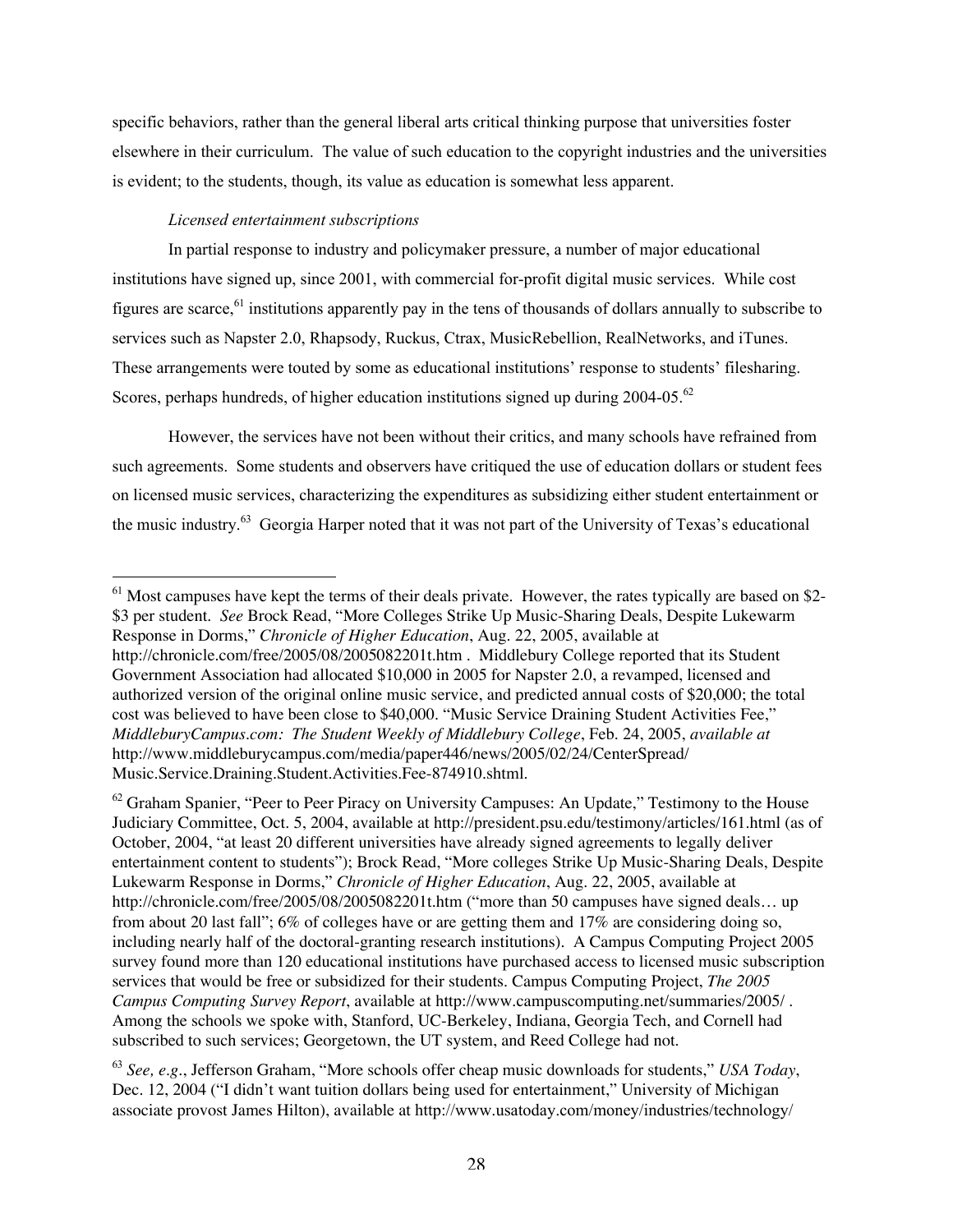mission to provide entertainment for its students. Research on the educational uses of these programs—access to music for classroom use, for instance—would shed light on other potential benefits, as Clifford Lynch, at the Coalition for Networked Information, pointed out.

The evidence is mixed as to whether these services succeed in diminishing unauthorized filesharing. The music services and copyright industries tout the success of the services at reducing P2P network traffic. However, while some of the subscribing schools attributed the decline in P2P-related complaints in part to these services, they also acknowledged problems with the services. The services are unpopular with students, with much less uptake among than anticipated, and press accounts suggest that schools without the services reported little or no demand from students for them.<sup>64</sup> Interviewees whose campuses had subscribed to services noted problems with them, such as incompatibility with Macintosh or Linux systems and restrictive digital rights management ("DRM"). The DRM employed by the services prevents music purchased from being moved easily from one machine to another, or deletes the music if a student lets her subscription lapse (a "tethered download").<sup>65</sup> These observations accord with analyst and industry observers, who have seen a general decline in use of the services, largely attributed to the DRM restrictions.<sup>66</sup> It appears that after rapid expansion into the educational markets in 2004-05, the growth of licensed entertainment arrangements may have slowed, as universities began dropping unpopular and little-used services.

Reductions in filesharing complaints (and a presumed reduction in filesharing) may also be attributable to two factors unrelated to the success or popularity of exclusive campus deals with music

 $\overline{a}$ 

2004-12-12-campus-music\_x.htm; Benny Evangelista, "Back to School," *San Francisco Chronicle*, Aug. 15, 2005 (similar position expressed by UCLA); Derek Slater, "More Crummy Reporting on Penn State's Music Service," *A Copyfighter's Musings*, Nov. 6, 2003, available at http://blogs.law.harvard.edu/ cmusings/2003/11/06/more-crummy-reporting-on-penn-states-music-service/ (noting that agreements put public dollars into subsidizing the services and their selection of artists).

64 Our interviewees' experiences generally accorded with press accounts. *See e.g.*, Andrea L. Foster, "Colleges Split Over Effects of Court Ruling on File Sharing," *Chronicle of Higher Education*, July 8, 2005, available at http://chronicle.com/free/v51/i44/44a00101.htm , quoting Margaret L. O'Donnell, assistant general counsel at Catholic University of America that she has heard "mixed reports on whether students actually take advantage of the services." On Aug. 22, 2005, the *Chronicle* reported that 41% of American University students said their use of Ruckus had fallen considerably at the end of a three-month pilot period. The *Register* reported that University of Rochester students had essentially stopped purchasing songs, although 47% did stream music and 39% had purchased a "tethered download." http://www.theregister.com/2005/07/09/napster\_rochester\_survey/print.html

<sup>65</sup> *See* Ashlee Vance, "Penn Students Revolt Against Napster, DRM Invasion," *Register.com*, Nov. 7, 2003, at http://www.theregister.co.uk/2003/11/07/penn\_state\_students\_revolt\_against/ .

<sup>66</sup> *See, e.g.*, Nick Timiraos, "Free, Legal and Ignored," *Wall Street Journal*, July 6, 2006, p. B1, available at http://online.wsj.com/public/article/SB115214899486099107 vuoIhGUthiYcFwsQK0DjegSRPwQ\_20070706.html?mod=blogs .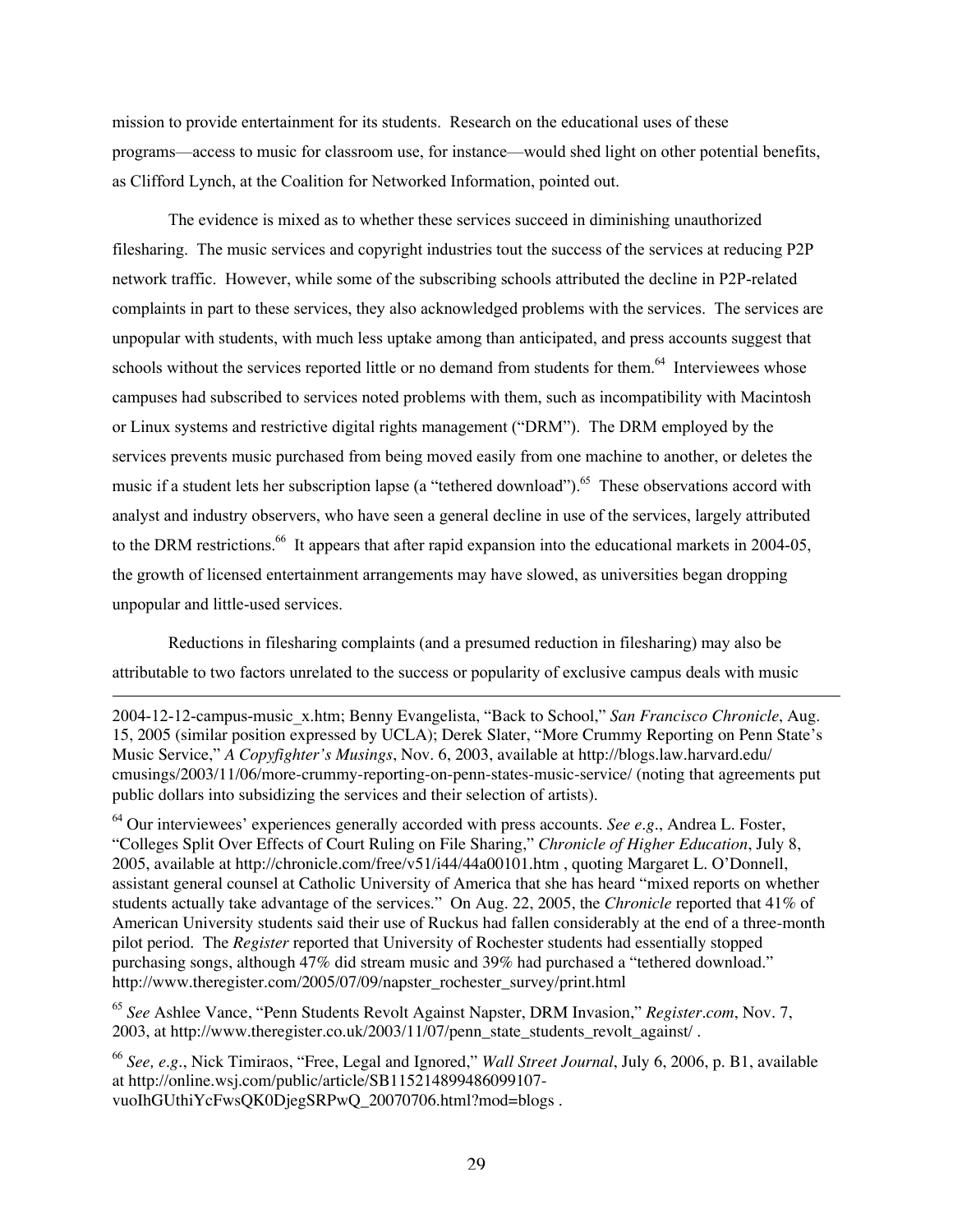services. First, several of our interviewees suggested that the reduction in complaints was probably attributable to the availability of commercial alternatives that were more acceptable to consumers, most notably iTunes. Reed College and Stanford both expressed hope that the TV and movie industries would move quickly to disseminate files through iTunes and other relatively consumer-friendly formats, thus forestalling the problems the music industry had.

## *Recommendations*:

- $\triangleright$  In responding to takedown notices, educational institutions should ensure that all staff members handling copyright complaints have ready and frequent contact with a legal or policy department trained to evaluate free expression issues. The same standards apply to students and staff involved in disciplinary proceedings. Additionally, any disciplinary proceedings should be conducted with an awareness of the significant rates of error in machine-generated complaints, and an opportunity for free expression and fair use defenses to be heard. Disclosure of student identity information in response to P2P filesharing complaints—as opposed to authorized subpoenas—is not appropriate. Section 512(h) subpoenas, moreover, apply *only* to § 512(c) hosting activities—not to provision of Internet access services.<sup>67</sup> Eliminating network or Internet access in response to a first P2P filesharing complaint is not required by  $\S$  512, and its appropriateness should be reconsidered in light of the important expressive and academic values enabled by network and Internet access.
- $\triangleright$  Educational materials for students and staff about copyright law should include not just information about penalties and the industry perspective, but also information about fair use and free expression, the political and economic contexts of copyright law, and the § 512 takedown and counternotice process. It should also include current information about legislative initiatives and political organizations working on all sides of the issue as well as references to the Chilling Effects public clearinghouse of takedown notices, and neutral and consumer-oriented information resources such as the Fair Use Network.<sup>68</sup> Educational institutions that have developed significant, unbiased information resources for copyright education may wish to facilitate their adoption by including Creative Commons or open distribution licenses that permit others to adapt the materials. $69$
- $\triangleright$  Educational institutions should gather and make publicly available the total costs of copyright enforcement, including IT management, copyright education, licensed entertainment, monitoring, and filtering programs. This information should be put in

<sup>67</sup> *See Recording Industry Ass'n of America v. Verizon Internet Services, Inc.*, 351 F.3d 1229 (D.C. Cir. 2003), *cert. denied*, 543 U.S. 924; *In re Subpoena to University of North Carolina at Chapel Hill*, 367 F. Supp. 2d 945 (M.D.N.C. 2005); *In re: Charter Communications, Inc., Subpoena Enforcement Matter*, 393 F.3d 771 ( $8<sup>th</sup>$  Cir. 2005).

<sup>68</sup> Fair Use Network, http://fairusenetwork.org/ .

<sup>&</sup>lt;sup>69</sup> Educational service providers have better access to information, developed by their relevant professional associations, than do commercial or nonprofit service providers. Among the resources are: EDUCAUSE, which includes a database of relevant news articles, presentations, and white papers (available at http://educause.edu/ ); the National Association of College and University Attorneys ("NACUA"); and reports such as the American Association of Universities, "Campus Copyright Rights and Responsibilities" guide (available at http://aaupnet.org/aboutup/issues/Campus\_Copyright.pdf). *See* the Fair Use Network toolkits, forthcoming, for a further list of relevant resources.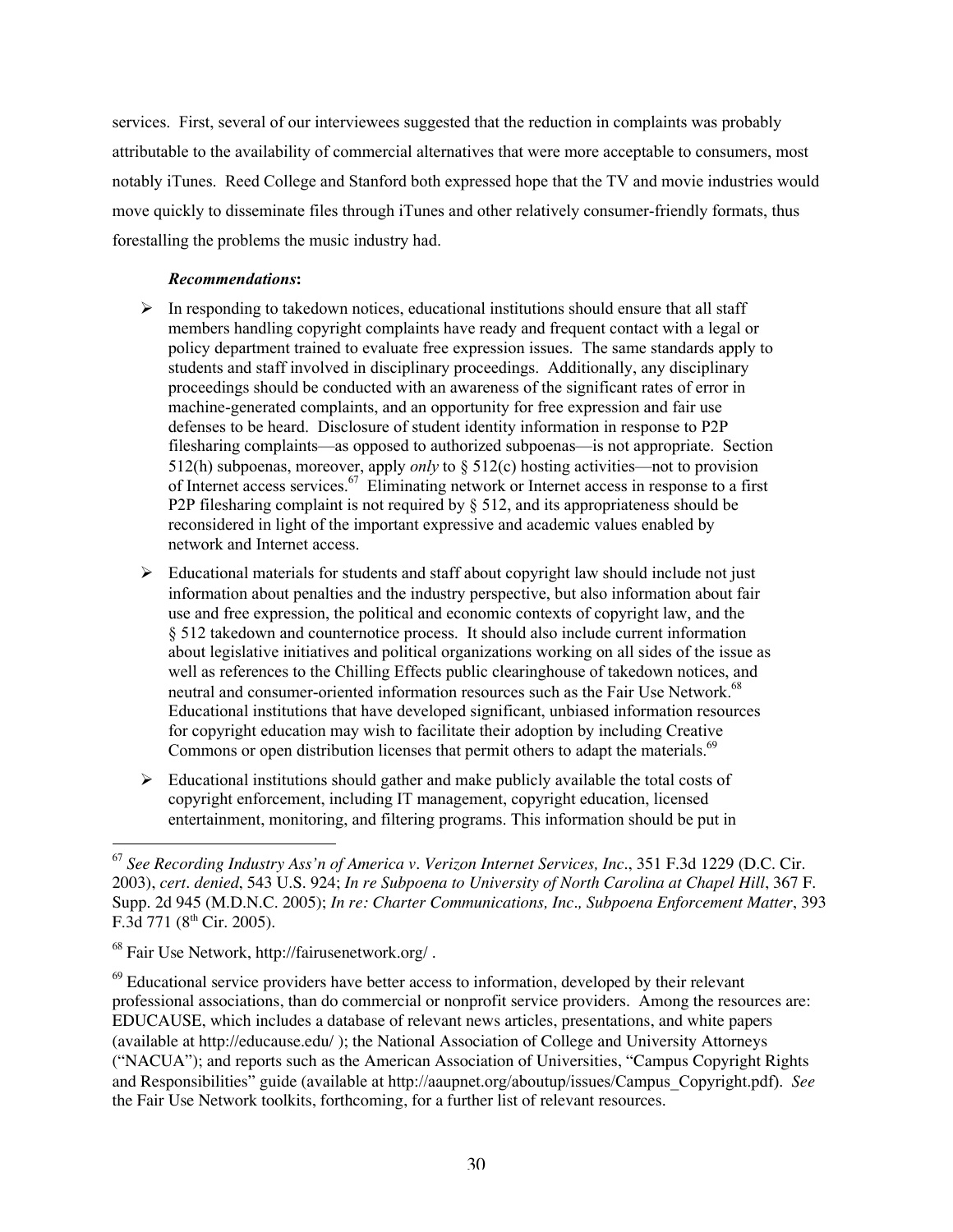context and compared with other costs and burdens. Due to the sensitivity of information regarding numbers of complaints received, a large-scale comprehensive research project should be developed that can offer anonymity to the institutions surveyed.

## 2. The Vulnerabilities and Value of Nonprofit Service Providers

Nonprofit service providers, and independent service providers serving nonprofits, artists, and activists,<sup>70</sup> support valuable political and artistic speech and have been targeted in a number of highprofile § 512 takedown incidents.<sup>71</sup> We included nine of these service providers in our survey: Electric Embers Cooperative, Infoshop News, Interactivist.net, Laughing Squid, Mayfirst.org, Online Policy Group ("OPG"), Open Flows, Riseup.net, and the WWW Artists' Coalition.

As might be expected from organizations dedicated to social change, political comment, and artistic expression, the staff members at the nine nonprofit service providers we interviewed were quite savvy about free expression concerns.<sup>72</sup> They also indicated knowledge of some of the key players in the field that might offer them expert and pro bono legal assistance. However, their resources are limited, and they may not have the information they need to establish policies and take advantage of available safe harbors for service providers. Although generally knowledgeable about free expression issues, they were often unclear about § 512. While several of the people we spoke with had received a cease and desist letter, few felt they fully understood the § 512 classifications. Many expressed confusion between trademark and copyright (as did small commercial service providers; see Section III.B.3).

Although the nonprofit service providers we spoke with are small in comparison with commercial service providers and many educational institutions, their size and services vary significantly. Nonprofit service providers most commonly offer web hosting, mailing lists, and colo services. Their web hosting and hosted mailing list archive services are covered by  $\S 512(c)$ , which affords them a safe harbor as long as they implement a notice and takedown process. Nonprofit colo services may be covered by both, or either, §§ 512(c) and 512(a), depending on the precise network configuration and services offered.

<sup>71</sup> For instance, web host Thing.net and its upstream provider, Verio, received a takedown notice for one of Thing.net's subscribers' parody of the Dow Chemical website. Matthew Mirapaul, "Cyberspace Artists Paint Themselves Into a Corner," *New York Times*, Dec. 23, 2002 (available at http://www.nettime.org/Lists-Archives/nettime-l-0212/msg00113.html). *See also* text accompanying note 74, describing Diebold's targeting of OPG.

<sup>&</sup>lt;sup>70</sup> The service providers we interviewed all serve nonprofits, political, or arts communities and have a social or political mission. Some are technically 26 U.S.C.  $\S 501(c)(3)$  nonprofit corporations, and at least one was a  $501(c)(4)$ . Laughing Squid operates a webhosting business that underwrites its cultural and community work; we have referenced it in both this and the following section, but counted it only once.

 $72$  Their general awareness did not necessarily translate to an anti-copyright perspective. Indeed, as software developers, many of our interviewees had a vested interest in the copyright and patent system.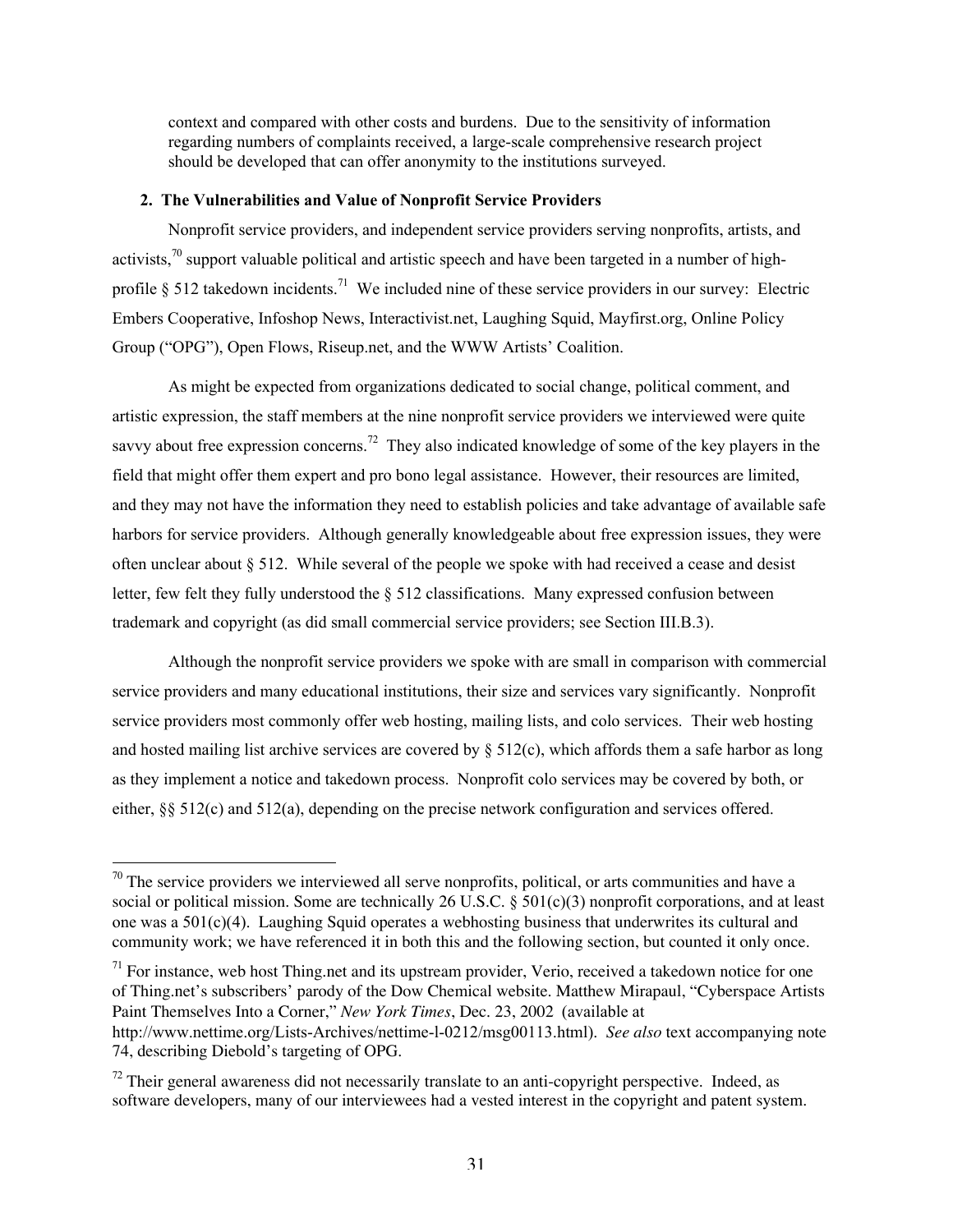The nonprofit service providers we interviewed are funded through donations, grants, and nonprofit-tiered fees for services. They have few resources to expend on legal counsel, and simply cannot pay significant money damages or litigation expenses, without full pro bono assistance.

Their shoestring budgets also suggest that, as with educational institutions, copyright policing presents a significant opportunity cost. Of the nine nonprofit service providers we spoke to, only the largest, Riseup and OPG, had invested significant time or human resources in developing guidelines for responding to § 512 complaints. Rather, small service providers typically waited for a particular need—such as responding to a takedown notice. While this triage may be a sensible approach to prioritizing work given an extremely limited set of resources, it has a few significant disadvantages.

First, the opportunity to deliberate about the potential consequences and significance to their mission may be truncated if response is left until a demand comes in. Second, the service provider's subscribers, who have a vested interest in understanding how they will be treated in a given situation, have little opportunity to assess that in advance. Third, without some essential framework for response developed in advance, a notice that comes in at the wrong time—when staff are unavailable to process it, or when another crisis is looming—could prevent the service provider from handling the takedown notice or other crises effectively. In the worst case, it could result in the service provider itself being taken offline for some period of time.

Nonprofit service providers rarely face the mass quantities of machine-generated complaints about P2P filesharing. Instead, the complaints they face are more likely to be human-generated, legally sophisticated rather than formulaic, and targeted at the core of the nonprofits' expressive missions. While as a group nonprofit service providers had received relatively few notices, the notices posed significant free expression issues.

Openflows, for example, had received a trademark notice claiming that its domain, "StealThisEmail.com," an homage to Abbie Hoffman's book *Steal This Book*, infringed a trademark on the term "stealth." Infoshop News had received a trademark cease and desist about a webpage entitled "The Black Bloc for Dummies,"<sup>73</sup> which provided basic information about an anarchist movement, and another cease and desist about an online project called the "anarchist cookbook"—a collection of recipes alleged to infringe a publisher's right to the title *The Anarchist Cookbook*. The OPG, similarly, was embroiled in a § 512 takedown dispute over notices from the Diebold Corporation, a major manufacturer of electronic voting machines, seeking removal of an archive of internal memos revealing flaws in its equipment. (See description below.)

 <sup>73</sup> http://www.infoshop.org/blackbloc.html (last visited Jan. 20, 2007).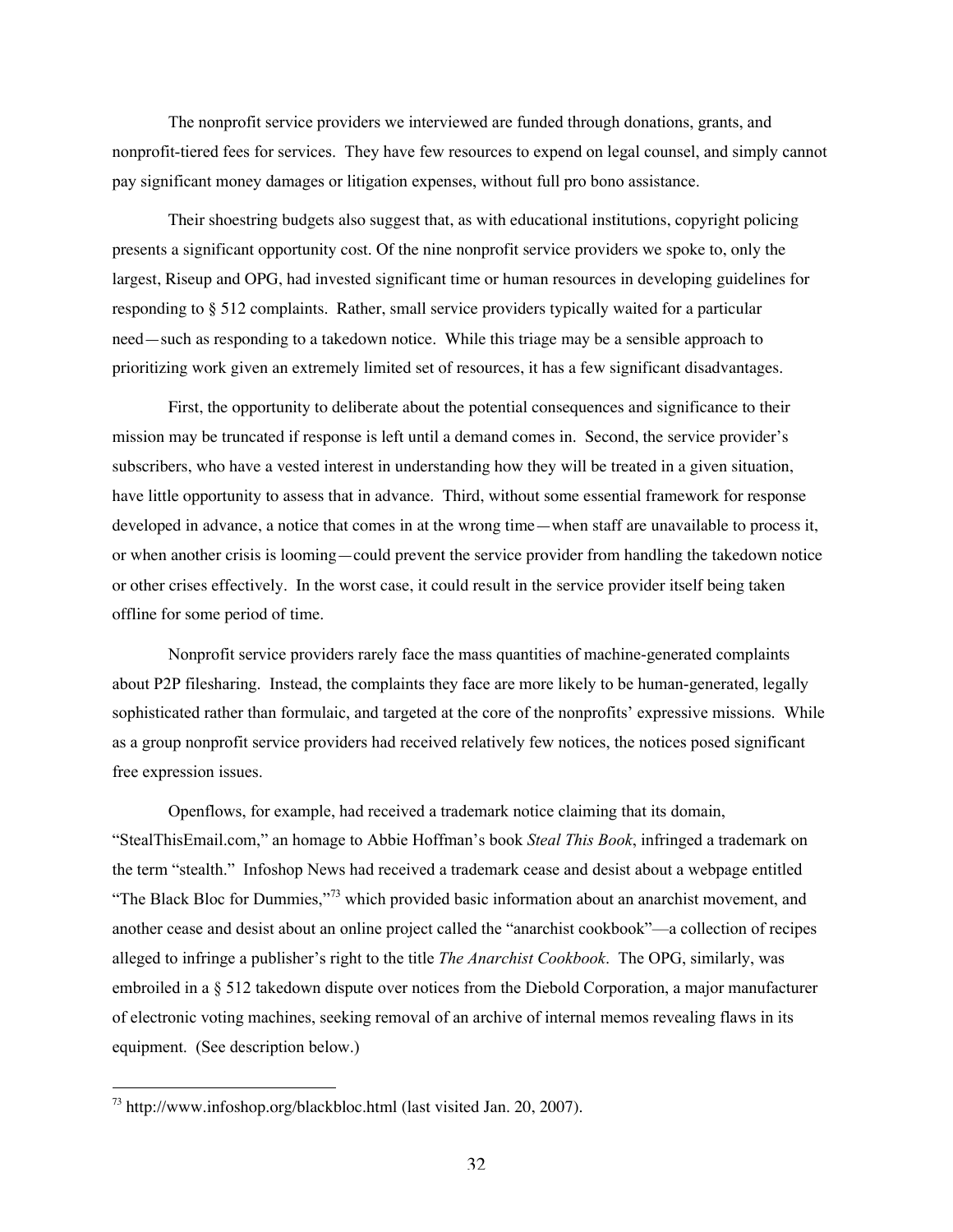In these examples, the notices presented a variety of legal claims, and represented relatively serious attempts to enforce what the senders viewed as their legal rights. In each of these instances, the service providers properly resisted the pressures. However, they highlight the vulnerabilities of both nonprofit service providers and their clients. Any nonprofit service provider may work with organizations or artists that raise the hackles of rightsholders because of the nature of their work. Those users' speech may be targeted for viewpoint-specific or other content-based reasons; and IP laws put powerful tools in the hands of those criticized by activists. The expeditious takedown encouraged by § 512 offers senders a simple and quick way to remove speech they dislike. In fact, the takedown procedures are the equivalent, in First Amendment terms, of a prior restraint on speech—that is, they cause the censorship of material without any finding that it is unlawful.<sup>74</sup> The strong safeguards that the First Amendment provides outside of the copyright context are not incorporated in the § 512 procedures. And the speech safeguards—the  $\S 512(g)$  counternotice provision and the  $\S 512(f)$  allowance for suits to remedy "knowing and material misrepresentations"—are inadequate and rarely used.

#### *Upstream Vulnerabilities*

Nonprofit service providers, like small commercial service providers, are also uniquely vulnerable to threats to their upstream service providers. Very small service providers may be relatively far "downstream," purchasing their own access from resellers, or hosting sites on a server out of their home, using home broadband service. Even the largest of the nonprofit service providers we interviewed, Riseup and OPG, rely on a single Internet access provider, with few or no mirrors or duplicate sites at other locations.<sup>75</sup> These service providers are therefore particularly vulnerable to attacks on their upstream providers, and the further "downstream" they are, the more vulnerable they are to multiple attacks on the chain of upstream providers. A complainant can send multiple notices at the same time, or over a period of time, targeting the alleged infringer, its service provider, and each and every service provider up the line. By targeting the service provider's upstream providers, a single  $\S 512$  takedown complainant can effectively hold hostage a service provider's entire client base, which can be taken offline for the full 10-14 day counternotice period.

While this is an unacceptable risk for any business, it weighs particularly heavily on nonprofit service providers, whose primary mission is to facilitate free political or artistic expression. And these

<sup>74</sup> *See* Wendy Seltzer, "Free Speech Unmoored in Copyright's Safe Harbor" (2007 draft on file with author) (arguing that § 512's takedown provisions constitute a First Amendment "prior restraint" by proxy).

<sup>&</sup>lt;sup>75</sup> See "Internet service provider," Wikipedia, Nov. 4, 2006, permanent link at http://en.wikipedia.org/w/index.php?title=Internet\_service\_provider&oldid=85742770 (explaining that ISPs connect to the Internet through a variety of services and "upstream" providers).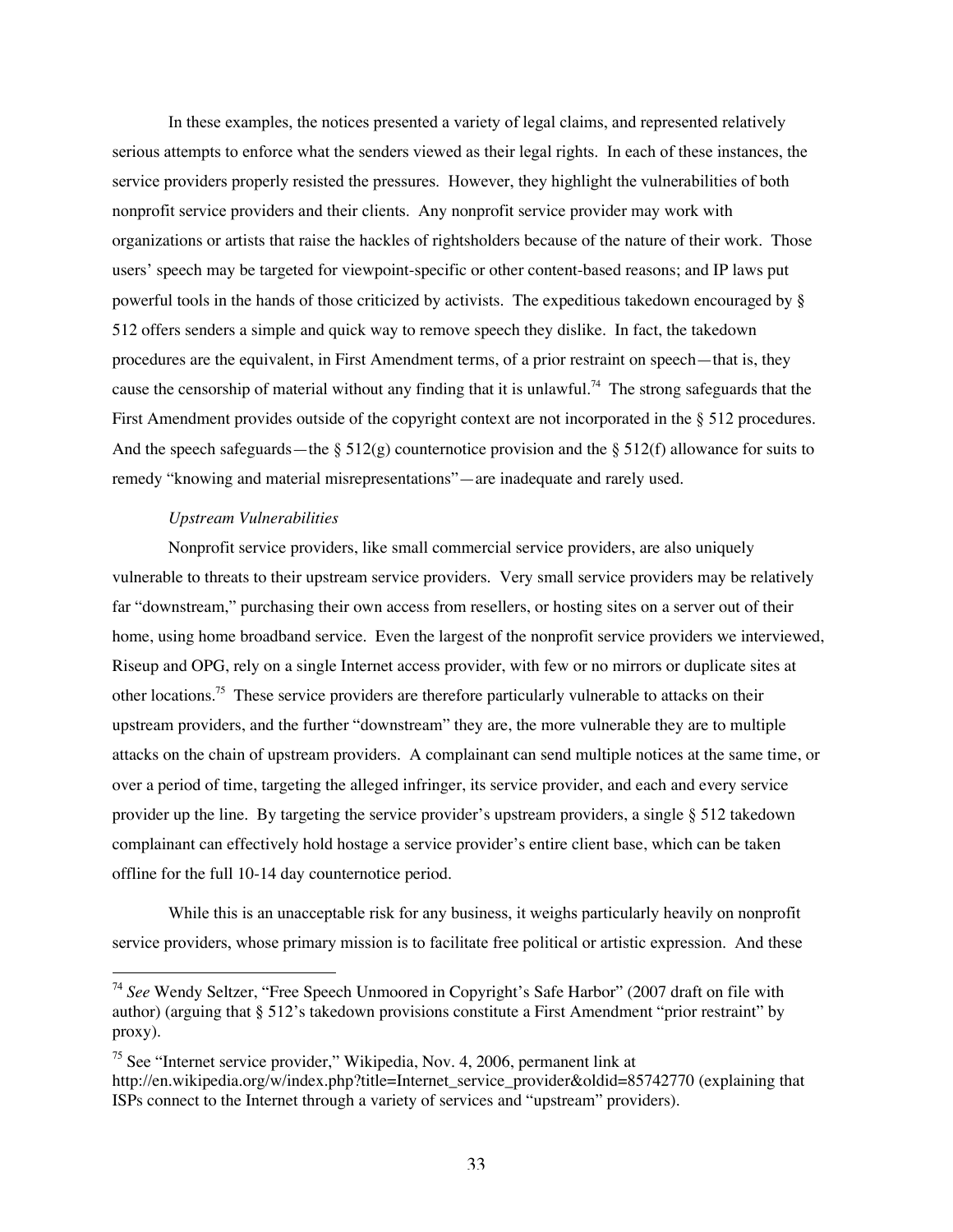service providers' clients—individual activists, artists, and small nonprofits—are themselves particularly vulnerable, with fewer resources to back up, recover, or move their sites elsewhere. Every nonprofit service provider we spoke with noted that in evaluating legal notices, they had to consider the possible effect on their other clients. Moreover, their clients are themselves likely to be vulnerable, as small organizations or individuals, lacking backups and "mirror" sites.

The Diebold Company's campaign against OPG illustrates the danger. In 2003-04, Diebold was in the center of a controversy regarding the reliability and security of its voting machines. After a set of Diebold's internal memos was leaked in 2003, numerous websites began reposting the memos, which highlighted the machines' potential for inaccuracy, tampering, and other security breaches. Diebold claimed copyright in the internal memos and accordingly sent  $\S 512(c)$  takedown notices to service providers that were hosting or linking to them. A notice was first sent to San Francisco's IndyMedia, a political news website. After IndyMedia refused to comply, Diebold sent a notice to Indymedia's Internet access provider, OPG. As OPG's Executive Director at that time, Will Doherty, told us, OPG similarly refused to comply with the takedown notice. Diebold then approached OPG's upstream provider, Hurricane Electric. Hurricane notified OPG that it might have to terminate OPG's Internet access if Indymedia's link to the email archive was not removed, but after consultation with intellectual property and civil liberties attorneys, agreed not to act while the issue was being litigated.<sup>76</sup> OPG, represented by the Electronic Frontier Foundation, then brought a § 512(f) action against Diebold, and the court found that Diebold had intentionally misrepresented its copyright claims, because the reposting of the memos for discussion was clearly a fair use.

The OPG story was a success in part because Doherty was well-versed in electronic civil rights issues and had close relations with the Electronic Frontier Foundation, enabling OPG to find pro bono representation quickly. However, most small nonprofit service providers are not so well situated. Their staff members are less knowledgeable about § 512 and substantive copyright law, and have less ready access to pro bono counsel with Internet and intellectual property expertise to respond to their upstream providers when they are targeted.

Jeffrey Diehl, for instance, operated a webzine named *10 Zen Monkeys*, hosting it on a small commercial webhost. After *10 Zen Monkeys* published an article about an Internet controversy, illustrated

<sup>76</sup> *Online Policy Group v. Diebold*, 337 F. Supp. 2d 1195, 1198 (N.D. Cal. 2004) (available with other case documents at http://onlinepolicy.org/action/legpolicy/opg\_v\_diebold/ ). The case was brought on behalf of OPG and two Swarthmore College students who originally received the notices. Diebold ultimately agreed to pay damages and legal fees of \$125,000, after a Sept. 30, 2004, court decision that it was liable under § 512(f) for "materially misrepresenting" that fair use of the memos was copyright infringement.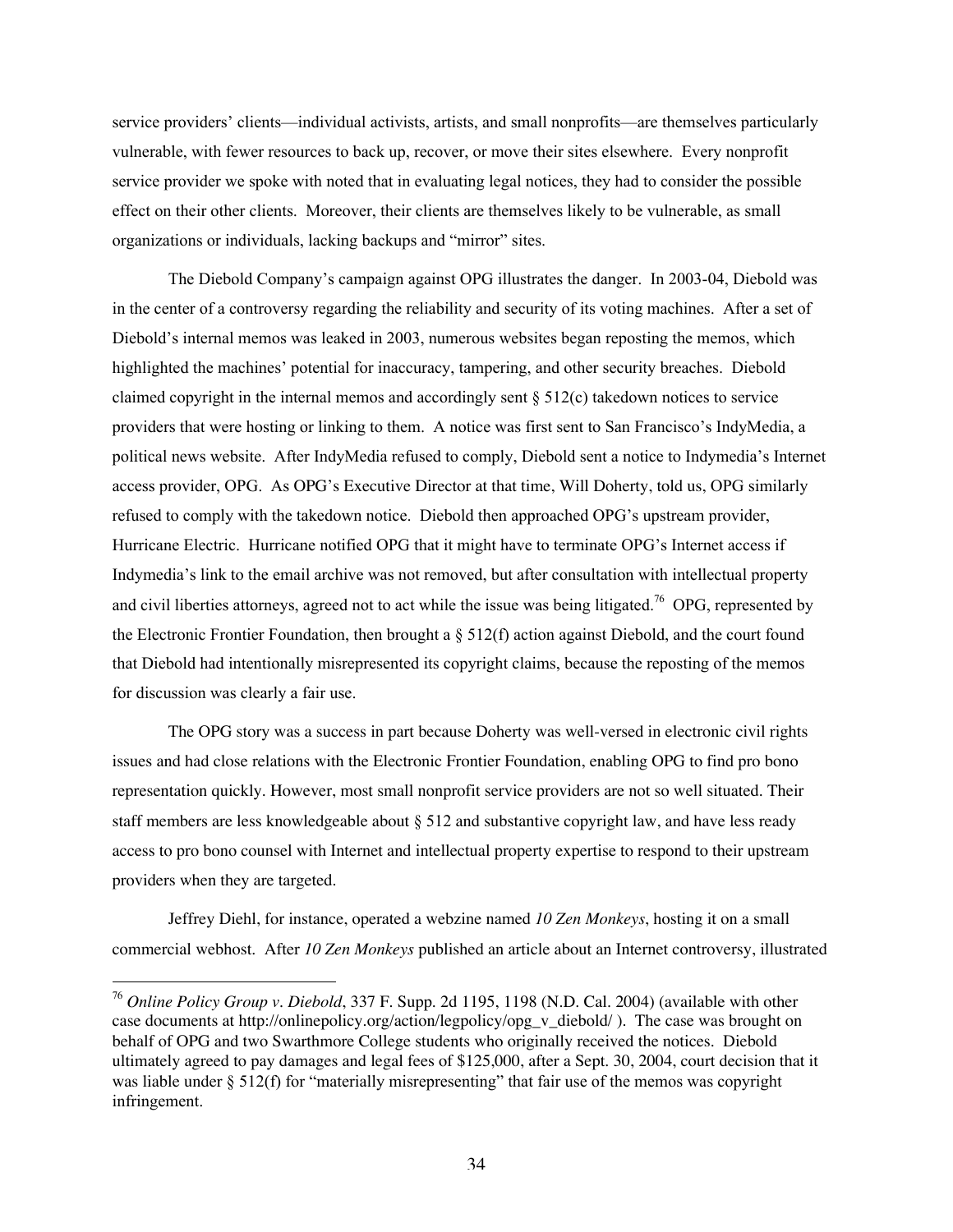with a single image captured from a news broadcast on the same subject, Diehl's service provider and the service provider's upstream provider both received takedown notices. Although the use was obviously fair use, and the sender of the notice did not, as it turned out, even own the copyright to the image, Diehl was forced to remove the material under protest. He elected to relocate to Laughing Squid, a San Francisco-based arts and nonprofit-oriented service provider that would be more protective of its users' speech. The complainant then sent takedown notices to Laughing Squid and its upstream service provider, Rackspace—forcing Diehl to, once again, take down content he believed noninfringing.<sup>77</sup> While Laughing Squid was, as he expected, supportive of him, and in fact helped him find legal counsel at EFF, the notice essentially held hostage, to a single alleged infringement, Laughing Squid's entire customer base—artists, nonprofits, and bloggers, completely unrelated to Jeffrey Diehl and *10 Zen Monkeys*. As Scott Beale at Laughing Squid put it,

Especially for smaller hosts, it's very scary wording from an upstream provider: 'If you don't comply we'll pull your connection.' … Everybody with virtual hosting now, shared hosting, everyone is at risk. We have [many] domains on a server. It puts everybody at risk, just the same as any other security issue.

Even large institutions with ready access to legal counsel may be taken off-guard by an approach to an upstream provider. In August, 2006, for instance, Wikipedia was taken offline for 2 hours: Two of its upstream providers were involved in a dispute unrelated to Wikipedia, and shut down a block of IP addresses, among which were Wikipedia's servers.<sup>78</sup> While this particular dispute was apparently not related to copyright, it illustrates a critical point: the Internet access and hosting industry are complexly layered and interconnected. Interventions that target a service provider, rather than the precise content, are overbroad not just with respect to the alleged infringer, but potentially with respect to numerous other people and other material.

## *Recommendations:*

- $\triangleright$  More support is needed for nonprofit service providers, including a "toolkit" that includes model policies, responses and notices to users, counternotices, and basic information about § 512. This information should also be disseminated to nonprofit technical networks and nonprofit legal networks.
- $\triangleright$  Section 512 should be revised to address the upstream targeting problem, or, alternatively, courts should restrict targeting upstream providers. In particular, as soon as a counternotice regarding an alleged infringement is filed, no additional

<sup>&</sup>lt;sup>77</sup> Like OPG, Diehl ultimately found representation at the Electronic Frontier Foundation, which has filed a § 512(f) complaint against Michael Crook, the sender of the takedown notices. *Diehl v. Crook*, Complaint filed N.D. Cal. Nov. 1, 2006, *available at* http://www.eff.org/legal/cases/diehl\_v\_crook/crook\_complaint.pdf .

<sup>&</sup>lt;sup>78</sup> "Wikipedia shut down for several hours," clnet News.com, Aug. 18, 2006, at http://news.com.com/2061-10802\_3-6107367.html .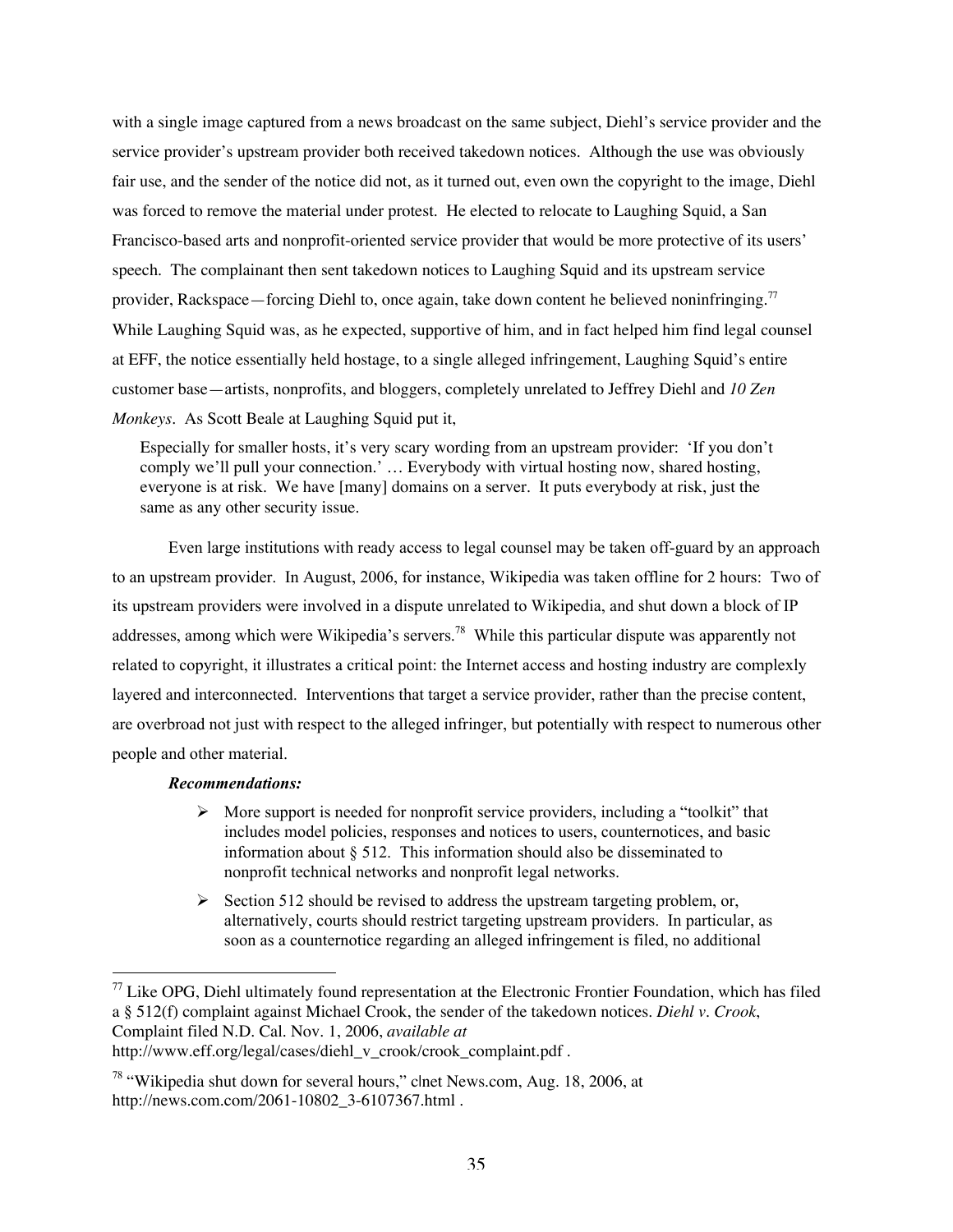notices to upstream providers should be permitted. The claimant's recourse, once a target has responded and disputed the claims, is in a court of law.

#### 3. Competitive Disadvantages for Commercial Service Providers

Commercial service providers offer the broadest array of services of our three categories, including Internet access, hosting, searching, and a plethora of variants. Unlike nonprofit service providers and educational institutions, which serve defined constituencies with services relevant to their mission, commercial service providers' services are limited only by market demand. We interviewed staff at eight commercial service providers of varying size and service levels: Google, focusing on its search engine procedures; Blogger, a blog hosting company owned by Google; ThePlanet, a major Internet access provider, web host, and colo provider; Hurricane Electric, a major Internet backbone, web host and colo provider; Dreamhost, also a major web host and colo provider; Hiwaay Internet Services, a medium-sized Internet access provider, web host, and colo provider; Vidiac, a medium-sized video host; and Cornerhost.com, a small web host.

## *Notice and Takedown Practices*

While § 512 offers little incentive for substantive review of complaints, most of the service providers we interviewed stressed the value of offering some review of complaints to protect their subscribers against unwarranted harassment. For Hiwaay, reviewing complaints for validity of the underlying claim and the location of the material is a way to screen out harassment and invalid complaints, to avoid "impacting [its] customer" with an unnecessary takedown. Google noted that defending fair use was in its own business interests, and so it was important to push back on substantively invalid complaints. Dreamhost does a "sanity check" on complaints; if someone is "clearly misusing § 512 as a 'cudgel' in order to silence a critic," it confers with legal counsel on the merits of the complaint. ThePlanet screens out notices that don't conform to § 512's specifications, and those making non-§ 512 claims.

The service providers that substantively review notices report a mixed bag, including copyright complaints they perceive as legitimate, complaints that present issues of fair use, bad faith claims, and complaints presenting confusing questions of jurisdiction, law, and copyright ownership. Hurricane Electric and Blogger also described multiple incidents of webmasters including a single graphic or some text, and removing it promptly on notice. The video service Vidiac sees a wide variety of user-submitted content, from simple home videos, to video footage of events, to elaborate homemade fan videos of TV shows, with popular songs as the soundtrack. Vidiac screens out clips of obvious copyrighted TV shows and videos, but sometimes staff "scratch their head" over the legality of fan-authored content and material from other countries.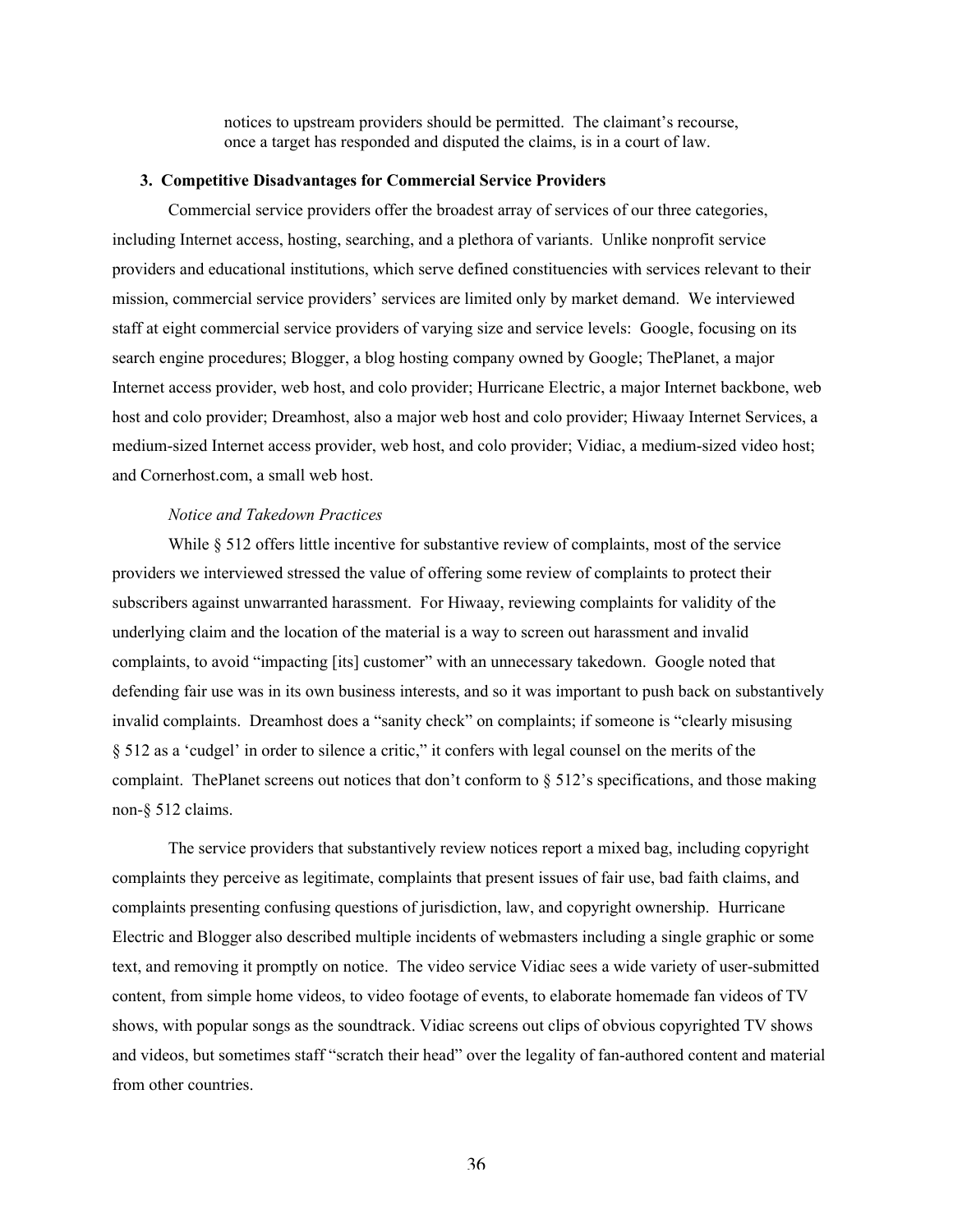Several service providers also reported significant numbers of complaints that raise complex issues of fact and law. Benny Ng at Hurricane Electric noted that "anyone can send in complaints to get their competitors off; I definitely have seen bad faith complaints … typically previous business partners with some bad break-up, and they argue about the license to the material." The Planet and Hurricane Electric both reported receiving multiple complaints about expired or invalid licenses for web software packages. George Poletes, formerly of ThePlanet, noted, "If you boil it down from a pure copyright notice, this is not [copyright] infringement; it's a contract or licensing issue." Another service provider said: "They are using [§ 512] as a tool to force people to buy a license."

Contract, licensing and ownership issues raise complex questions of contract analysis and extrinsic evidence, even before getting to the question of copyright infringement. All the service providers reported receiving notices for a wide variety of legal claims, including trademark and even defamation claims sent under § 512. While many of the service providers give trademark claims the same *de facto* treatment as copyright claims, Dreamhost screens out these non-copyright claims, and complained that its biggest problem with  $\S$  512 is its misuse by people filing  $\S$  512 notifications to deal with non-copyright issues; dealing with these notices "takes up the vast majority of [its] time."

However, while service providers spoke of the benefits to their users and themselves of reviewing the notices, they also expressed frustrations with the process. They felt the scales are tilted against their users, and that their hands are tied when it comes to the counternotice and putback procedure. They also took a conservative approach to the process, granting themselves little discretion in evaluating the notices. For instance, while all the service providers we interviewed tried to verify the notice senders and targeted content, they didn't necessarily review for fair use, or took a very conservative approach to it. Vidiac was aware of fair use, but applying it in evaluating materials was sometimes tricky, and felt they "couldn't afford" to risk being on the wrong side. Hurricane Electric will keep material online if the subscriber claims the right to the material and indemnifies them. Google expressly said it looks for fair use defenses, but earlier studies of notices suggest that even of the notices Google processes, perhaps a quarter have substantive flaws or target material with a copyright defense.<sup>79</sup> While the service providers we interviewed tried to screen out clearly erroneous claims or procedurally flawed claims, they also felt they had to process the notice if it was borderline.

<sup>&</sup>lt;sup>79</sup> Examining the Chilling Effects database, Heins and Beckles found that 24% of all trademark and copyright notices in the database for 2004 presented weak substantive claims or reasonable defenses (Fair Use Report*, supra* note 1, at 36); see also Takedown Notices Study, *supra* note 13 (finding that 29% of the § 512 notices sent to Google presented substantive flaws in the underlying claim or a copyright defense).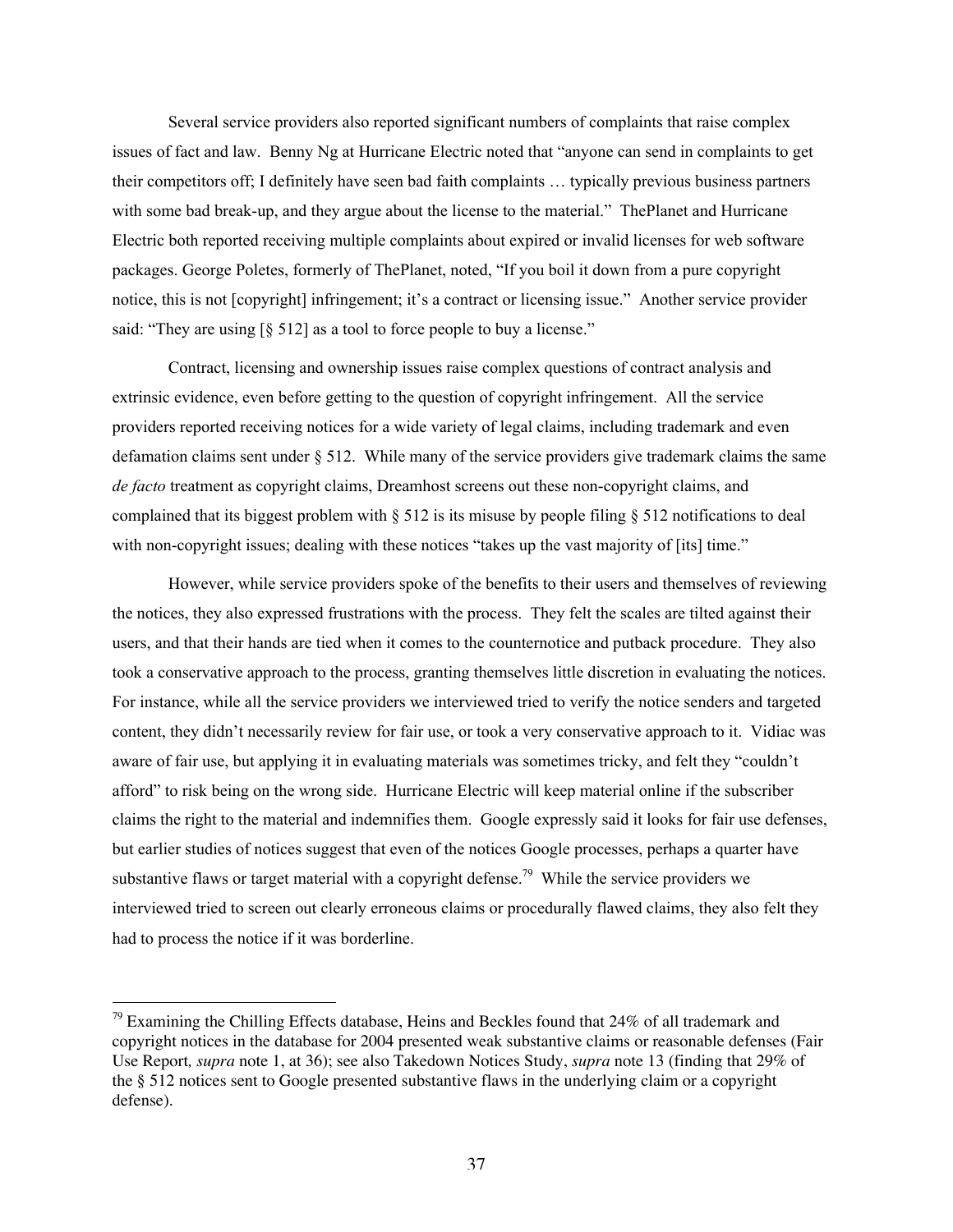Whatever their criteria for accepting or rejecting a notice, the service providers reported that once a notice was accepted, they removed the material, and replaced it only if a counternotice was filed, and only after its having been offline for 10-14 days, as specified by  $\S$  512. Most service providers received few counternotices, and several expressed dissatisfaction with the counternotice procedure, describing it as unfair or unreasonable. One service provider described the counternotice procedure as "a joke." George Poletes noted that it is complex and poorly understood, and even if counternotices are filed, content has to be kept offline for the statutorily mandated 10-14 days. Andy Dorman of Hiwaay said:

[T]he ten day period is ridiculous, because once you've established that the customer, the alleged infringer, does not believe they're infringing and they think they have a right to have it up and are willing to defend that right,… then what's the deal with the ten days? The alleged infringer still has to have material not available to the Internet for the ten days. … To me it's impacting my customer. I remember one particular case a few years ago where the issue involved something essential to their business process. We were forced to shut down their business for ten days, even though we didn't want to … and it was very obvious that they felt in the right to use the material.

By all accounts, counternotices are relatively few. People may not know about or understand the counternotice procedure, or may feel intimidated by the language required in counternotices, particularly the required statement of consent to be sued. Regardless of the merits of the situation, people may feel vulnerable to successive complaints to upstream providers, or repeated complaints to the same provider. People may simply not know how to assess the merits of a claim or their own defense.

#### *Subscriber and User Information*

One significant concern regarding commercial service provider procedures and policies is the lack of consumer access to information about them. While most service providers give users some basic information about § 512, few include detailed information about their procedures. For example, none of the service providers in either our interview set or our larger review of publicly available policies clearly explained in their policies what "takedown" meant, and whether it included deleting files or simply disabling public access to them. Many service providers linked their copyright policy information to their terms of use or terms of service, but without a resource to compare these policies across different service providers, there is little opportunity for user understanding, choice, and competition among services. Even among the small number of service providers we interviewed, practices regarding notification to their consumers varied significantly.

However, we did identify some practices that better served subscribers. Most service providers forwarded the complaint, along with relevant information from or a link to the service provider's terms of service. ThePlanet forwards notices that don't comply with § 512 to its customers, even as it contacts the sender to get a compliant notice. This practice permits customers to know that a potential dispute exists, deal with any issues that may be confusing, and prepare for a compliant notice. Several of the service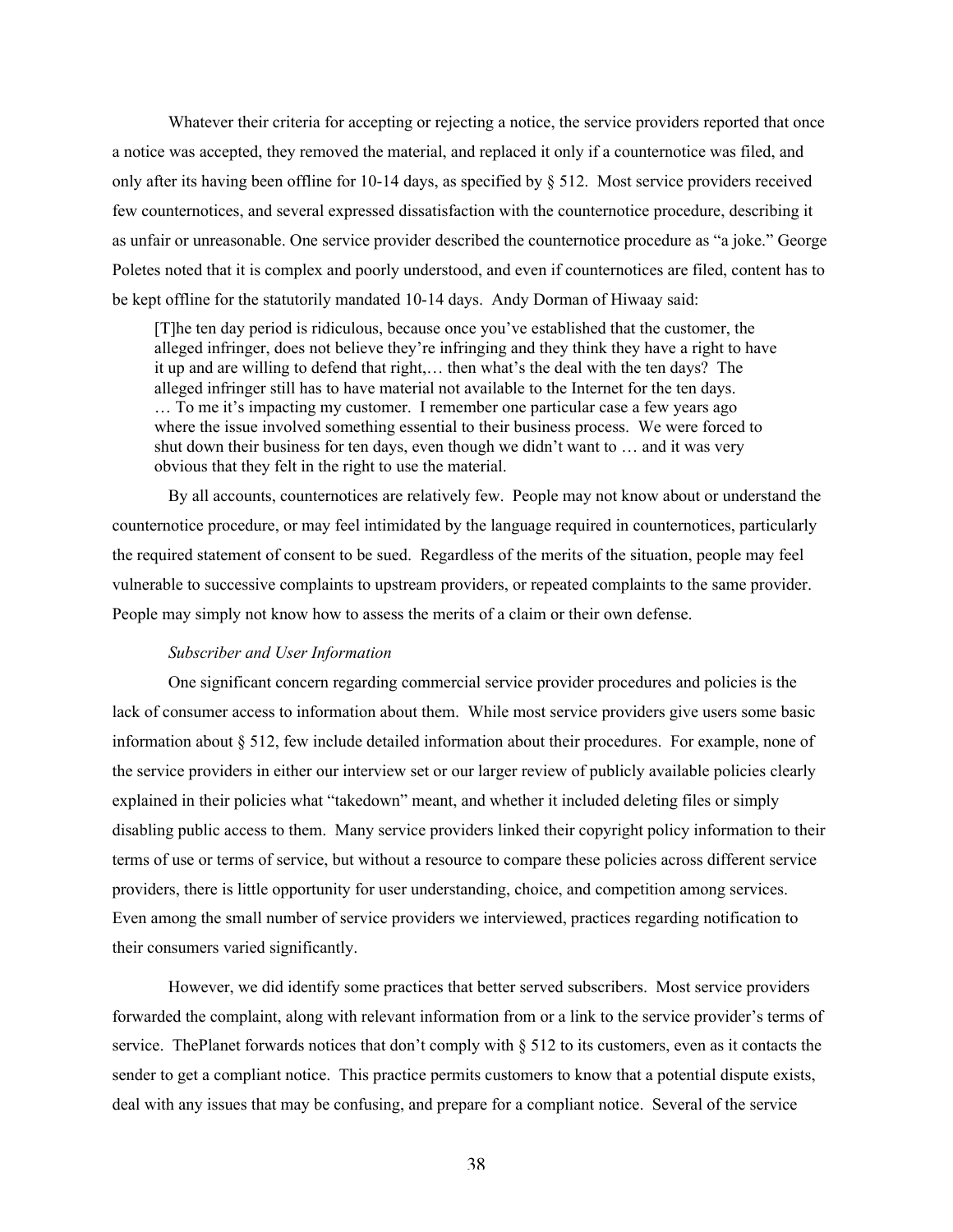providers we spoke with, including Blogger and Dreamhost, provide information about Chilling Effects to their users. ThePlanet and Blogger both submit their notices to Chilling Effects, which they feel offers greater accountability, transparency, and user satisfaction, as well as facilitating assessment of their process.

#### *Section 512(a) (Internet Access) Services*

Of the service providers we interviewed, three offered both significant Internet access services (covered by  $\S 512(a)$ ) and hosting services (covered by the takedown procedure of  $\S 512(c)$ )—Hiwaay, Hurricane Electric, and ThePlanet. As with educational institutions, each of these reported receiving significant numbers of machine-generated complaints. ThePlanet estimated 75% of its IP complaints were related to filesharing; Hiwaay estimated 90%. Hurricane Electric tracked these complaints together with mass numbers of phishing scams and other complaints, but reported perhaps a third of its total were filesharing-related. As with educational institutions, service providers that offer both Internet access and hosting services effectively opt out of the more protective § 512(a) safe harbor, electing to enforce § 512(c)-like processes for both kinds of complaint: notifying users of the complaint, and disabling Internet access in lieu of removing access to a particular file. Like educational institutions, commercial service providers try to contact the senders to deal with floods of mistaken notices.

#### *Section 512(d) (Information Location Tools) Services*

The  $\S 512(d)$  process for search engines presents a different, but equally troubling, issue. The single provider of search services that we interviewed, Google, reported that § 512(d) notices are increasing. Our interview with Google confirmed earlier research<sup>80</sup> suggesting that these notices are most often intended to affect the sender's own, and its competitors', search rank. Such notices generally target alleged infringement of product descriptions, press releases, and other factual content. They rarely target infringing copies of movies or music. This use of § 512(d) is certainly not what Congress intended. Removal from a search engine does not remove content from the Internet, but insofar as search is the only way to access information on the Internet unless one already knows a site's web address, removal of links is a significant hindrance to disseminating or accessing information.

While it may often be difficult for  $\S 512(d)$  search providers to find contact information for those whose links or content is removed, Google attempts to remedy this difficulty and to notify search engine targets when possible. Google's § 512 online complaint form requests contact information, which Google uses to notify search engine targets if it can. Search engine targets also sometimes learn of their takedown by finding the notice in Chilling Effects. Google does accept counternotices, returning links to the

80 Takedown Notices Study, *supra* note 13.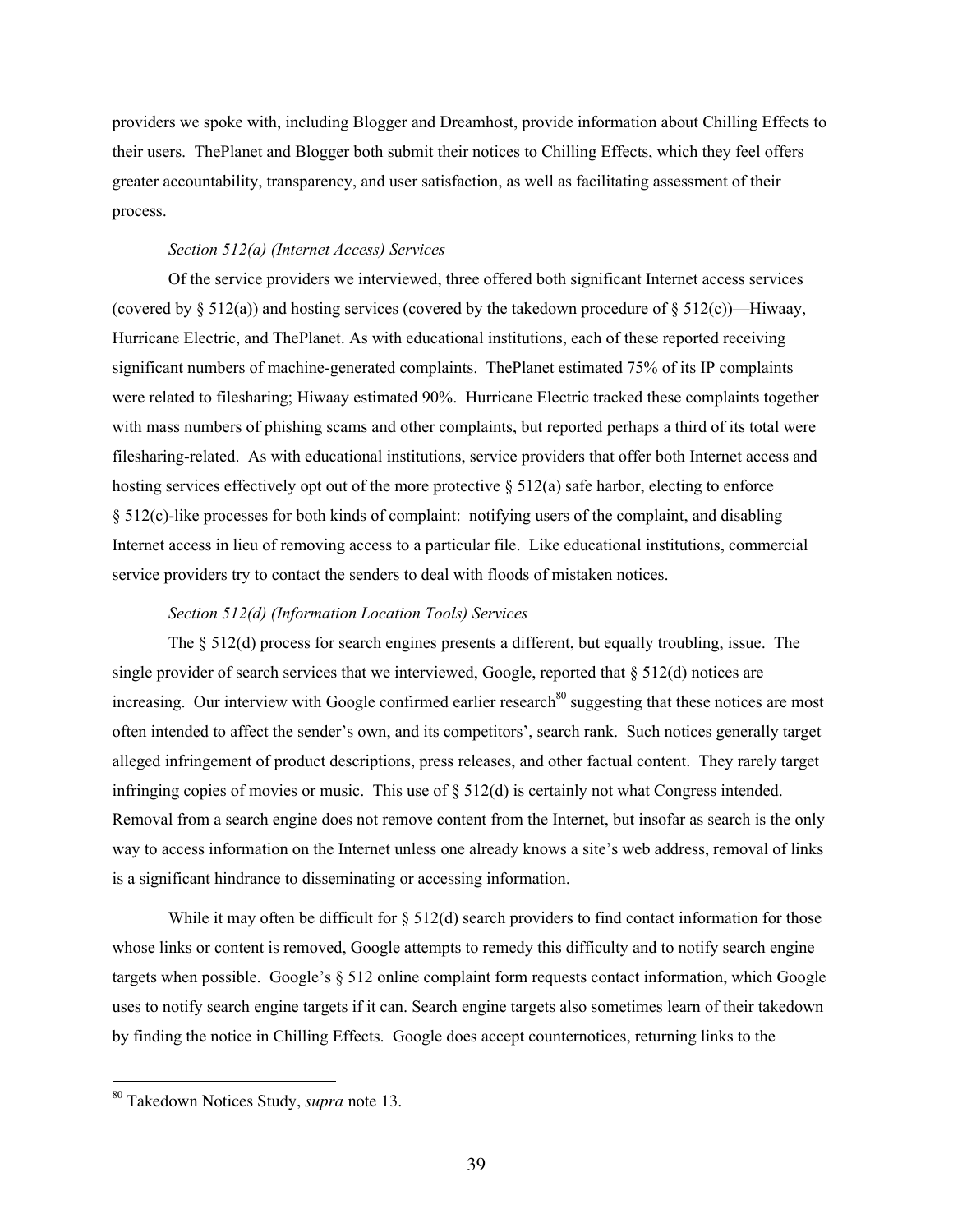database where possible. Although neither notice nor counternotice/ putback are required by the statute, this is a best practice.

#### *Access to Information and Counsel*

Our interviews suggested that access to legal counsel with appropriate expertise is important for a service provider to feel comfortable challenging notices or even making substantive assessments. Dreamhost noted that "nuisance lawsuits are a real problem in this industry," but felt comfortable dealing with them because the company has skilled legal counsel. Hurricane Electric can turn to its attorney for any grey areas or issues that aren't "cookie-cutter." Google, Blogger, and ThePlanet have in-house legal counsel, and all felt comfortable parsing the legal issues and factual situations presented by § 512 takedown notices and other complaints. Hiwaay had gotten advice from a law librarian, expert in copyright matters, and was happy with its lawyer; it also felt comfortable reviewing notices for substantive compliance with § 512 and copyright law. By contrast, Cornerhost and Vidiac, which had not had the full benefit of experienced legal counsel, expressed uncertainty about how to apply § 512. Scott Beale, at Laughing Squid, described the situation faced by many small service providers:

That's what happens … a small host doesn't have a legal staff and thinks they would have to hire a lawyer, so why not just get the customer to take it down because they're only paying us \$10 a month. So economically it's not worth it for most hosts. We're a reasonably priced host, not even a \$5 host—those guys [the discount host resellers] are going to totally roll.

The information access problems are not trivial. Finding counsel trained in the intricacies both of § 512's statutory framework and the technologies that startup companies employ can be "difficult," according to Vidiac, and finding affordable counsel with relevant expertise even more difficult. Cornerhost, the smallest service provider in our sample, felt daunted by the fees charged by legal counsel. Commercial service providers generally have no recourse to pro bono counsel. Trade associations, so helpful in the educational world, did not offer much for the commercial service providers we interviewed. Indeed, while there were many trade associations for service providers in the 1990s, the "dot-bust" and subsequent shifts in the service provider industry wiped many of them out. Those we surveyed had little in the way of best practices, guidelines, or other information to support their constituents.<sup>81</sup>

<sup>&</sup>lt;sup>81</sup> Review of websites of 25 trade associations and service provider organizations found many state-based organizations no longer operational. Of the continuing organizations, only a few had any information about the DMCA, and only one, the Internet Service Providers Association (ISPA) had informational resources to help their members understand the DMCA. Research conducted by Kate Kaufmann in March 2006.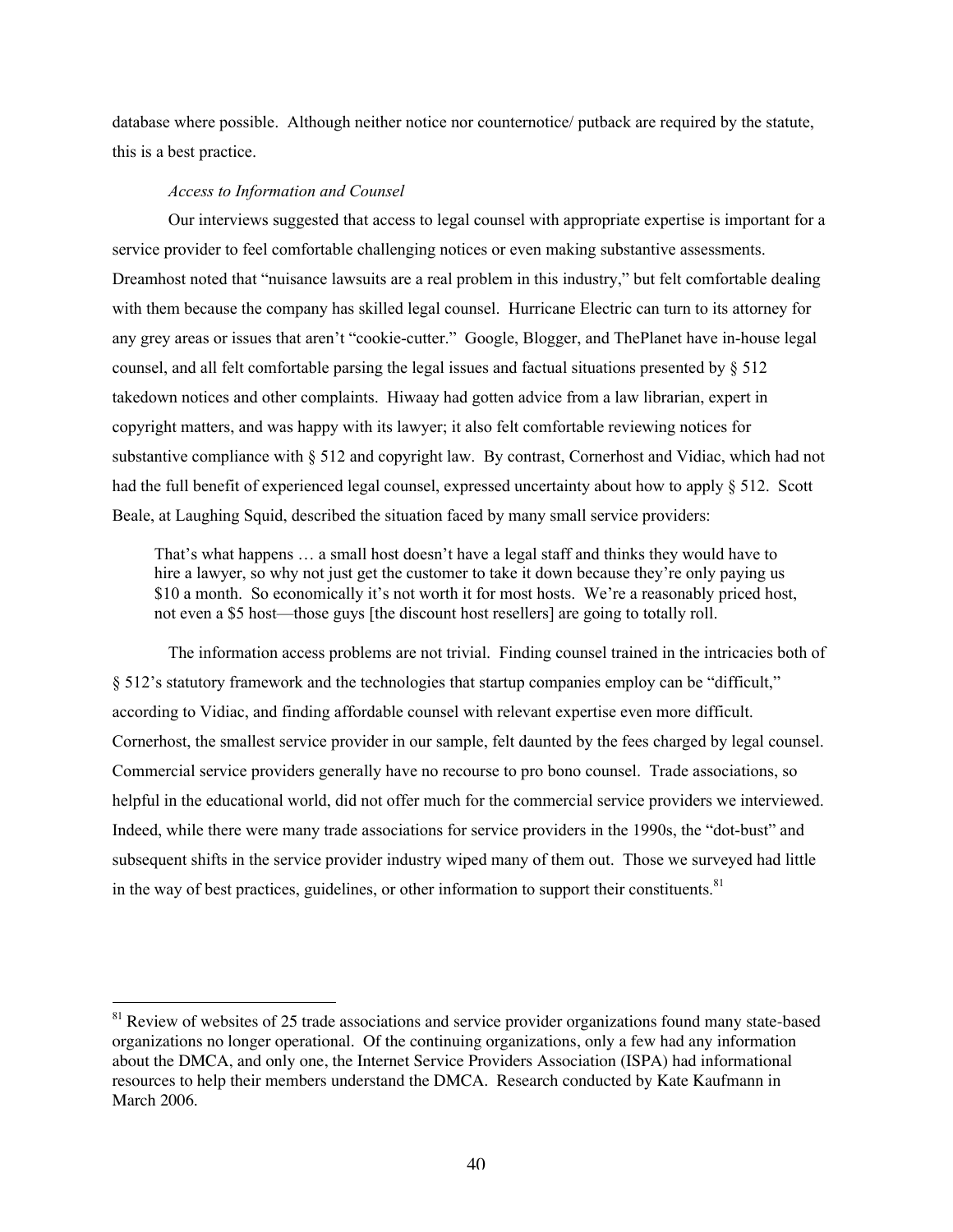## *High Priorities and High Costs*

The costs of the process weigh most heavily on the small and medium-sized service providers we interviewed. Hiwaay spoke of being beset by "razor-thin margins", and Vidiac described spending as much as 10% of its budget on copyright policing.<sup>82</sup> The potential, however slim, for ruinously high damages that could wipe out their business meant that copyright management is a top priority for the service providers we interviewed. These costs could be mitigated with venture capital ("VC"), according to Adam Bruce with Vidiac, but VC comes with a high cost of its own: the loss of autonomy and maybe even the loss of the business.

One of the big reasons that we would have taken VC would have been purely to have had some deep pockets to help us out if we had ever ended up in a courtroom. [But] no one ever talks about the downside of taking VC…[they] can pull the rug out. … What's the VC's out plan—to sell you to Google or whatever? I'm happy just having a small mom and pop company. … We made the choice to not be Starbucks but to be the local coffee store. … As soon as we take that [VC] investment we will lose the lifestyle that we all wanted when we started this company.

Bruce worried that the picture was grim for such small independent businesses, and that in an industry driven by high-stakes copyright claims, the VC solution would clear the field of independent momand-pop operations.

Section 512's "expeditious" removal requirement for a safe harbor ensures that copyright issues move to the top of the queue—ahead of combating spam, viruses, or network security issues. Like educational and other nonprofit service providers, commercial service providers told us that they are "deluged" and "flooded" by spam, phishing, viruses, and security threats. Copyright enforcement thus poses a significant opportunity cost for these service providers that must be weighed against these other tasks. While they were resigned to these investments, service providers reasonably questioned why they should be involved at all. As Benny Ng at Hurricane Electric pointed out, electric companies also supply users with tools to run computers and networks, but they are not forced to handle copyright complaints.

Small commercial service providers, such as Cornerhost and Jeffrey Diehl's provider (described above), also face the same vulnerabilities to upstream providers faced by small nonprofit service providers. They may lack backup and mirror sites, and may be relatively far down in a hosting chain, with multiple upstream providers as potential takedown targets. The ease and simplicity of reselling plans permit almost anyone to become a webhost, whether they have access to a lawyer or not. This ease and flexibility drives a competitive and thriving market of webhosts offering different levels of support,

<sup>&</sup>lt;sup>82</sup> These complaints from smaller service providers mirror similar complaints cited in a recent paper, which noted that "owners of smaller ISPs have complained that they are unable to afford to keep up with the number of requests and are at risk of becoming overwhelmed that they may actually be driven out of business." Alice Kao, "*RIAA v. Verizon*: Applying the Subpoena Provision of the DMCA," 19 *Berkeley Tech. L.J.* 405, 418 (2004).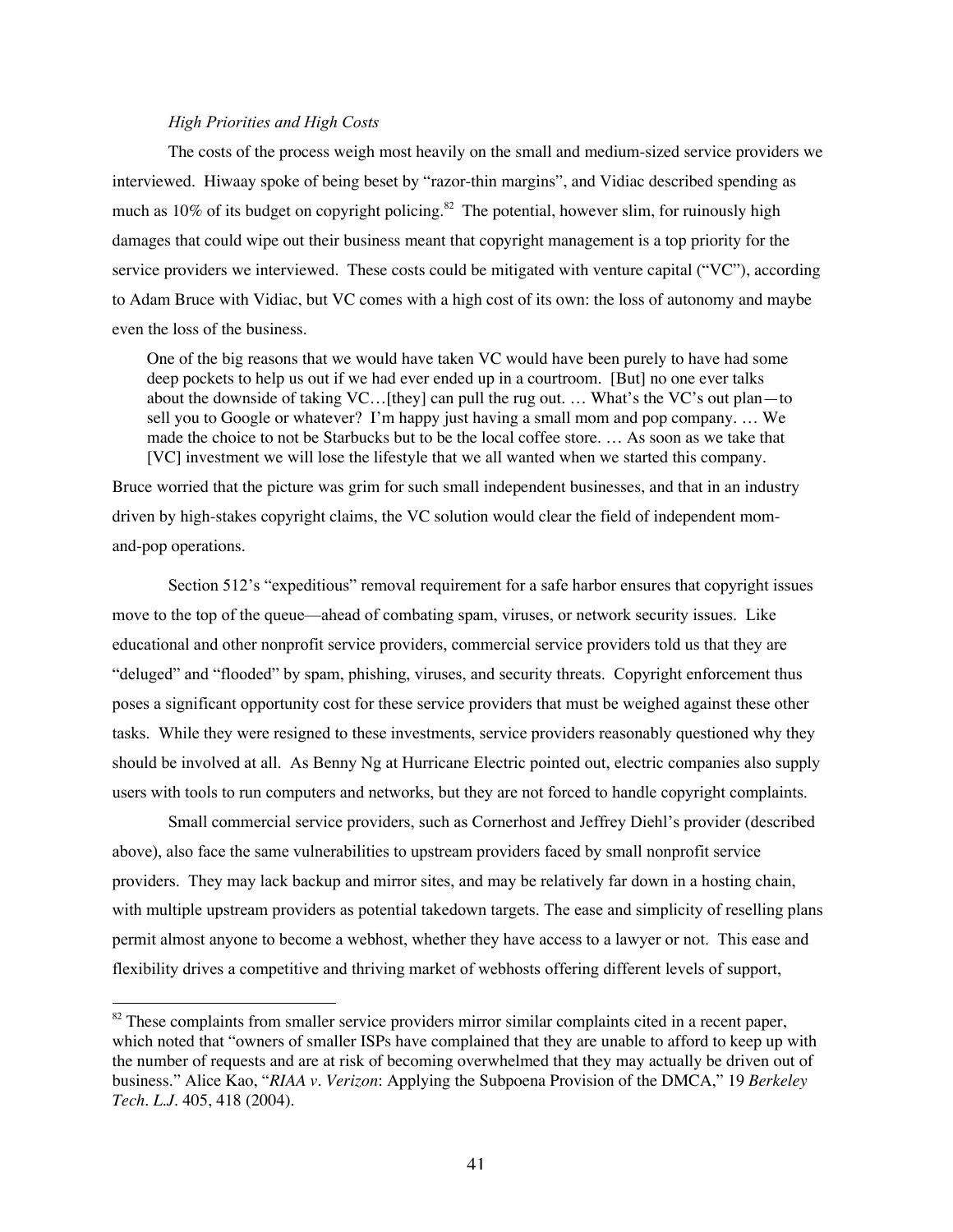service, and software packages. But understanding § 512's tiered services categories and requirements, the substantive underlying rules of copyright, distinctions between copyright and other forms of intellectual property, and distinctions between intellectual property and content protected by the  $\S 230$ immunity, are tasks beyond many attorneys, much less small webhost entrepreneurs.

#### *Recommendations:*

- $\triangleright$  Commercial service providers should include information about counternotice procedures, consumer education resources, and databases such as Chilling Effects in communications to subscribers about takedown notices. *See* our forthcoming toolkits for samples. They can facilitate consumer satisfaction by disclosing their procedures, including whether substantive review is done, and how "takedown" and "putback" are implemented.
- $\triangleright$  Small commercial service providers and their subscribers, as well as rightsholders, would profit from development of a toolkit of form notices and responses, including basic information about § 512. Such a toolkit could be distributed via bar associations, trade associations, and the Internet. In particular, small commercial service providers need to understand that (a) in order to access the § 512 safe harbor, they must register an agent with the U.S. Copyright Office, and develop and reasonably implement a policy for terminating repeat infringers; and (b) § 512 does not require removal; it merely encourages removal of material that is hosted within the meaning of  $\S$  512(c), or linked to within the meaning of 512(d), by offering a safe harbor from *potential* liability for that material.
- $\triangleright$  Econometric research on the effects of copyright enforcement on small and midsized businesses is indicated. In particular, does the § 512scheme act as a market-entry barrier, or disproportionately affect the competitiveness of smalland mid-sized independent businesses?

## IV. CONCLUSION: HOW WELL IS THE TAKEDOWN PROCESS WORKING?

Our conversations with service providers suggest that while the immunity offered by § 230 and the safe harbor regulatory scheme of  $\S 512$  are useful,  $\S 512$ , in particular, is not working very well, and solves few of the problems it was intended to solve.

Complaints from individual rightsholders are a small fraction of total complaints. By contrast, machine-generated complaints about P2P filesharing services continue to arrive in significant numbers, especially for large service providers and educational institutions. These complaints are burdensome to service providers, and the processes and technologies they adopt to handle mass quantities of notices threaten to chill free expression. The merits of individual filesharing complaints are almost entirely disregarded, a cost perhaps not regarded as significant by notice senders or even service providers. However, it is not an insignificant cost, and it is not one that was approved by Congress. Removal of access to the Internet is removal of access to the premier information resource and speech platform of our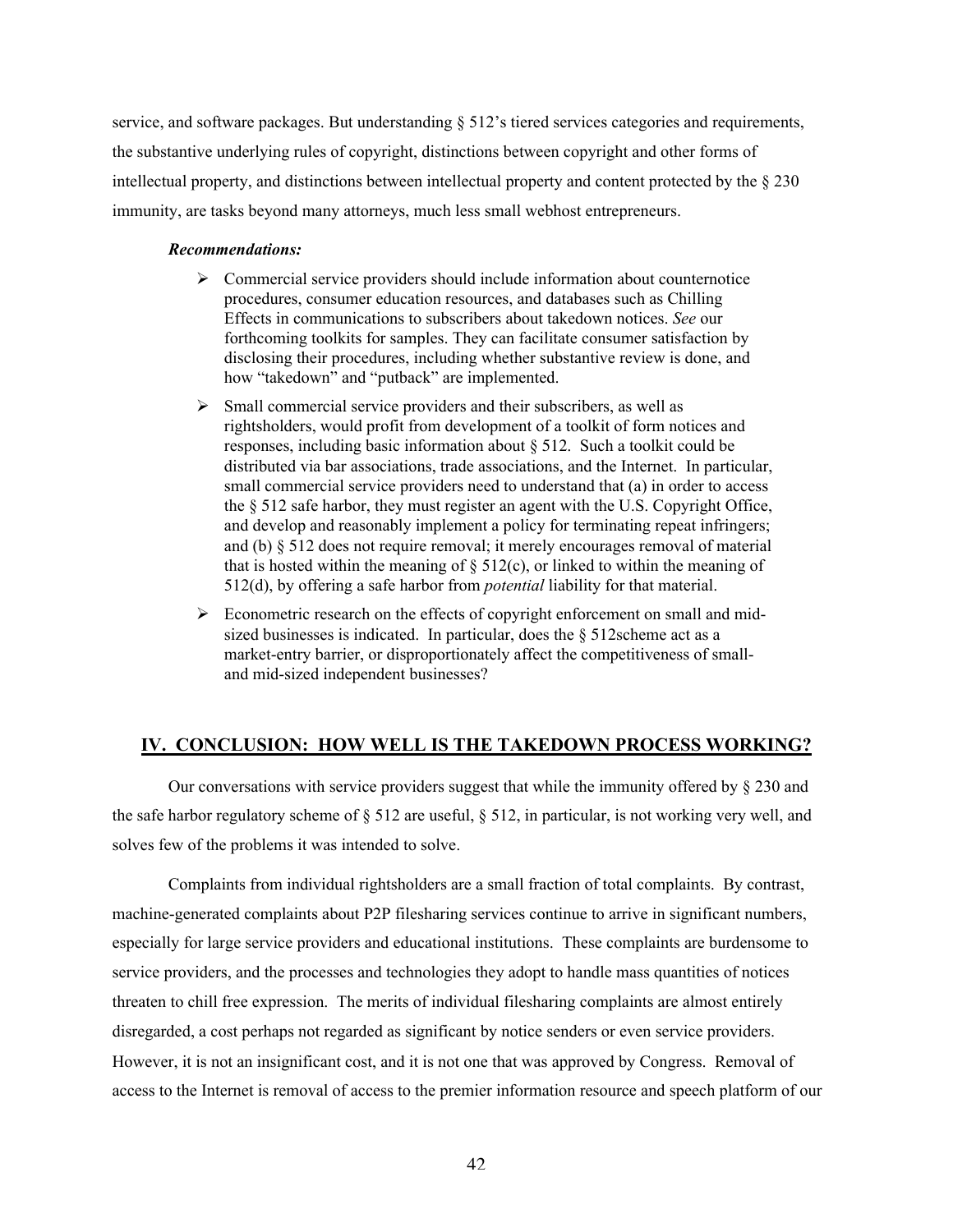day, as well as an essential public utility for business, education, and communications. Significant procedural safeguards should be implemented to protect users from bearing this cost unnecessarily or wrongfully.

The process also causes collateral damage to targets of non-filesharing complaints, who are forced to try to defend their rights in a system set up by service providers to process mass volumes of filesharing complaints, rather than in a system set up to protect the users as customers or respect their free expression or academic freedom interests. Simple efficiencies of process encourage small and mediumsized service providers, and service providers that offer mixed services—Internet access as well as hosting—to implement a single, one-size-fits-all "takedown" process even for complaints for which they are granted the straightforward 512(a) safe harbor. Educational service providers similarly find it simpler to implement a one-size-fits-all procedure, and are under substantial political pressure to do so.

The filtering and monitoring of user expression, in response to P2P filesharing, is a cost that has not even been calculated, but it threatens to undermine the academic and intellectual missions of our educational institutions.

The opportunity costs imposed by the system must also be counted. The spam economics of mass numbers of machine-generated filesharing complaints undermine service providers' ability to fight actual spam, a cost every Internet user is paying. The money our educational institutions are pouring into "copyright compliance," at the behest of the rightsholder industry and elected officials, costs both their students and the taxpaying public.

While small service providers appear to fly under the radar of the "takedown spam," the overall copyright environment threatens their competitiveness, and forces them into a catch-22 of risking ruinous litigation costs and copyright damages, or removing user content with little procedural protection. Small providers should not be forced to choose between restricting their users' speech on the one hand, and operating a successful business on the other. Small service providers' lack of access to informed counsel and model policies and practices can be addressed, which will help to minimize their confusion and protect them from unnecessary liability, while protecting free expression and being responsive to rightsholders. More study is needed, as well, to understand how copyright costs affect small and independent businesses.

While the costs are high, and in some cases not yet calculated, the benefits are not equivalent. Certainly, the copyright industries have not gotten what they wanted from  $\S 512$ —an effective way to address distribution of copyrighted material over the Internet, distribution that has largely moved to the P2P filesharing networks. Ordinary rightsholders, who might prefer expeditious removal for defamatory

43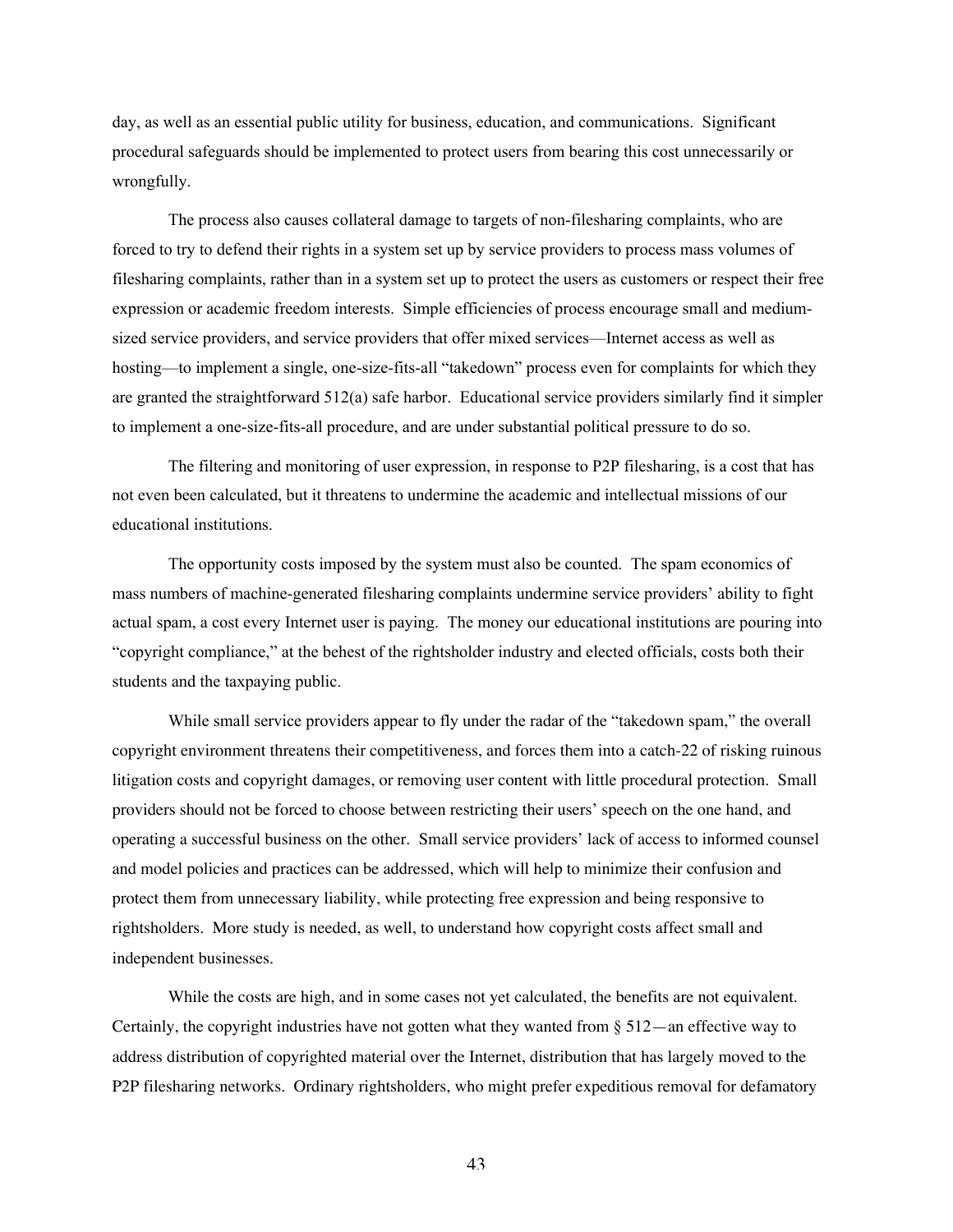or private communications, are stymied by  $\S 230$ 's broad protections; those who can fit their complaints into § 512 do so, with none of the free expression reviews ordinarily applied to defamation or privacy complaints.

In crafting  $\S 512(c)$ , Congress attempted to balance the risk of massive distribution of commercially copyrighted content against the risks of mistaken identity, wrongful claims, and other errors. While the law does favor rightsholders with "expeditious" takedown, it injects some balance with procedures for putting back speech, and remedies for mistaken targets. To the extent that  $\S 512(c)$  is, admittedly, unbalanced in favor of rightsholders, this was arguably justified by the threat of massive copyright infringement on hosted websites.

However, the sorts of infringing activities that are, for the most part, being addressed under § 512(c) do not justify the lopsided remedy that it creates. Not all copyright matters are appropriate for the simple and, in practice, largely unreviewed processing of § 512. Many "copyright infringement" issues, moreover, fall well outside the paradigmatic situation, but nevertheless provide complainants with the same "expeditious" takedown, with no judicial review and little recourse for targeted users. Service providers reported problems that don't fit well within § 512, and pose real difficulties for any substantive analysis, raising legal issues beyond copyright infringement. The use of copyright law to enforce rapid takedown in ownership and contract disputes, as well as the plethora of other non-copyright uses such as privacy, was almost certainly unintended by Congress.

Unfortunately, those remedies that offer some balance on the free expression side have turned out to be narrow, cumbersome, and little used. Legislative and judicial reforms have been proposed elsewhere,<sup>83</sup> and many of these reforms would be very helpful. In particular, removing the *ex ante* takedown procedure, while eliminating the benefit of rapid takedown, would reset the default in copyright infringement to something closer to the standard enjoyed for other speech issues. Strengthening the user protection provisions of  $\S 512(f)-(g)$  would also be a significant reform. Finally, limiting the scope of § 512 to the less complicated claims of copyright infringement—reproduction and distribution of an entire work—would significantly help to avoid the problems posed by encouraging "expeditious" and unreviewed takedown of disputed material raising complex questions of fact and law, while still addressing the majority of concerns of copyright holders.

<sup>83</sup> *See, e.g.*, Takedown Notices Study, *supra* note 13, 22 *Santa Clara Comp. & High Tech L.J.* 652, 688- 92 (summarizing various legislative reform proposals, and offering additional proposals).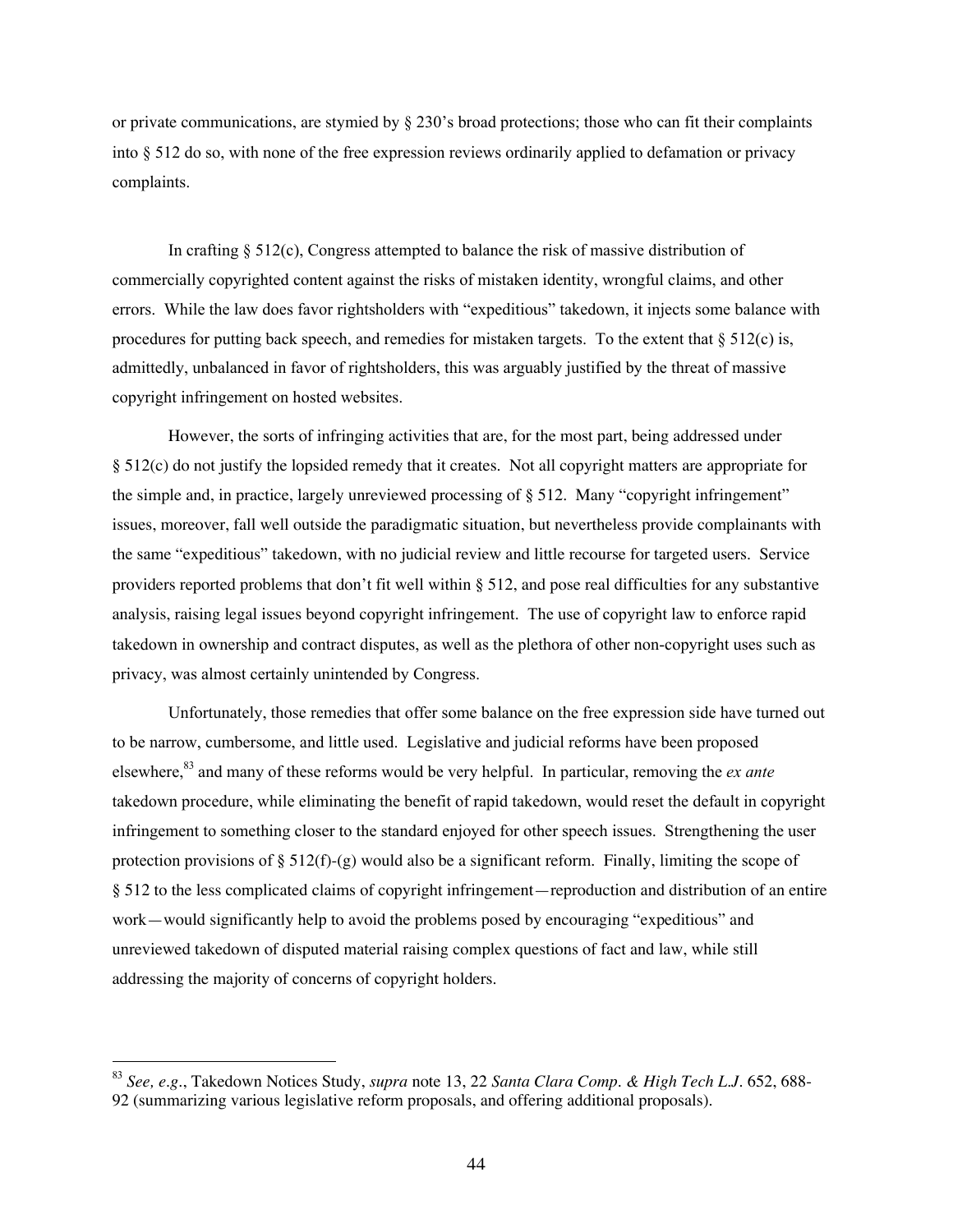Even without legislative reform, however, individual institutions and service providers can adopt some of the best practices we have highlighted in this report, to protect their own legal and business interests, while responsibly addressing their subscribers' and copyright holder rights. Following this report, we will release "toolkits" of the best practices we observed, along with sample policies, notices, and resource lists. Educational institutions and other service providers, as well as their subscribers and third party copyright holders, will benefit from service providers making their policies and procedures transparent; following the law closely and not extending it in ways that unfairly penalize users and subscribers; and helping users, subscribers and copyright holders better educate themselves.